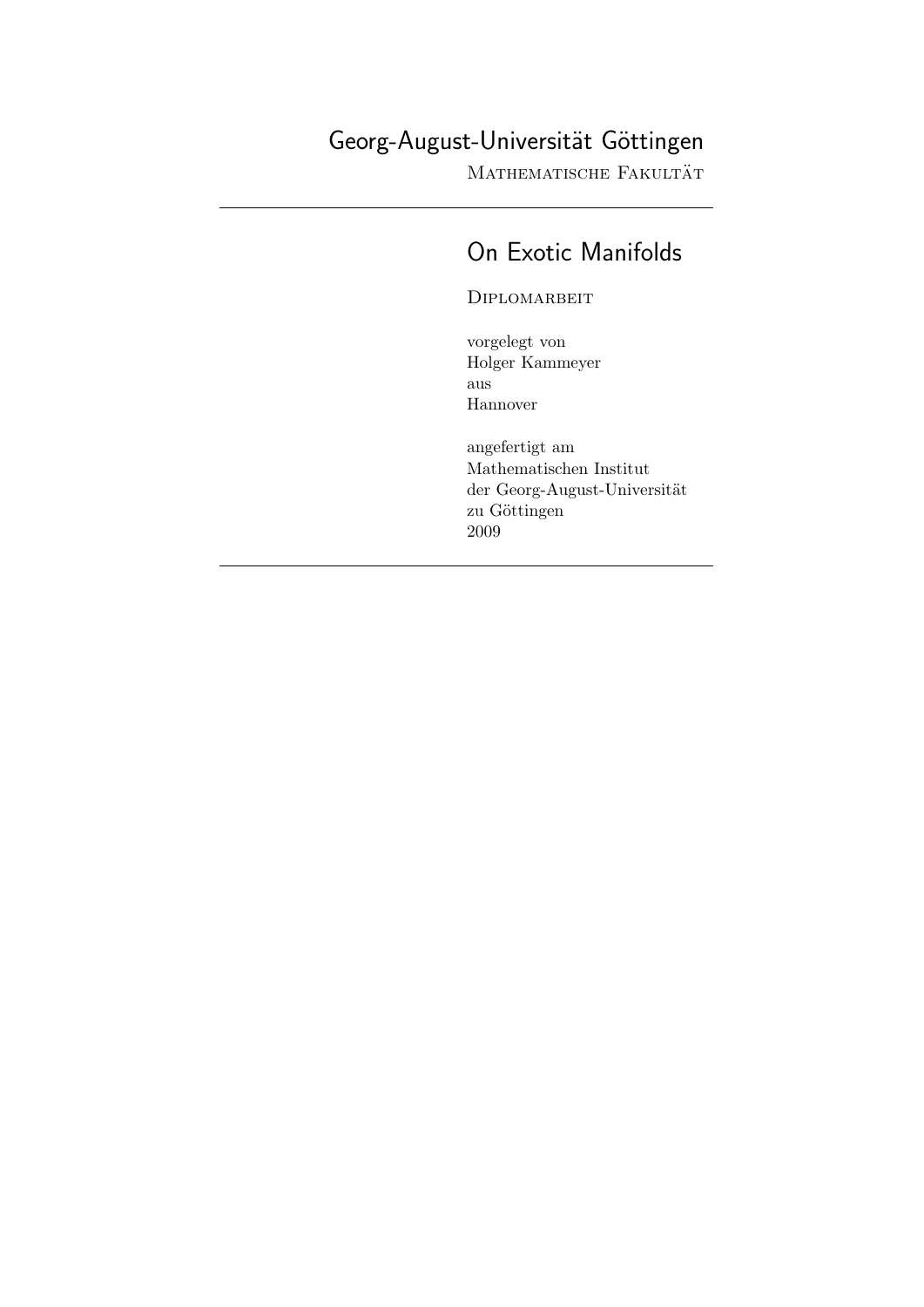Deutscher Titel:  $\ddot{U}ber$  exotische Mannigfaltigkeiten

Betreut von: Korreferent: Mathematisches Institut Mathematisches Institut Universität Göttingen Universität Göttingen schick@uni-math.gwdg.de thom@uni-math.gwdg.de

Professor Dr. Thomas Schick Professor Dr. Andreas Thom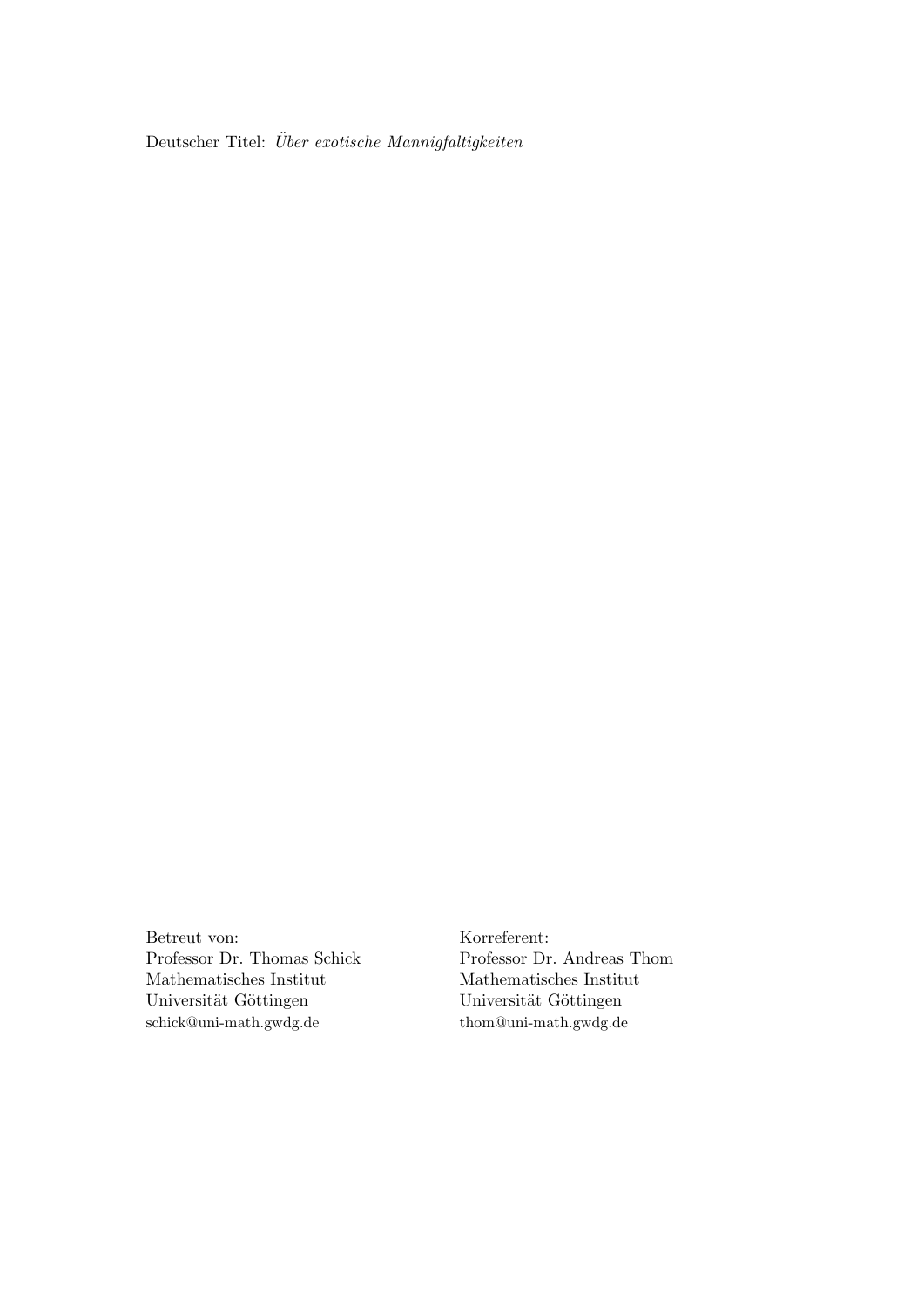# **Contents**

|                                                                      | Introduction |                                                                        |    |  |  |  |  |  |  |
|----------------------------------------------------------------------|--------------|------------------------------------------------------------------------|----|--|--|--|--|--|--|
| Classification of 3-sphere bundles over the 4-sphere<br>$\mathbf{1}$ |              |                                                                        |    |  |  |  |  |  |  |
|                                                                      | 1.1          |                                                                        | -6 |  |  |  |  |  |  |
|                                                                      | 1.2          |                                                                        | 11 |  |  |  |  |  |  |
|                                                                      | 1.3          |                                                                        | 27 |  |  |  |  |  |  |
|                                                                      | 1.4          |                                                                        | 31 |  |  |  |  |  |  |
| $2^{\circ}$                                                          |              | Singularities in Brieskorn varieties                                   | 34 |  |  |  |  |  |  |
|                                                                      | 2.1          | The fibre bundle associated with an isolated singularity $\dots \dots$ | 34 |  |  |  |  |  |  |
|                                                                      | 2.2          |                                                                        | 37 |  |  |  |  |  |  |
|                                                                      | 2.3          |                                                                        | 42 |  |  |  |  |  |  |
|                                                                      | 24           |                                                                        | 43 |  |  |  |  |  |  |
|                                                                      |              | <b>Bibliography</b>                                                    |    |  |  |  |  |  |  |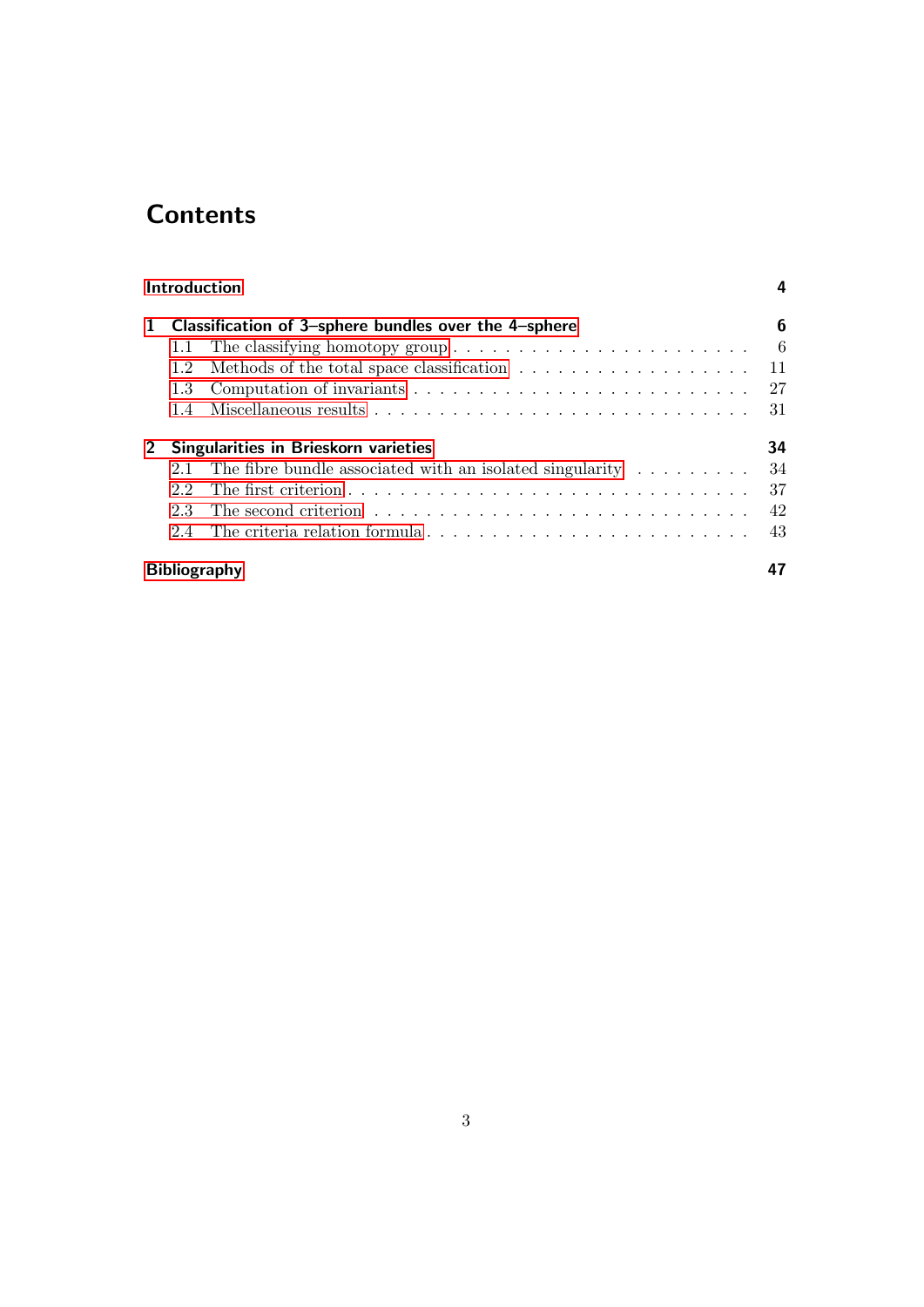## <span id="page-3-0"></span>Introduction

This diploma thesis grew out of three seminars about geometric and differential topology the author attended at Göttingen University in the years 2007 and 2008.

The first was concerned with the h–cobordism theorem due to Stephen Smale. As an important application it implies the equivalence of the notions diffeomorphic and  $h$ cobordant for a certain class of manifolds. This class comprises simply connected closed manifolds of dimension greater than four. In particular, the problem of classifying manifolds homeomorphic to the *n*-dimensional sphere  $S<sup>n</sup>$  is restated as a classification problem up to h–cobordism for  $n > 4$ . Albeit technical, the property h–cobordism has got the advantage of being easier traceable. A possibly even more recognised application of the h–cobordism theorem is a proof of the generalised Poincaré conjecture in dimensions  $n > 4$ . It states that any homotopy *n*-sphere is homeomorphic to the standard sphere  $S^n$ .

The second seminar was then a work–through of Michel Kervaire's and John Milnor's seminal paper "Groups of homotopy spheres I", [\[KerMil63\]](#page-47-0). It shows (at that time excluding the case  $n = 3$ ) that there are only finitely many homotopy n–spheres up to h–cobordism. In other words and provided that  $n > 4$ , there are only finitely many pairwise non-diffeomorphic manifolds homeomorphic to  $S<sup>n</sup>$ . In still other words, there are only finitely many distinct exotic spheres of dimension greater than four. Somewhat unsatisfactory, but implied by the very nature of the purpose of the paper, no example of an exotic sphere is constructed in it.

The third seminar filled this gap. It was based on Milnor's book "Singular Points of Complex Hypersurfaces", [\[Mil68\]](#page-48-0), which carries out the construction of a certain fibre bundle associated with an isolated singularity of a complex algebraic variety. It turns out that the boundary of a small neighbourhood of such a singularity can be an exotic sphere. For the proof, however, which involves computing such invariants as the intersection form or the Arf invariant of a coboundary Milnor refers the reader to the relevant literature.

Now in the first part of this diploma thesis we will finally recall a proof of existence of exotic spheres. We put the task in the more general context of classifying total spaces of  $S^3$ -bundles over  $S^4$  up to homeomorphism, PL-homeomorphism and diffeomorphism. This is precisely the class of manifolds Milnor examined in 1956 to give the first examples of exotic spheres. Partial results of the classification appeared sporadically ever since Milnor's discovery proved that there is interest in the theory. The classification was finally completed by D. C. Crowley and C. Escher in 2003, [\[CrEs03\]](#page-46-1). We follow their paper, filling in some details a research article must leave out, in an attempt to present some kind of exposition on the subject. As expected the classification shows that also those manifolds among the total spaces which are not homeomorphic to  $S^7$  admit various "exotic" differentiable structures.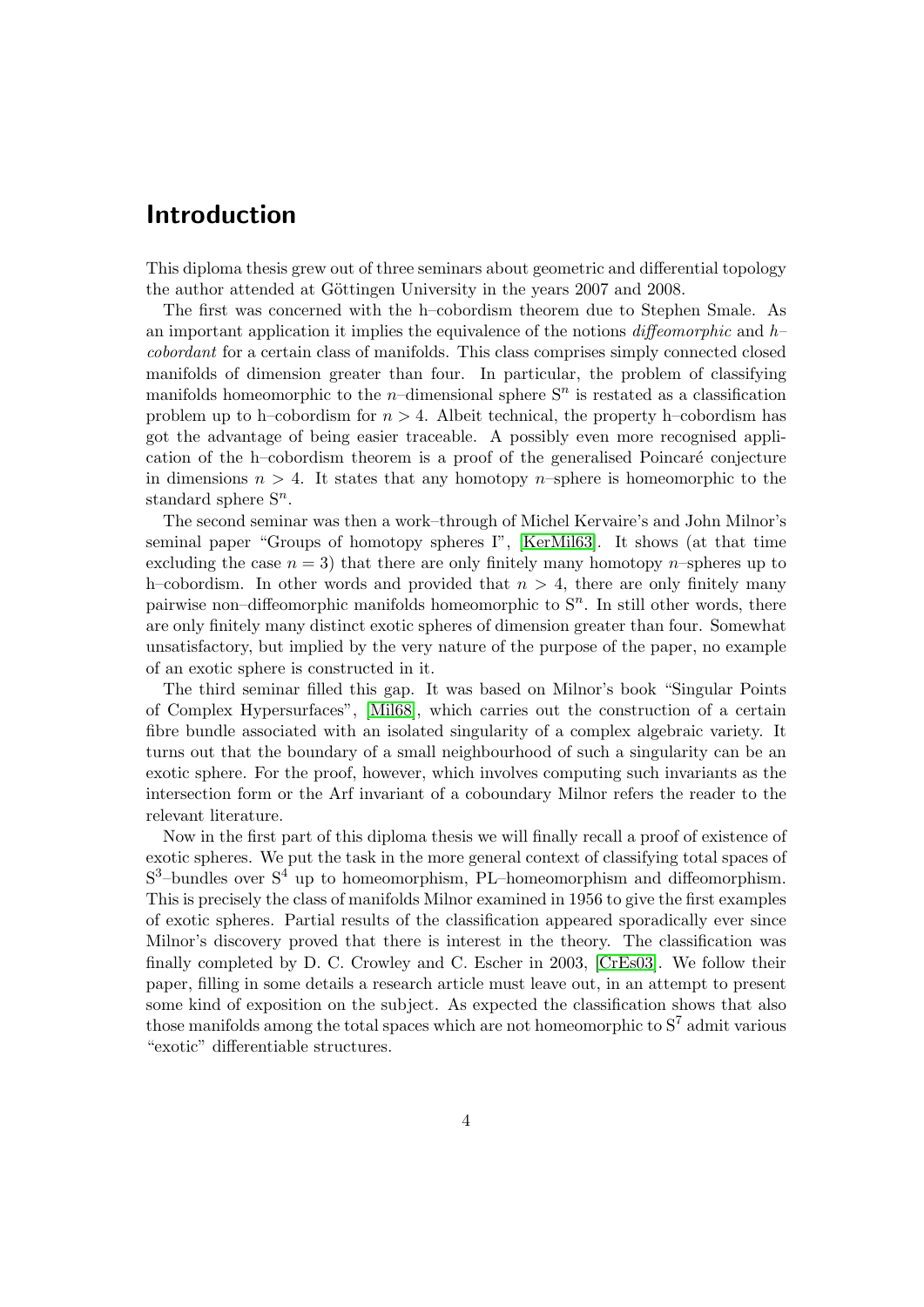The second part comes back to algebraic geometry, the other classical area of mathematics exotic spheres are encountered in. As the preceding classification of sphere bundles suggests, one might expect a similar situation for singularity boundaries of algebraic varieties. They should as well provide examples of homeomorphic and non– diffeomorphic manifolds even if they are not topological spheres. As a starting point, one could reconsider the two criteria Milnor has applied to decide whether a given singularity boundary is a topological sphere. These are determinants of certain integer matrices arising from different contexts. They both take unit values whenever the manifold in question is homeomorphic to the sphere. We will prove that these determinants coincide (up to sign) in general. It is thus natural to assume that they should still be useful when examining singularity boundaries which are not topological spheres.

Throughout this diploma thesis *smooth* will mean differentiable of class  $C^{\infty}$ . Mappings and maps of topological spaces are meant to be continuous. Manifolds, with or without boundary, are to be smooth and compact unless otherwise stated. Numbers without brackets refer to sections, theorems or other numbered units. Numbers in round brackets refer to equations. Finally, a token in square brackets refers to the bibliography.

I am indebted to my supervisor Professor Thomas Schick for extensive mentoring and to my parents for support all along difficult studies.

Göttingen, April 2009

Holger Kammeyer (kammeyer@math.uni-goettingen.de)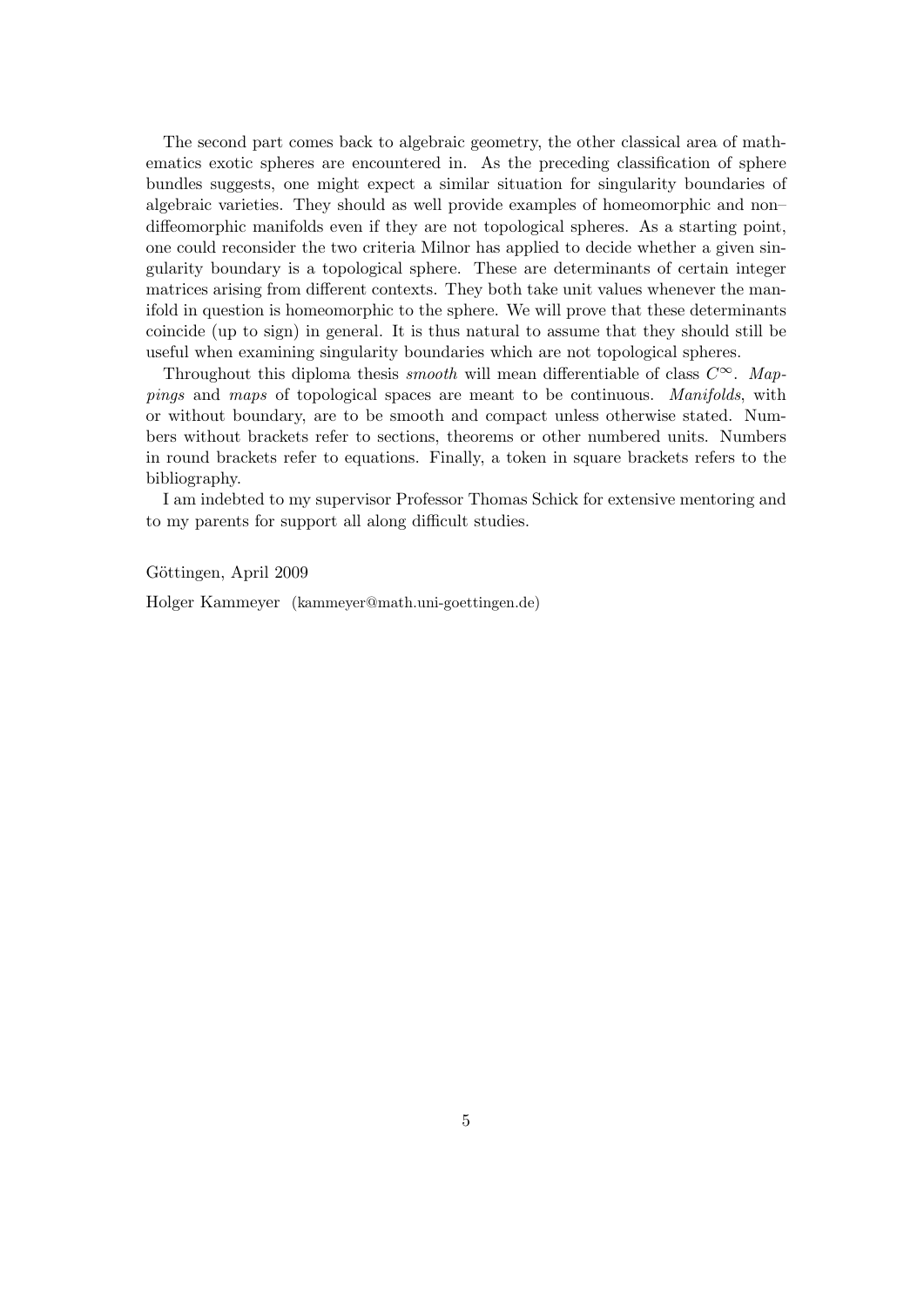<span id="page-5-0"></span>In this chapter we want to present the classification of  $S^3$ -bundles over  $S^4$  up to homeomorphism, PL–homeomorphism and diffeomorphism. We will see that a variety of exotic 7–manifolds occur in this fashion. The outline is as follows. In section [1.1](#page-5-1) we will recall a classical result due to Feldbau reducing the classification up to fibre bundle equivalence to the computation of  $\pi_3(SO_4) = \pi_3(O_4)$ . The part of the classification that can directly be deduced from elementary bundle theory will also be included in this section. An overview of the strategy for the general classification of the bundles is given in section [1.2.](#page-10-0) We will take a closer look on the relevant invariants and their values for our sphere bundles in section [1.3.](#page-26-0) Finally, section [1.4](#page-30-0) concludes with some curiosities that can be found along the way.

## <span id="page-5-1"></span>1.1 The classifying homotopy group

We want to classify fibre bundles with fibre  $S^3$ , base  $S^4$  and structure group  $SO_4$ . Our starting point is the following result (see [\[St44\]](#page-48-1) or [\[St51\]](#page-48-2), p. 99).

<span id="page-5-2"></span>**1.1 Theorem.** The equivalence classes of bundles over  $S<sup>n</sup>$  with structure group  $G$  and fibre F are in 1–1 correspondence with equivalence classes of elements of  $\pi_{n-1}(G)$  under the operations of  $\pi_0(G)$ .

Here are some explanations.

- Two bundles  $\xi$  and  $\xi'$  are called equivalent if they have the same base space, fibre and group and if there is a bundle map  $\xi \to \xi'$  (in the sense of [\[St51\]](#page-48-2), p. 9) inducing the identity map of the common base space.
- The notation  $\pi_0(G) = G/G_e$  with  $G_e$  denoting the component of the unit element e in G is understood.
- Any  $g \in G$  representing a class in  $\pi_0(G)$  operates on G as an inner automorphism thus inducing an automorphism of each homotopy group  $\pi_n(G)$ . A curve  $g_t$  from  $g_0$  to  $g_1$  in G gives a homotopy  $(g, t) \mapsto g_t g g_t^{-1}$  leaving e fixed. Hence we have a well–defined action  $\pi_0(G) \curvearrowright \pi_n(G)$  for each n.

The construction as it stands is entirely topological. However, setting  $n = 4$ ,  $G =$ SO<sub>4</sub> and  $F = \mathbb{R}^4$ , any resulting four dimensional vector bundle  $\zeta : E(\zeta) \to S^4$  is naturally equipped with a smooth bundle structure which is unique up to smooth bundle equivalence, see e.g. [\[DeSa68\]](#page-48-3), p. 232. Since  $\zeta$  has got  $SO_4$  as structure group, we may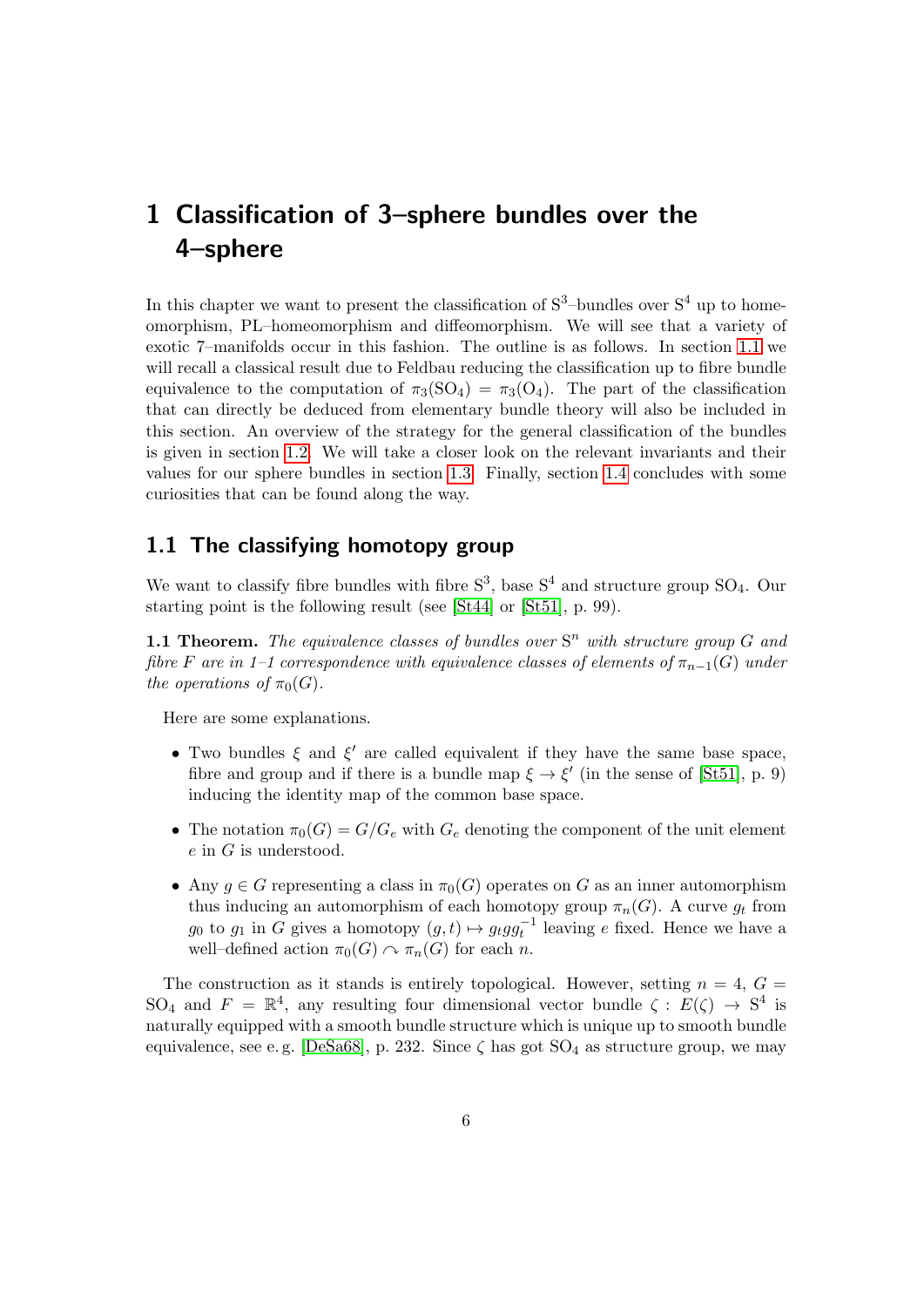assume a Euclidean metric is fixed. The smooth bundle charts can then be chosen to be fibrewise isometries. Thus the natural smooth structure on the total space  $E(\zeta)$ induces a smooth structure on its submanifold of unit vectors  $M$ . The effective action of SO<sub>4</sub> on S<sup>3</sup> is given by the restriction of its action on  $\mathbb{R}^4$ . Therefore M is precisely the total space of the sphere bundle  $\xi: E(\xi) = M \to \mathbb{S}^4$  obtained by replacing the fibre  $\mathbb{R}^4$  by  $F = S^3$ . Now given any two topologically equivalent vector bundles  $\zeta$  and  $\zeta'$ we also have a smooth bundle equivalence by approximation when the natural smooth structures are assigned. Moreover, we may assume that it restricts to isometries on fibres. From this follows uniqueness of the smooth structure on the manifold M up to diffeomorphism.

By the same line of arguments the total space of the disc bundle  $\eta: W \to \mathbb{S}^4$  obtained by replacing the fibre  $\mathbb{R}^4$  by the Euclidean 4-disc  $F = D^4$  is a smooth fibre bundle. Its total space  $W$  is a smooth manifold with boundary  $M$ .

As  $\pi_1(S^4) = 0$ , any of our vector bundles  $\zeta$  is orientable. Both  $S^4$  and  $\mathbb{R}^4$  carry a canonical orientation. The choice of  $SO<sub>4</sub>$  as structure group thus implies that a vector bundle  $\zeta: E(\zeta) \to S^4$  comes along with a canonically preferred orientation. This induces an orientation on W and thus on the boundary M. The choice of  $SO<sub>4</sub>$  as structure group for the bundles  $\xi$  and  $\eta$  also ensures that the induced orientations of the fibres are preserved under equivalence. Similarly, the fact that we require bundle equivalences to induce the identity of the base space (and not a degree −1 homeomorphism) guarantees that the induced orientation of the base is preserved under equivalence. We will comment later on the question which bundles merely differ by these orientation issues.

Since  $\pi_0(SO_4)$  is trivial, the bundles are in 1–1 correspondence with elements of  $\pi_3(SO_4)$ . It will be convenient to have an explicit description of this group.

Consider  $\mathbb{R}^4$  as the quaternionic skew field  $\mathbb{H}$ . Then  $S^3$  is the subgroup of unit quaternions and an identity element  $\mathbf{1} \in \mathbb{S}^3$  is distinguished. We can define Lie group homomorphisms  $\rho, \sigma : S^3 \to SO_4$  via quaternionic multiplication

$$
\rho(u) v = u v u^{-1} \quad \text{and} \quad \sigma(u) v = u v .
$$

These are clearly linear in  $v$  and indeed orthogonal since the norm preserves quaternionic products. They are rotations as there is a curve joining u with 1 in  $S<sup>3</sup>$ .

Embed  $\mathbb{R}^3 \stackrel{i}{\hookrightarrow} \mathbb{H}$  as the hyperplane with zero real part in the obvious way. Then we can define a Lie group homomorphism  $\rho: S^3 \to SO_3$  by restricting

$$
\varrho(q) = i^* \rho(q) .
$$

This homomorphism actually maps to  $SO_3$ , for  $\rho(q)$  is  $\mathbb{R}1$ –invariant and  $\mathbb{R}1$  is orthogonal to  $\mathbb{R}^3 \subset \mathbb{H}$ . Thus it is also  $\mathbb{R}^3$ -invariant.

<span id="page-6-0"></span>1.2 Lemma. The triple  $\rho : S^3 \to SO_3$  carries the structure of a smooth (principal) bundle which is isomorphic to the canonical twofold cover  $S^3 \to \mathbb{RP}^3$  of real projective three–space.

*Proof.* Pure imaginary quaternions only commute with pure real ones. Hence  $\rho$  has kernel  $\{1, -1\}$  and cosets  $\{q, -q\}$ . It thus suffices to show that  $\varrho$  is surjective. But it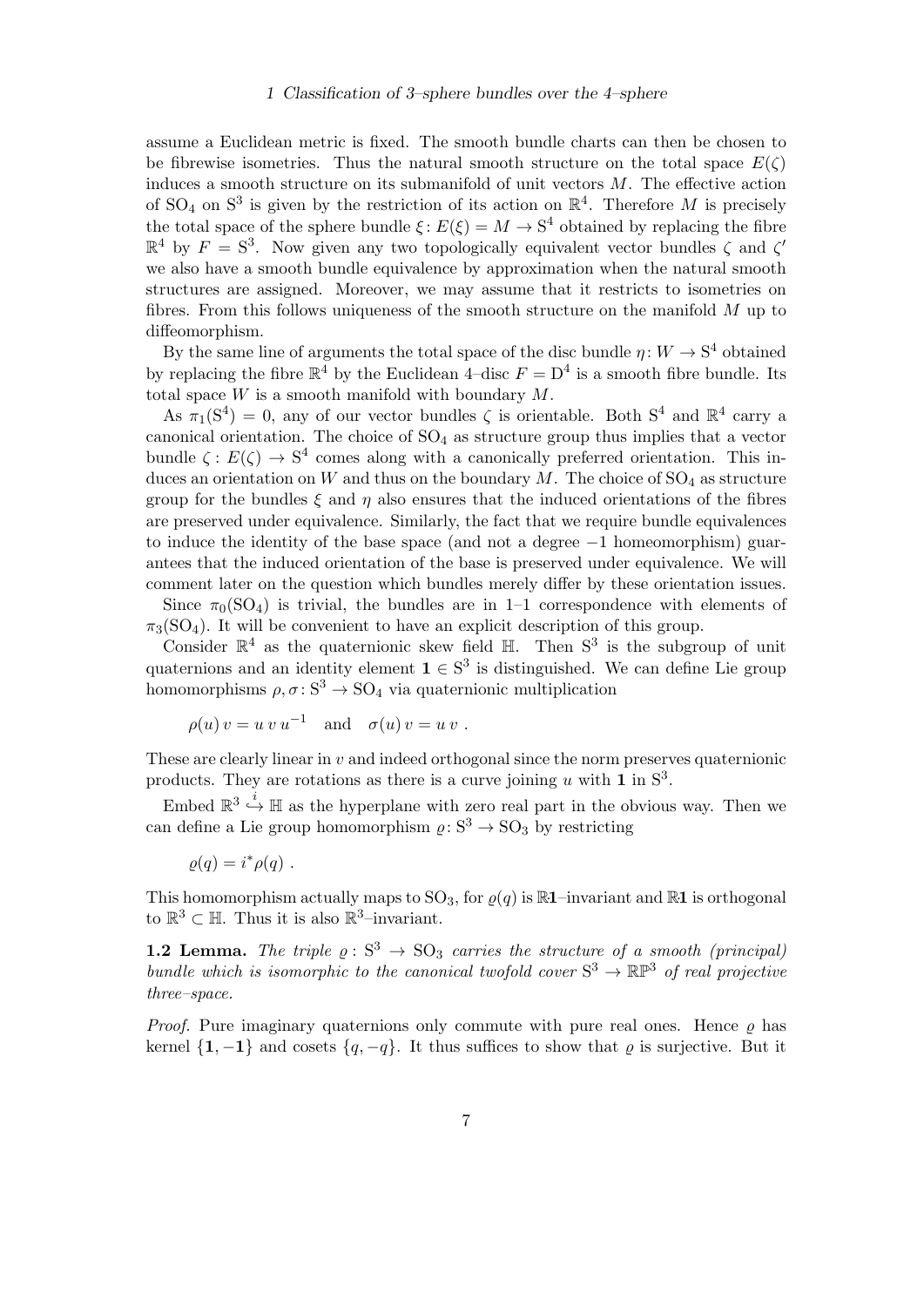is a well–known fact that a rotation of  $v \in \mathbb{R}^3$  by the angle  $\varphi$  around the axis spanned by  $u \in S^2$  can be represented as  $\varrho(\cos\left(\frac{\varphi}{2}\right) \mathbf{1} + \sin\left(\frac{\varphi}{2}\right) u) v$ .

Lifting any  $\varphi \in SO_3$  by  $\varrho$  to  $\pm q \in S^3$  yields a well-defined inclusion  $\tilde{\rho}$ :  $SO_3 \subset SO_4$  as subgroup by sending  $\varphi$  to  $\rho(q)$ . In particular, this defines a smooth action  $\gamma:$   $\,$  SO<sub>3</sub>  $\curvearrowright$  S<sup>3</sup>. Finally, the homomorphism  $\sigma$  is mono and provides an embedding  $S^3 \subset SO_4$  as normal subgroup.

<span id="page-7-1"></span>1.3 Theorem. The four-dimensional rotation group  $SO_4$  factorises into a semidirect product  $\text{SO}_3 \gamma \ltimes \text{S}^3$  of topological groups.

*Proof.* For any rotation  $\phi \in SO_4$  there are unit quaternions  $q_L, q_R \in S^3$  such that  $\phi(v) = q_L v q_R$  for each  $v \in \mathbb{H}$  and these are unique up to simultaneous change of sign. A proof of this by pure matrix computations has recently been given in [\[Me05\]](#page-47-1). We compute

$$
\phi(v) = q_L v q_R = (\pm q_R^{-1}) (q_R q_L v) (\pm q_R) ,
$$

i. e.  $\phi = \rho (\pm q_B^{-1})$  $\chi_R^{-1}$ )  $\sigma(q_R q_L)$  and thus  $\tilde{\rho}(\text{SO}_3)\sigma(\text{S}^3) = \text{SO}_4$ . Since  $\rho(q) = \sigma(\pm p)$  if and only if  $q v q^{-1} = p v$  for any v, we may set  $v = 1$  to see that  $p = 1$  and in turn  $q = \pm 1$ . This implies  $\tilde{\rho}(\text{SO}_3) \cap \sigma(\text{S}^3) = \{\text{id}_{\mathbb{H}}\},\$ completing the algebraic part of the theorem.

Now the isomorphism  $(\pm p, q) \mapsto \rho(\pm p)\sigma(q)$  is a continuous bijection of compact Hausdorff spaces. Thus it is a homeomorphism.  $\Box$ 

With the help of the following basic result from homotopy theory the structure of the classifying homotopy group will be evident. For simplicity now and in the remainder we do not want to distinguish between mappings from the sphere  $S^n \to X$  and their homotopy classes in  $\pi_n(X)$  in our notation.

<span id="page-7-0"></span>**1.4 Lemma.** Let  $(G, e, \cdot)$  be a topological group and let  $\varphi, \psi$  be any mappings  $S^n \to G$ . Then the pointwise product  $\varphi \cdot \psi$  is homotopic to the sum  $\varphi + \psi$  in  $\pi_n(G)$ .

*Proof.* Denote by  $\varepsilon$ :  $S^n \to G$  the constant map  $x \mapsto e$ . Then clearly  $\varphi + \varepsilon \simeq \varphi$  and  $\varepsilon + \psi \simeq \psi$ . The sum  $\varphi + \varepsilon$  maps to e in the second half of the cube  $[0, 1]^n$  while  $\varepsilon + \psi$ maps to e in the first half of the cube. We thus have

$$
\varphi \cdot \psi \simeq (\varphi + \varepsilon) \cdot (\varepsilon + \psi) = \varphi + \psi.
$$

 $\Box$ 

A nice consequence for the  $n$ –th quaternionic power is the following

<span id="page-7-2"></span>**1.5 Corollary.** The mapping  $S^3 \to S^3$ ,  $u \mapsto u^n$  has degree n.

Proof. The common method of summing up local degrees of some finite preimage might be difficult in view of the fact that for instance  $u^2 + 1 = 0$  has all of  $S^2 = \mathbb{R}^3 \cap S^3 \subseteq \mathbb{H}$ as solutions. But by the Hurewicz theorem we can compute the degree in homotopy where the assertion is immediate from lemma [1.4.](#page-7-0)  $\Box$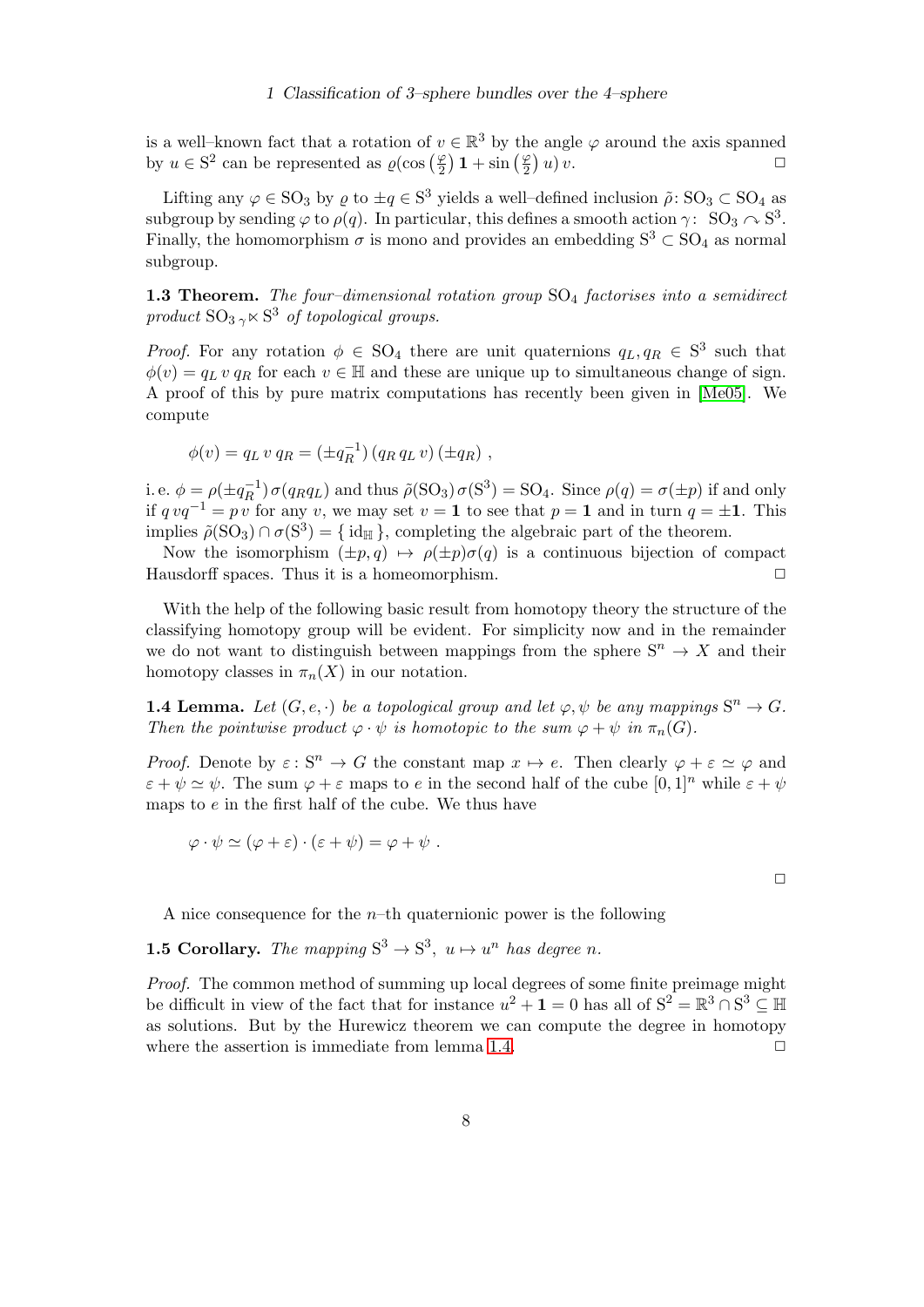**1.6 Theorem.** The group  $\pi_3(SO_4)$  is free abelian with generators  $\rho$  and  $\sigma$ .

*Proof.* We apply the  $\pi_3$ -functor to theorem [1.3](#page-7-1) to obtain

$$
\pi_3(SO_4) \cong \pi_3(SO_3) \oplus \pi_3(S^3) .
$$

By Lemma [1.2](#page-6-0)  $\varrho$  induces an isomorphism  $\pi_3(S^3) \stackrel{\sim}{\to} \pi_3(SO_3)$  in the exact homotopy sequence. Thus the generator  $id_{S^3} \in \pi_3(S^3)$  is mapped to the generator  $\varrho \in \pi_3(SO_3)$ and the isomorphism of [1.3](#page-7-1) carries  $m \varrho \oplus n \text{ id}_{S^3}$  over to  $\rho^m \sigma^n = m\rho + n\sigma \in \pi_3(SO_4)$  by lemma [1.4.](#page-7-0)  $\Box$ 

Now let the pair of integers  $(m, n)$  determine the classes

 $\zeta_{m,n}: E_{m,n} \to \mathbf{S}^4$ ,  $\eta_{m,n}: W_{m,n} \to \mathbf{S}^4$  and  $\xi_{m,n}: M_{m,n} \to \mathbf{S}^4$ 

of  $\mathbb{R}^4$ ,  $D^4$  and  $S^3$ -bundles corresponding to  $m\rho + n\sigma \in \pi_3(SO_4)$ . As a first step towards the classification of the total spaces  $M_{m,n}$ , we will discuss how the integers m and n transform when the orientations of fibre and base are reversed.

If we enlarge the structure group  $SO_4$  to  $O_4$ , bundle equivalences may reverse the induced orientation of the fibre. Recall that a bundle map consists of fibre automorphisms which can be described as the action of elements of the structure group. An equivalence reverses the orientation of the fibres if and only if these elements lie in the reflection component of O<sub>4</sub>. In this case, the classifying homotopy classes in  $\pi_3(O_4) \cong \pi_3(SO_4)$ are conjugate under the nontrivial element  $\alpha \in \pi_0(\Omega_4) \cong \mathbb{Z}_2$ , see theorem [1.1.](#page-5-2)

**1.7 Lemma.** The action of  $\alpha \in \pi_0(\Omega_4)$  on  $\pi_3(SO_4)$  is given by

$$
\alpha(m\rho + n\sigma) = (m+n)\rho - n\sigma.
$$

*Proof.* Represent  $\alpha$  by quaternionic conjugation  $r \in O_4$  which has determinant -1. Then  $\alpha$  acts trivially on  $\mathbb{R}^3 \subset \mathbb{H}$  and thus trivially on  $\text{SO}_3 \subset \text{SO}_4$ . So also on homotopy level we have  $\alpha(\rho) = \rho$ .

On the other hand, we compute for  $p \in \mathbb{S}^3$  and  $q \in \mathbb{H}$ 

$$
(r \sigma(p) r^{-1}) q = r(p r(q)) = qr(p) = q p^{-1} = p p^{-1} q p^{-1} = \rho(p) (p^{-1} q) = \rho(p) \sigma(p)^{-1} q,
$$

i. e.  $\alpha(\sigma) = \rho \sigma^{-1}$ . By lemma [1.4](#page-7-0) we may conclude  $\alpha(\sigma) = \rho - \sigma$  on homotopy level.  $\Box$ 

We have thus proven that for any  $m, n$  the manifolds  $M_{m,n}$  and  $M_{m+n,-n}$  are (orientation reversing) diffeomorphic.

Allowing the fibre transformations to be reflections gave rise to equivalences reversing the orientation of the fibres. Likewise, allowing bundle equivalences to induce base mappings homotopic to reflections will yield equivalences reversing the orientation of the base.

**1.8 Definition.** Two bundles  $\xi$  and  $\xi'$  are called *weakly equivalent* if they have the same base space, fibre and group and if there is a bundle map  $\xi \to \xi'$  inducing a homeomorphism of the common base space.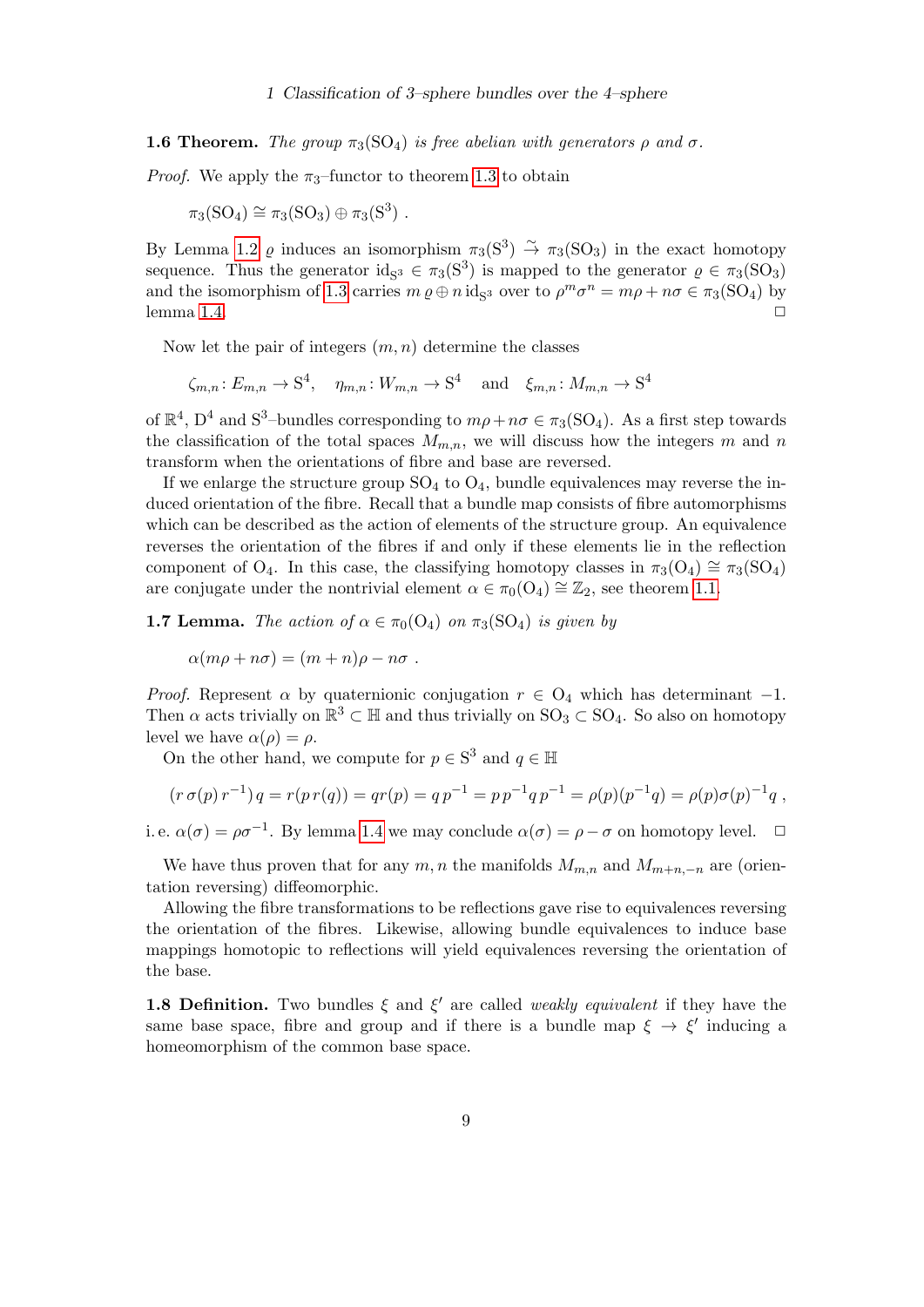<span id="page-9-0"></span>**1.9 Lemma.** Let  $\xi$ ,  $\xi'$  be two bundles over  $S^n$  with fibre F, group G and  $\pi_0(G)$ conjugacy classes  $\tau$ ,  $\tau'$  in  $\pi_{n-1}(G)$ . Then  $\xi$  and  $\xi'$  are weakly equivalent if and only if  $\tau' = \pm \tau$ .

Sketch of proof. A weak equivalence induces a deg  $\pm 1$ -mapping of  $S<sup>n</sup>$ . If the degree is  $+1$ , the mapping is homotopic to the identity and the corresponding covering homotopy ends in a map  $\xi \to \xi'$  inducing the identity on  $S^n$ , so in this case  $\tau = \tau'$ . If the degree is  $-1$ , the mapping is homotopic to a reflection which, restricted to the equatorial  $S^{n-1}$ , is a reflection of  $S^{n-1}$ . The corresponding covering homotopy ends in a map  $\xi \to \xi'$ inducing a reflection of  $S^{n-1}$ . From this it follows that  $\tau'$  can be represented by an element of  $\tau$  with opposite sign.

Conversely, if  $\tau = \tau'$  then  $\xi$  and  $\xi'$  are equivalent. If  $\tau = -\tau'$ , choose a reflection of  $S<sup>n</sup>$  which restricted to  $S<sup>n-1</sup>$  is a reflection as well. Then the pullback bundle of  $\xi$  with respect to this reflection is weakly equivalent to  $\xi$  and has class  $-\tau$ .

Again set  $n = 4$ ,  $G = SO_4$  and  $F = S^3$ . We have discussed below theorem [1.1](#page-5-2) that the total spaces  $E(\xi)$  and  $E(\xi')$  are diffeomorphic if  $\tau = \tau'$ . If  $\tau = -\tau'$ , we pull back  $\xi$  via a smooth reflection of  $S<sup>4</sup>$  as above. This gives us a bundle whose total space is clearly (orientation reversing) diffeomorphic to  $E(\xi)$  and which has class  $-\tau$ .

We thus have that for any  $m, n$  the manifolds  $M_{m,n}$  and  $M_{-m,-n}$  are (orientation reversing) diffeomorphic. In particular, we may assume  $n \geq 0$  in the remainder. Combining the orientation reversions of fibre and base shows that  $M_{m,n}$  and  $M_{-m-n,n}$  are (orientation preserving) diffeomorphic.

Before proceeding to our general classification pattern, we will take care of the case  $n = 0$ . We have a well-defined generator  $\alpha \in H^4(W_{m,n})$  which restricts to the orientation class  $\iota \in H^4(\mathbb{S}^4)$ . Let  $\beta \in H^4(M_{m,n})$  be given by the restriction  $i^*\alpha$ where  $i: M_{m,n} \to W_{m,n}$  is the inclusion of the boundary. Since  $H^5(W_{m,n}, M_{m,n}) \cong$  $H_3(W_{m,n}) \cong 0$  by Lefschetz duality, the exact cohomology sequence implies that  $i^*$  is surjective. So  $\beta$  generates  $H^4(M_{m,n})$ . Unless otherwise stated, integer coefficients are to be understood.

## <span id="page-9-1"></span>**1.10 Lemma.** The cohomology group  $H^4(M_{m,0})$  is infinite cyclic generated by  $\beta$ .

*Proof.* The bundles  $\xi_{m,0}$  have structure group reducible to SO<sub>3</sub> fixing a zero–sphere in each fibre. Thus any bundle  $\xi_{m,0}$  possesses a cross–section and we may conclude  $\pi_3(M_{m,0}) = \pi_3(S^3) \oplus \pi_3(S^4) \cong \pi_3(S^3) \cong \mathbb{Z}$  and  $\pi_1(M_{m,0}) = \pi_2(M_{m,0}) = 0$ . By the Hurewicz theorem  $H_3(M_{m,0}) \cong \mathbb{Z}$ . By Poincaré duality  $H^4(M_{m,0}) \cong \mathbb{Z}$ , too.

<span id="page-9-2"></span>**1.11 Lemma.** The first Pontrjagin class  $p_1(W_{m,n}) \in H^4(W_{m,n})$  is given by

$$
p_1(W_{m,n})=2(n+2m)\alpha.
$$

*Proof.* The tangent bundle of  $W_{m,n}$  splits as a Whitney sum of the subbundle tangent and the subbundle normal to the fibre. The first bundle is the pullback of the vector bundle  $\zeta_{m,n}$  under the projection  $W_{m,n} \to \mathbb{S}^4$ . According to lemma 3 of [\[Mil56a\]](#page-47-2), the bundle  $\zeta_{m,n}$  has first Pontrjagin class  $p_1(\zeta_{m,n}) = 2(n+2m)\iota$ . The second bundle is the pullback of the tangent bundle of  $S^4$  which has first Pontrjagin class  $p_1(S^4) = 0$ .  $\Box$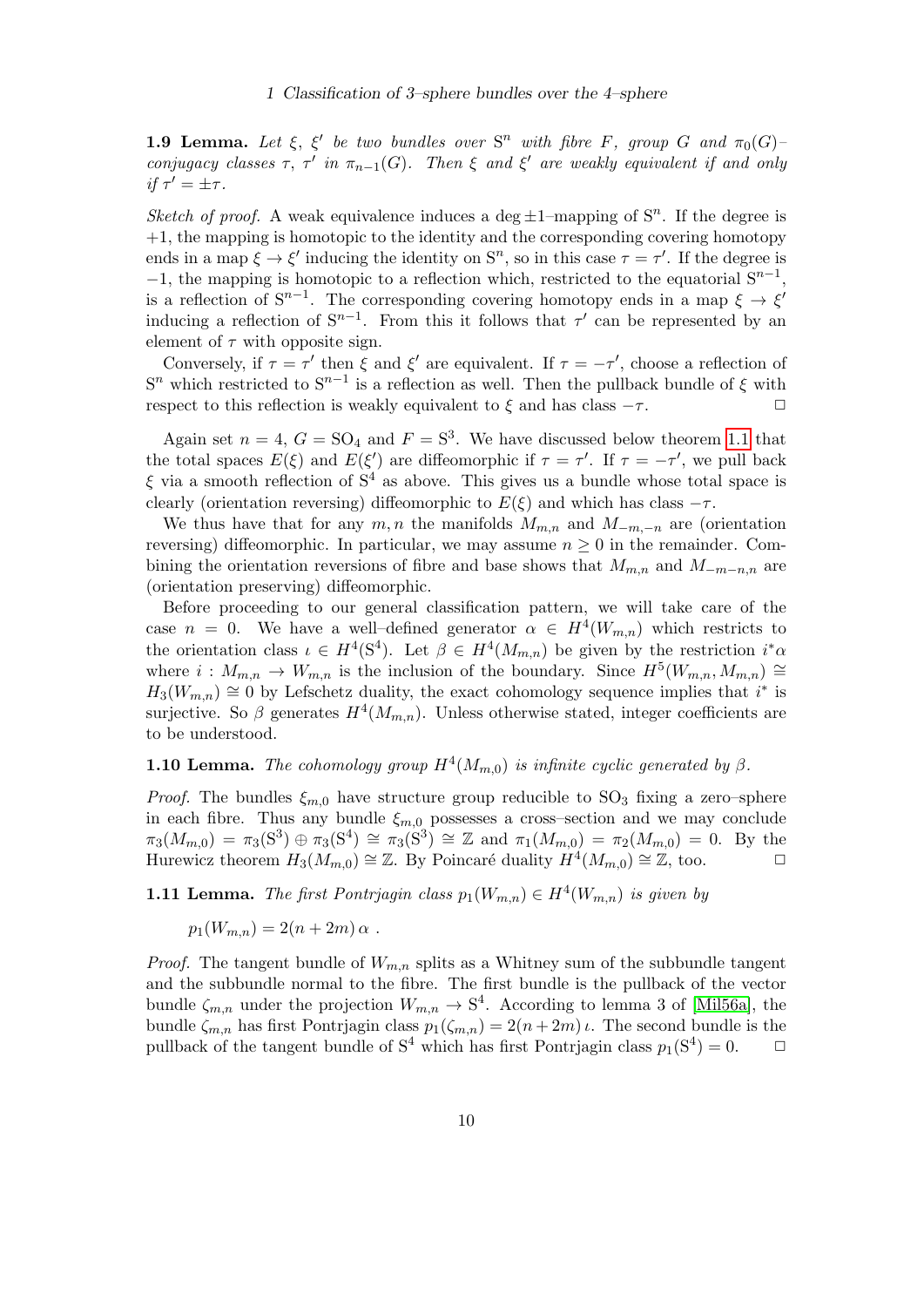For any smooth submanifold X of any smooth manifold Y let  $\tau(X)$  and  $\nu(X)$  denote the tangent bundle and the normal bundle of  $X$  in  $Y$  respectively.

<span id="page-10-1"></span>**1.12 Corollary.** The first Pontrjagin class  $p_1(M_{m,0}) \in H^4(M_{m,0})$  is given by

$$
p_1(M_{m,0})=4m\,\beta.
$$

Proof. The collar neighbourhood theorem states precisely that the normal bundle of a boundary is trivial. We thus have

$$
p_1(M_{m,0}) = p_1(\tau(M_{m,0}) \oplus \nu(M_{m,0})) = p_1(i^*\tau(W_{m,0})) = i^*p_1(W_{m,0}) = 4m\beta.
$$

**1.13 Corollary.** The manifolds  $M_{m,0}$  and  $M_{m',0}$  are homeomorphic or diffeomorphic if and only if  $m' = \pm m$ .

*Proof.* If  $m' = \pm m$ , then  $M_{m,0}$  and  $M_{m',0}$  are diffeomorphic by lemma [1.9.](#page-9-0) On the other hand, the rational Pontrjagin classes are a topological invariant of smooth manifolds as proved by Novikov. So if  $m' \neq \pm m$ , then  $M_{m,0}$  and  $M_{m',0}$  are not homeomorphic by corollary [1.12.](#page-10-1)  $\Box$ 

This completes the discussion of the manifolds  $M_{m,0}$ . We will assume  $n > 0$  in what follows.

### <span id="page-10-0"></span>1.2 Methods of the total space classification

In order to have a rough idea of the homotopy type of the manifolds  $M_{m,n}$ , we first of all compute their cohomology rings. This will primarily be a matter of the following lemma.

<span id="page-10-2"></span>**1.14 Lemma.** The vector bundle  $\zeta_{m,n}$  has got Euler class  $e(\zeta_{m,n}) = n \iota \in H^4(\mathbb{S}^4)$ .

*Proof.* The differentiable structure of the total space  $E_{m,n}$  of the bundle  $\zeta_{m,n}$  can be made precise by the following construction. Form the disjoint union

$$
\mathbb{R}^4\times\mathbb{R}^4\coprod\mathbb{R}^4\times\mathbb{R}^4
$$

and write  $(u, v)_1$  for elements in the left hand and  $(u', v')_2$  for elements in the right hand component. Then identify points  $(u, v)_1 \sim (u', v')_2$  in  $\mathbb{R}^4 \setminus \{0\} \times \mathbb{R}^4$  if and only if

$$
u' = \frac{u}{\|u\|^2} \quad \text{and} \quad v' = \rho^m(\tfrac{u}{\|u\|}) \sigma^n(\tfrac{u}{\|u\|}) v.
$$

Now decompose the base  $S^4$  into the northern hemisphere  $S^4_+$  of points  $x \in S^4$  with fifth coordinate  $x_5 \geq 0$  and the southern hemisphere  $S^4$  of points  $x \in S^4$  with fifth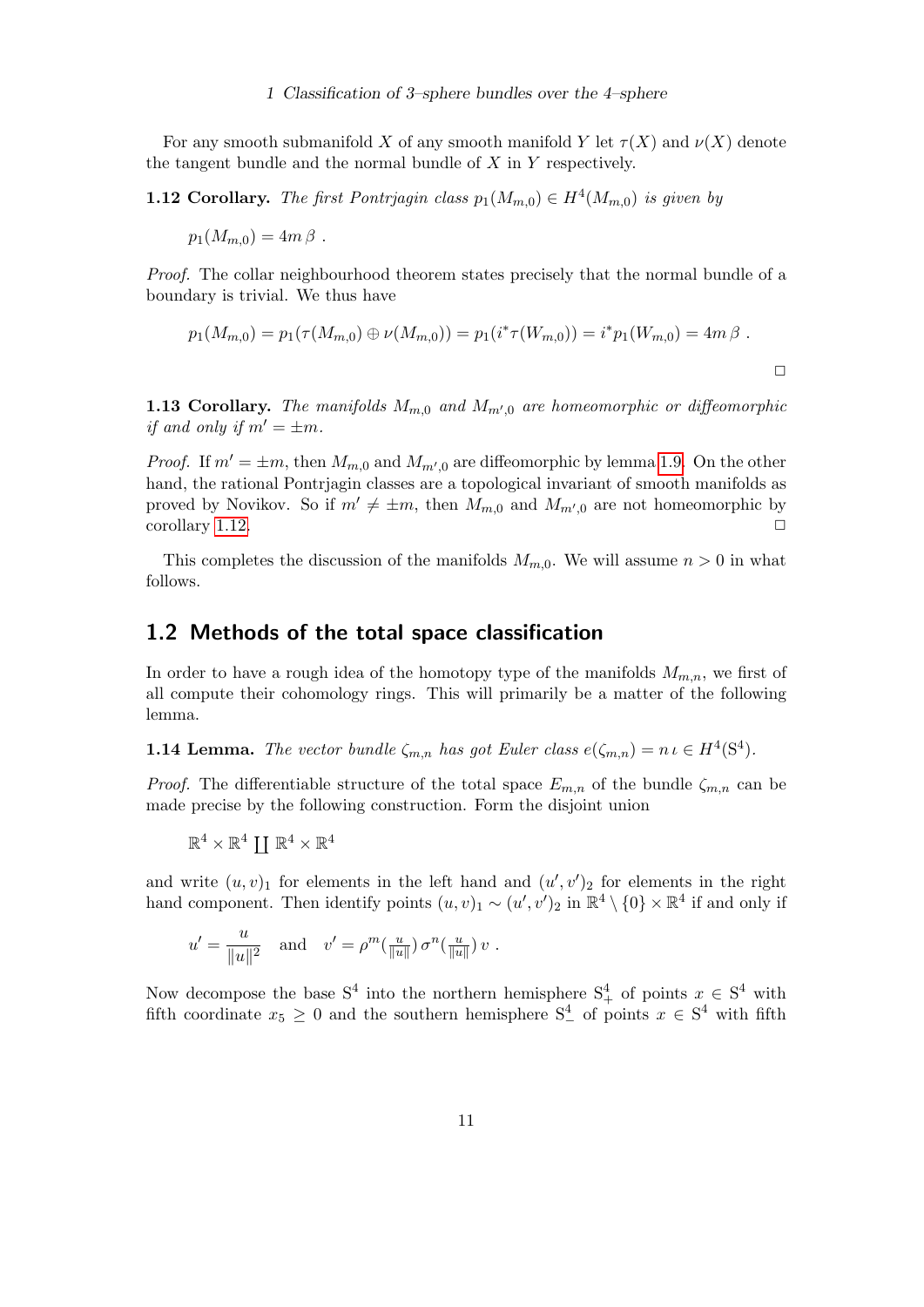component  $x_5 \leq 0$ . Then points  $x \in S^4_+$ ,  $x' \in S^4_-$  can be mapped to points  $u, u' \in \mathbb{R}^4$ in the plane via stereographic projection through the south and the north pole

$$
u = \frac{1}{1+x_5}(x_1, x_2, x_3, x_4)
$$
 and  $u' = \frac{1}{1-x'_5}(x'_1, x'_2, x'_3, x'_4)$ .

We define a section  $s: S^4 \longrightarrow E_{m,n}$  via

$$
x \longmapsto \begin{cases} (u, \frac{1-x_5}{1+x_5}1)_1 & \text{if } x \in S_+^4 \\ (u', u'^n)_2 & \text{if } x \in S_-^4 \end{cases}
$$

where again  $\mathbf{1} \in \mathbb{H}$  is the quaternion unit and the power  $u'^n$  is given by quaternionic multiplication. Points in the equator  $x \in S^3 = S^4_+ \cap S^4_-$  are mapped to

$$
s(x) = (u, 1)1 = ((x1, x2, x3, x4), 1)1 = (u', \rhom(u)\sigman(u)1)2 = (u', u'n)2 = s(x)
$$

so the section is well-defined. The factor  $\frac{1}{\|u\|^2} = \frac{1-x_5}{1+x_5}$  $\frac{1-x_5}{1+x_5}$  comes from the transition map of the two charts of  $S<sup>4</sup>$  and ensures that the section is smooth. We thus can compute the Euler number of  $\zeta_{m,n}$  by summing up the indices of the isolated zeros in the two poles. In a neighbourhood of the north pole the vector field clearly is smoothly isotopic to a nowhere zero one. So the index of this root is zero. In a neighbourhood of the south pole the vector field is just given by taking the n–th quaternionic power  $u \mapsto u^n$ . This induces a degree *n*–mapping of  $S<sup>3</sup>$  by corollary [1.5.](#page-7-2) So the index of this root, the overall index and the Euler number of the bundle is  $n$ .  $\Box$ 

We will now see that the Euler class  $e(\zeta_{m,n})$  entirely determines the cohomology ring of the associated manifold  $M_{m,n}$ .

**1.15 Corollary.** The nontrivial cohomology groups of  $M_{m,n}$  are

$$
H^0(M_{m,n}) \cong H^7(M_{m,n}) \cong \mathbb{Z} \quad and \quad H^4(M_{m,n}) \cong \mathbb{Z}_n .
$$

Proof. These are the only finitely generated abelian groups that fit into the Gysin sequence

$$
\ldots \longrightarrow H^{i}(S^{4}) \stackrel{\cup e(\zeta_{m,n})}{\longrightarrow} H^{i+4}(S^{4}) \longrightarrow H^{i+4}(M_{m,n}) \longrightarrow H^{i+1}(S^{4}) \stackrel{\cup e(\zeta_{m,n})}{\longrightarrow} \ldots
$$

since by lemma [1.14](#page-10-2) the cup product  $\cup e(\zeta_{m,n})$  is multiplication by the integer n.  $\Box$ 

As an immediate consequence we have that  $M_{m,n}$  and  $M_{m,n'}$  are not homeomorphic if  $n \neq n'$ . So the classification problem is reduced to deciding whether  $M_{m,n}$  and  $M_{m',n}$ are diffeomorphic, PL–homeomorphic or homeomorphic. The integer  $m$  is not reflected in the elementary algebraic topology of  $M_{m,n}$ .

We are thus faced with the problem of classifying a collection of  $(s-1)$ –connected  $(2s+$ 1)–manifolds. There is a general theory due to C. T. C. Wall (see [\[Wa67\]](#page-49-0)) for all s except  $s = 3$ , 7. Wall suggested the latter two cases as a problem for his student D. L. Wilkens who essentially solved it in [\[Wi72\]](#page-49-1). We will comment later on the ambiguity Wilkens left open. The methods of Wall and Wilkens are taken from the theory of surgery and handlebodies. The invariants they introduce realise a classification of highly connected manifolds up to the following concept.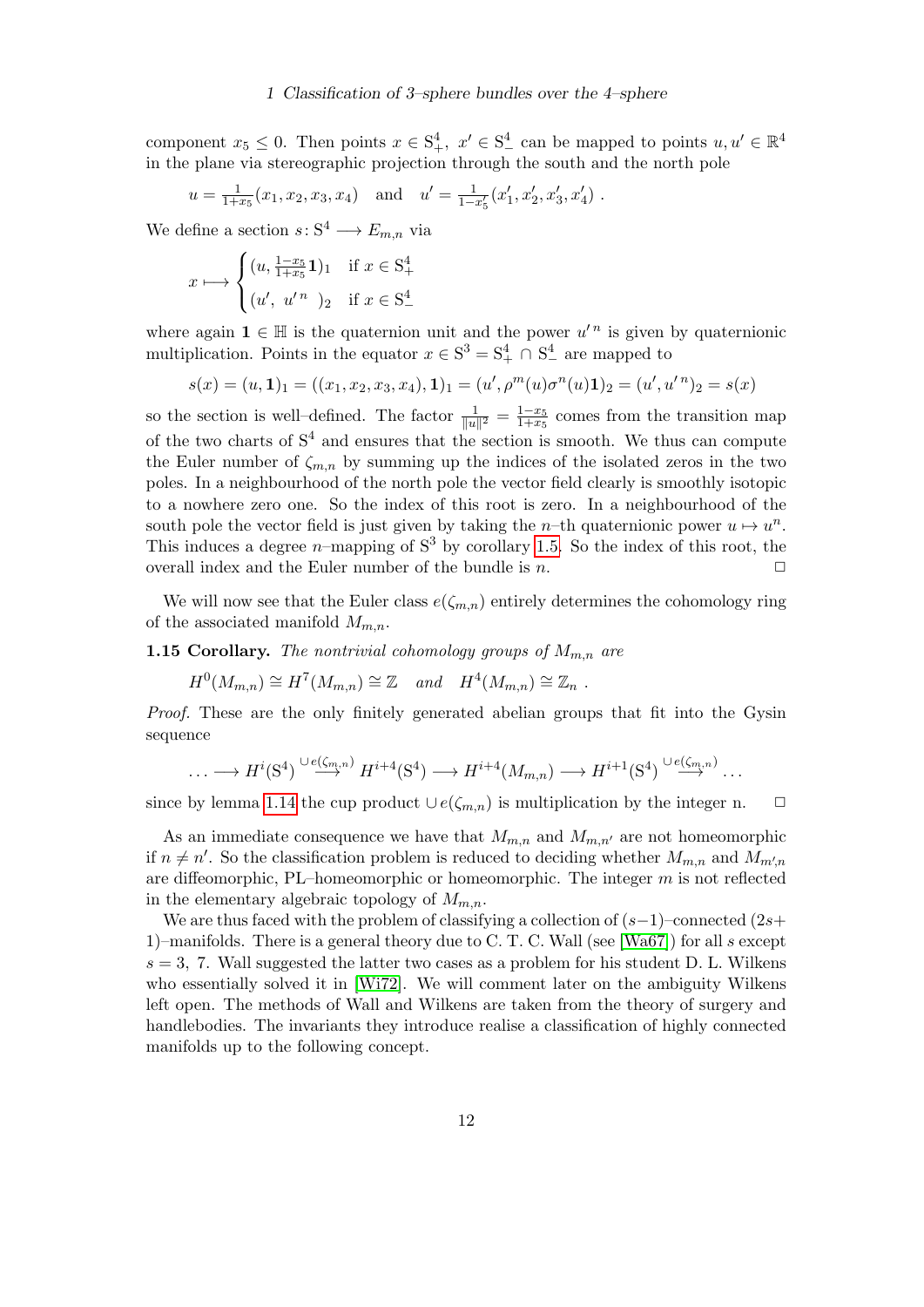<span id="page-12-0"></span>**1.16 Definition.** Two n–manifolds  $M$  and  $N$  are called *almost diffeomorphic* if there is a homeomorphism  $f: M \longrightarrow N$  and a homotopy sphere  $\Sigma^n$  such that

$$
f\colon M\longrightarrow N\#\Sigma^n
$$

is a diffeomorphism.

One might hope that there is a convenient category, endowed with "forgetful" functors from the smooth and into the topological category, which realises definition [1.16](#page-12-0) as its isomorphism notion. In the dimension we are interested in, this turns out to be true.

<span id="page-12-1"></span>1.17 Theorem. Two closed  $\gamma$ -manifolds are almost diffeomorphic if and only if they are PL–homeomorphic.

Proof. Any smooth manifold possesses a smooth triangulation or equivalently polyhedral structure which is unique up to combinatorial equivalence (see [\[Wh40\]](#page-49-2)). The construction is functorial in that the diffeomorphism  $f : M \to N \# \Sigma^7$  yields a PL– homeomorphism  $f_{PL}: M \to N# \Sigma^7$ . It remains to show that  $N = N# S^7$  and  $N# \Sigma^7$ are PL–homeomorphic. For this purpose we recall a classical lemma from differential topology([\[Mil56b\]](#page-47-3), lemma A.3). It says that the manifold obtained by gluing together two given manifolds  $M_1$ ,  $M_2$  by means of a diffeomorphism of their boundaries carries a natural smooth structure. This structure is compatible with the canonical embeddings of  $M_1$  and  $M_2$  and is unique up to diffeomorphism. The proof carries over to the analogous result in the PL–category (see [\[Mu61\]](#page-48-4), theorem 10.4). Now choose a smooth orientation preserving embedding  $i: D^7 \to N$ , set  $N_0 = N \setminus i(\overset{\circ}{D}^7)$  and let  $j: S^6 \to D^7$  be an orientation reversing embedding into the boundary. Let  $\varphi \in \text{Diff}^+(S^6)$  be an orientation preserving diffeomorphism that describes  $\Sigma^7 \in \Gamma_7$  as a twisted sphere (see [\[Mil06\]](#page-48-5)). Then the manifolds  $N \# S^7$  and  $N \# \Sigma^7$  are given by the  $C^{\infty}$ -category pushouts



We know that  $\pi_0(PL^+(S^6)) \cong 0$ . For a PL–homeomorphism not PL–isotopic to the identity gave rise to a non-standard PL–sphere by the PL twisted sphere construction. But the Hauptvermutung is correct for  $S<sup>n</sup>$ . So  $\varphi$  is PL-isotopic to the identity (though not necessarily smoothly isotopic) and we have a PL–automorphism  $\phi$  of  $S^6 \times I$  which restricts to the identity on  $S^6 \times \{0\}$  and to  $\varphi$  on  $S^6 \times \{1\}$ . Pasting a PL-manifold combinatorially equivalent to the 7-simplex onto the boundary component  $S^6 \times \{0\}$  and defining  $\phi$  to map identically on the added cell we obtain a PL–automorphism  $\phi$  ex-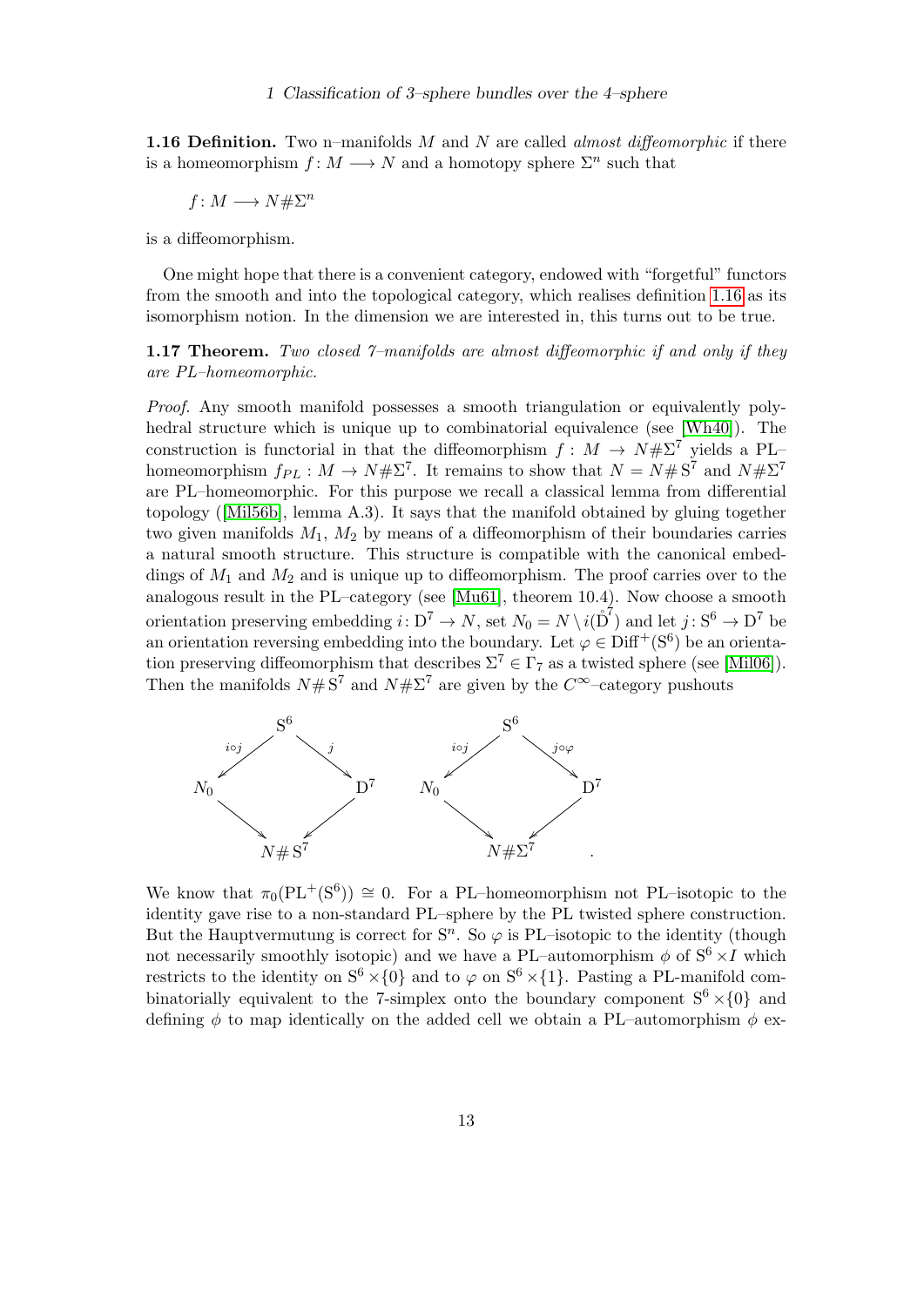tending  $\varphi$  to all of D<sup>7</sup>. We thus have a diagram in the PL–category



where the left hand triangle and the outer square clearly give isomorphic pushouts.

For the converse general smoothing theory (compare [\[HiMa74\]](#page-46-2), part II, theorem 5.3) implies that a smooth structure on a PL-manifold M corresponds to a section in a certain bundle  $\mathcal{E}(M)$ . This is induced from the universal bundle BO  $\rightarrow$  BPL with fibre PL/O by the map  $M \to \text{BPL}$  classifying its PL–structure. The obstruction to extending such a section over the  $k$ -skeleton lies in the group

 $H^{k}(M;\pi_{k-1}(\rm{PL/O}))$ .

One can show that the bundle of coefficients is trivial. Moreover, it is a story on its own to show that  $PL/O$  is 6–connected. The references can be found in [\[Ru01\]](#page-48-6), IV.4.27(iv). It follows that any closed 7–PL–manifold is smoothable. The differentiable structures are in 1–1 correspondence with elements of  $\pi_7(PL/O)$ . Now Hirsch and Mazur have proven also in [\[HiMa74\]](#page-46-2) that  $\pi_n(PL/O)$  is isomorphic to the group of smooth structures on a PL–sphere  $S<sup>n</sup>$ . By [\[Th58b\]](#page-49-3), Théorème 9, a smooth manifold PL–isomorphic to the sphere can be constructed as a twisted sphere. We thus have that  $\pi_7(PL/O) \cong \Gamma_7$ . As a consequence of the h–cobordism theorem (see [\[Mil65a\]](#page-48-7)) we know that  $\Gamma_7$  is isomorphic to the group  $\Theta_7$  of homotopy 7–spheres. Milnor has computed this group as  $\Theta_7 \cong \mathbb{Z}_{28}$ (see [\[KerMil63\]](#page-47-0)). The  $\mu$ -invariant we will define in definition [1.35](#page-20-0) is additive with respect to connected sum (lemma [1.36\)](#page-20-1) and distinguishes all 28 homotopy 7–spheres (theorem [1.40\)](#page-24-0). This clearly proves the theorem.  $\Box$ 

We will now introduce the invariants the classification will rely on. These will essentially be the torsion linking form and the obstruction to stable parallelisability.

For any topological space X let  $\beta: H^*(X; \mathbb{Q}/\mathbb{Z}) \to H^{*+1}(X; \mathbb{Z})$  be the Bockstein homomorphism associated with the short exact sequence

 $0 \longrightarrow \mathbb{Z} \stackrel{i}{\longrightarrow} \mathbb{Q} \stackrel{j}{\longrightarrow} \mathbb{Q}/\mathbb{Z} \longrightarrow 0$ .

For any finitely generated abelian group  $G$  denote by  $T G$  its torsion subgroup.

<span id="page-13-0"></span>**1.18 Definition.** Let X be a closed oriented n–manifold. Then for  $k = 0, \ldots, n-1$ the bilinear pairing

$$
TH^{k+1}(X) \otimes TH^{n-k}(X) \longrightarrow \mathbb{Q}/\mathbb{Z}
$$
  

$$
x \otimes y \longmapsto \langle x', i_*(y \cap [X]) \rangle
$$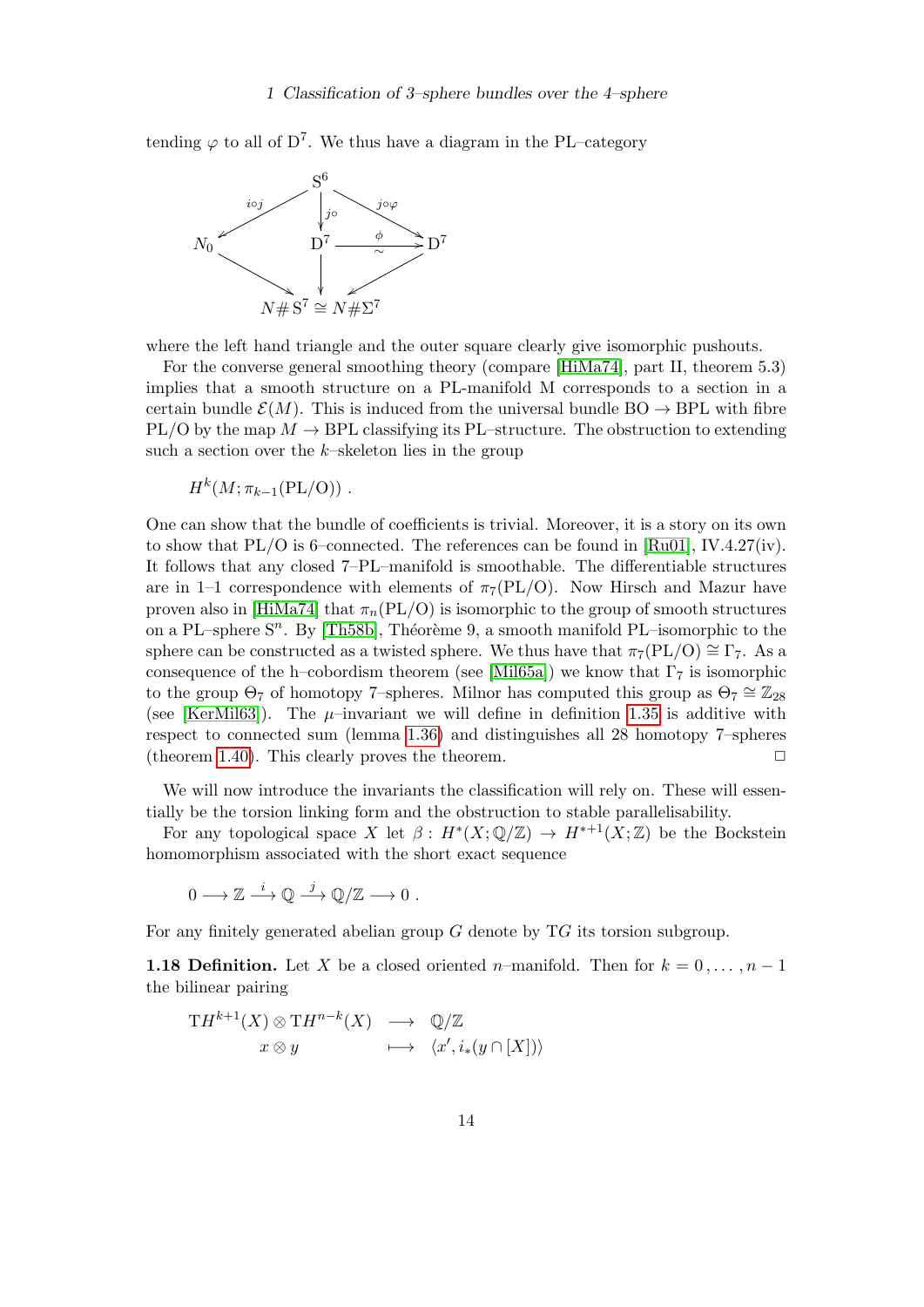with  $\beta(x') = x$  will be called the k<sup>th</sup> linking pairing. If n is odd, the sole term linking pairing will refer to the  $\left(\frac{n+1}{2}\right)$  $\frac{+1}{2}$ <sup>th</sup> pairing.

Since x is a torsion element, it is in the image of  $\beta$ . If  $z \in \text{ker } \beta = \text{im } j^*$ , then  $z = j^*z'$ and  $\langle j^*z', i_*y \cap [X] \rangle = \langle z', j_*i_*(y \cap [X]) \rangle = 0$ , so the pairing is well–defined.

Let X be a 2–connected closed 7–manifold. Bott has computed  $\pi_2(SO) \cong 0$  and  $\pi_3(SO) \cong \mathbb{Z}$  where SO denotes the direct limit of the natural inclusions  $SO_n \hookrightarrow SO_{n+1}$ . It follows that the stable tangent bundle  $\tau^s(X)$  restricted to the 3-skeleton is trivial whereas the obstruction to stable triviality over the 4–skeleton is a well–defined element  $\beta = \beta(X)$  of the group

$$
H^4(X; \pi_3(\mathrm{SO})) \cong H^4(X) .
$$

As  $\pi_i(SO) \cong 0$  for  $i = 4, 5, 6$ , there is no other obstruction to stable parallelisability.

<span id="page-14-1"></span>**1.19 Lemma** (Kervaire, [\[Ker59\]](#page-47-4) lemma 1.1). The first Pontriagin class  $p_1(X)$  is twice the obstruction class  $\beta$ .

We will see that this multiplication by two occurs universally. The cohomology of the classifying spaces of the stable classical groups is well–known. In particular, both  $H^4(\text{BSO})$  and  $H^4(\text{BSpin})$  are infinite cyclic.

<span id="page-14-0"></span>**1.20 Lemma.** The canonical map BSpin  $\stackrel{\pi}{\rightarrow}$  BSO induces a homomorphism

$$
\pi^*: H^4(BSO) \longrightarrow H^4(BSpin)
$$

which is multiplication by  $\pm 2$ .

*Proof.* The proof given here can be found in the original source [\[Ths62\]](#page-49-4). Since there it is spread over the whole paper, we extract it here for the convenience of the reader. As usual denote by  $p_1 \in H^4(\text{BSO})$  the canonical generator. For any given space let  $\rho_n$  be the natural cohomology homomorphism induced by the projection  $\mathbb{Z} \to \mathbb{Z}_n$ . By problem 15-A of [\[MS74\]](#page-48-8) we have  $\rho_2(p_1) = w_2^2 \in H^4(\text{BSO}; \mathbb{Z}_2)$  with  $w_2$  denoting the universal stable second Stiefel–Whitney class. From the long exact sequence of homotopy groups for the classifying space fibration we have  $\pi_n(BSpin) \cong \pi_{n-1}(Spin)$ . So BSpin is 3– connected because Spin is 2–connected. In particular,  $H^2(\text{BSpin};\mathbb{Z}_2) = 0$ . Thus

$$
\rho_2(\pi^*p_1)=(\pi^*w_2)^2=0.
$$

It follows that there is a unique  $q_1 \in H^4(\text{BSpin})$  such that  $\pi^* p_1 = 2q_1$ . We are done when we have shown that  $\rho_2(q_1) = \pi^* w_4 \in H^4(\mathrm{BSpin}; \mathbb{Z}_2)$ . For then  $q_1$  is odd and since all groups in the Serre cohomology spectral sequence of the fibration

 $K(\mathbb{Z}_2, 1) \longrightarrow \text{BSpin} \longrightarrow \text{BSO}$ 

are either zero or sums of  $\mathbb{Z}_s$  and  $\mathbb{Z}_2$ s, the element  $q_1$  must be a generator.

Now Wu has shown that the Pontrjagin square

 $\mathfrak{P}_2\colon H^{2j}(\mathrm{B}{\rm SO};\mathbb{Z}_2)\longrightarrow H^{4j}(\mathrm{B}{\rm SO};\mathbb{Z}_4)$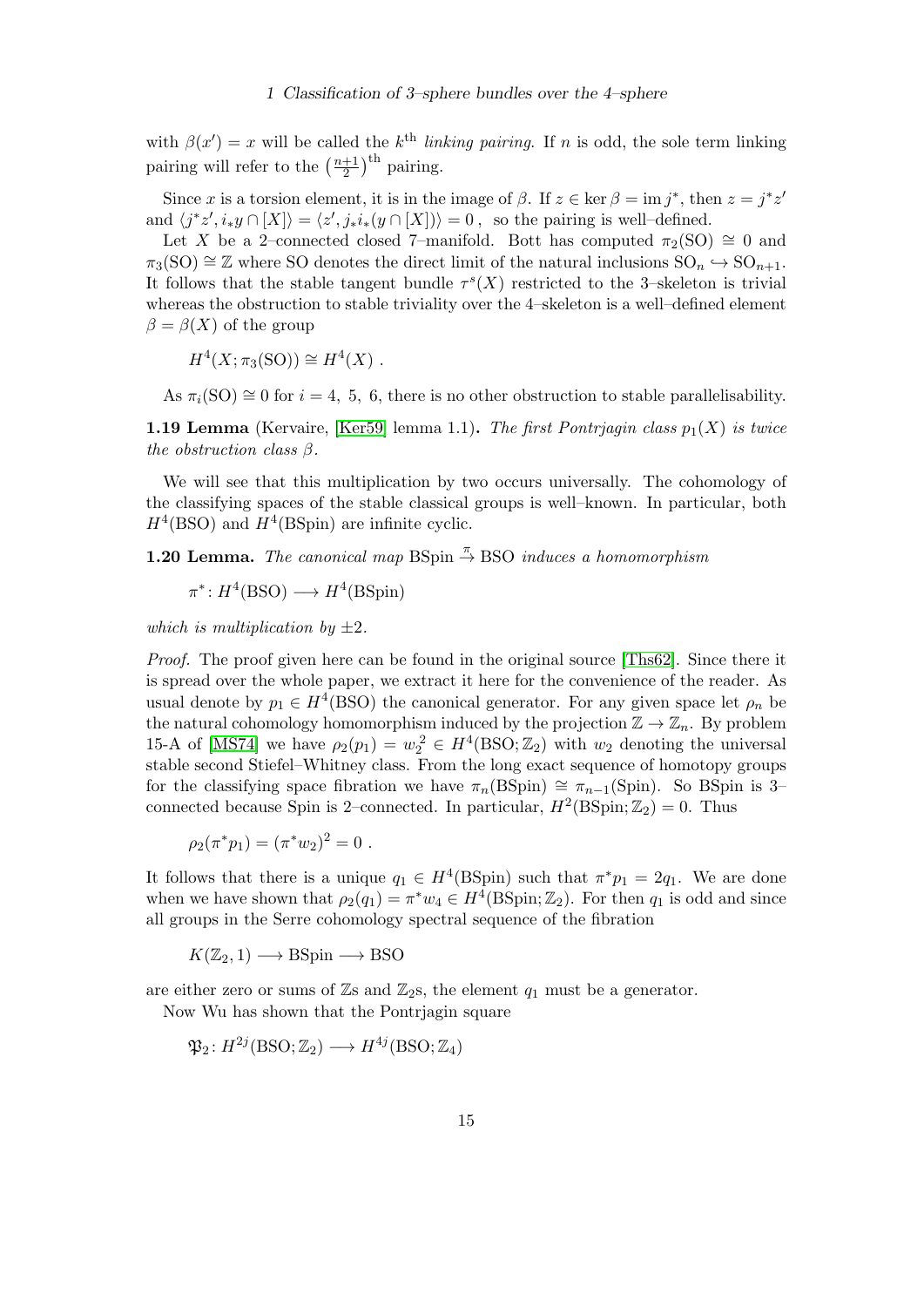(see [\[Ths57\]](#page-49-5)) evaluated on even Stiefel–Whitney classes takes the form

$$
\mathfrak{P}_2(w_{2j}) = \rho_4(p_j) + \theta \left( w_{4j} + \sum_{0 < i < j} w_{2i} w_{4j - 2i} \right)
$$

where  $\theta$  is induced from the nontrivial coefficient homomorphism  $\mathbb{Z}_2 \to \mathbb{Z}_4$ . The original proof is given in [\[Wu54\]](#page-49-6) (in Chinese), a new proof can be found in [\[Ths60\]](#page-49-7), p. 82 (in English). Setting  $j = 1$  and using naturality of Pontrjagin squares and of change of coefficient homomorphisms we thus have

$$
0 = \mathfrak{P}_2(0) = \mathfrak{P}_2(\pi^* w_2) = \rho_4(\pi^* p_1) + \theta(\pi^* w_4) .
$$

Because evidently  $2\rho_4 = \theta \rho_2$ , we may conclude

$$
\theta\left(\rho_2(q_1)-\pi^*w_4\right)=0.
$$

From this  $\rho_2(q_1) = \pi^* w_4$  follows since the group preceding the domain of  $\theta$  in the associated Bockstein sequence is  $H^3(BSpin; \mathbb{Z}_2) \cong 0.$   $\Box$ 

Hence we can define a universal stable *spin characteristic class* as the generator of  $H<sup>4</sup>(BSpin)$  that has got the same sign under the monomorphism of lemma [1.20](#page-14-0) as the first universal stable Pontrjagin class  $p_1 \in H^4(BSO)$ . We give this stable spin characteristic class the suggestive name  $\frac{p_1}{2}$ .

Since  $X$  is 2–connected, its second Stiefel-Whitney class vanishes trivially and thus X is spin. This enables us to identify the obstruction class  $\beta(X)$  from a more abstract point of view with the spin characteristic class  $\frac{p_1}{2}(X)$ . The coincidence is ensured by lemma [1.19](#page-14-1) as long as  $H^4(X)$  contains no two–torsion elements. It is stated (without proof) in [\[CrEs03\]](#page-46-1) and [\[Cr02\]](#page-46-3) that the definitions are actually equivalent in general.

The following result will be crucial for the homeomorphism classification.

<span id="page-15-0"></span>1.21 Theorem. The spin characteristic class is a topological invariant of spin manifolds.

Proof. We denote by BTopSpin (BPLSpin) the classifying space for topological spin microbundles (PL vector bundles). For a smooth spin manifold  $X$  its topological spin structure factorises as



So the theorem is clearly restated by claiming that in the corresponding diagram in fourth cohomology

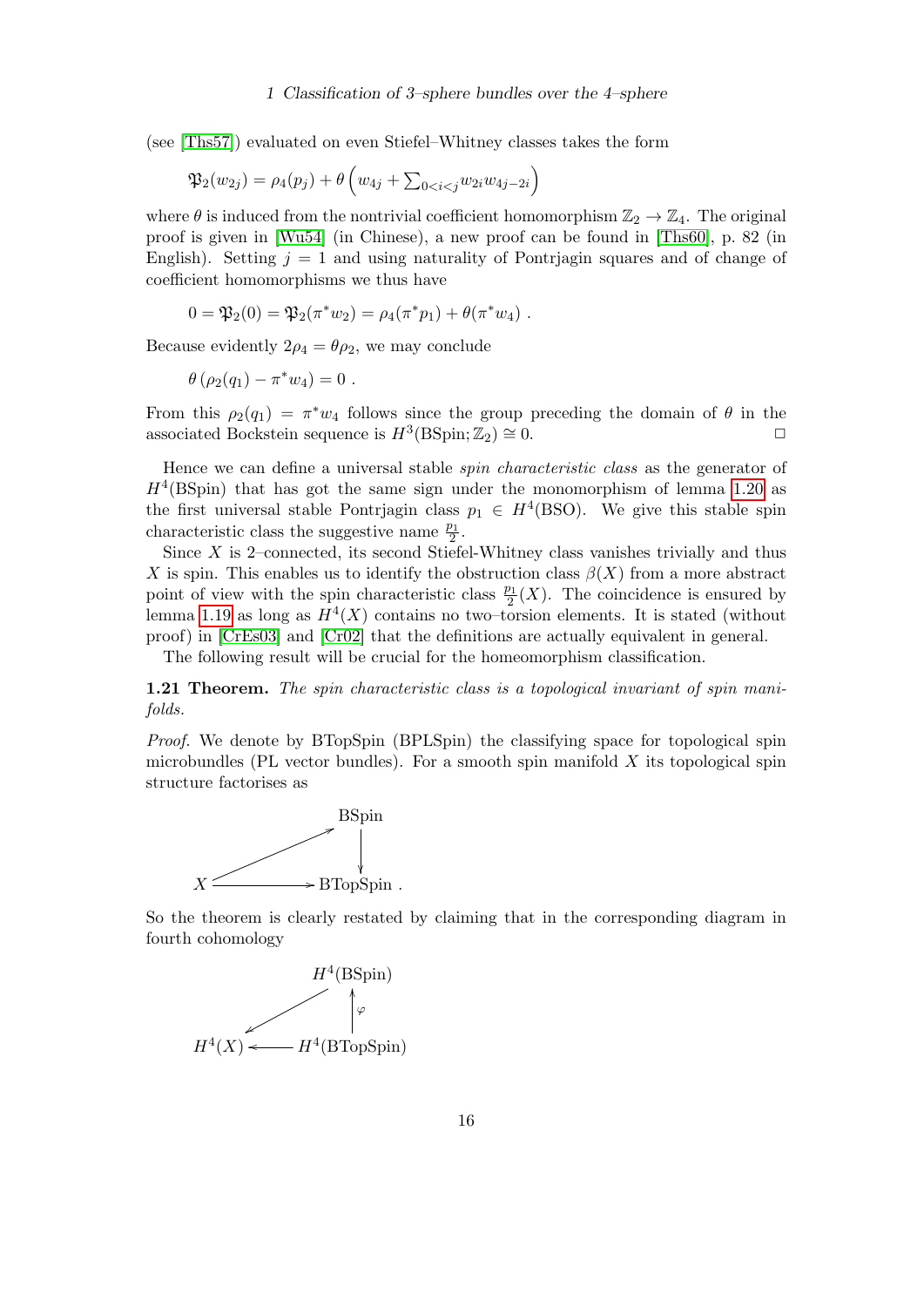the homomorphism  $\varphi$  is an isomorphism. To prove this consider the commutative prism



This is constructed by choosing CW approximations for the lower triangle so that the upper triangle is induced from it by the 4–connected covering construction which is functorial. For the definition of  $n$ –connected coverings we adopt the convention of Husemoller, [\[Hu08\]](#page-47-5), chapter 12, section 6, p. 142, though it implies confusingly that these 4–connected coverings are only 3–connected. The so obtained spaces occur on the fourth level of the associated Whitehead towers or inverse Postnikov towers. Note that uniqueness of Whitehead towers implies uniqueness of the above prism up to weak homotopy equivalence.

Applying the  $\pi_4$ –functor to the prism, we see directly by definition of the 4–connected coverings that all vertical arrows become isomorphisms. Moreover, we have  $\pi_4(BO) \cong$  $\pi_4(BPL)$  because BPL  $\rightarrow$  BO is a fibration with 7–connected fibre BPL/O (compare the proof of theorem [1.17\)](#page-12-1). The map  $BPL \rightarrow BTop$  lies in the Kirby–Siebenmann fibration

$$
K(\mathbb{Z}_2,3) \longrightarrow \text{BPL} \longrightarrow \text{BTop}
$$

which reflects that the only obstruction to finding a PL–structure on a given topological manifold lies in its fourth cohomology group. This yields the short exact sequence

 $0 \longrightarrow \pi_4(BPL) \longrightarrow \pi_4(BTop) \longrightarrow \mathbb{Z}_2 \longrightarrow 0$ .

Substituting the above isomorphisms, this becomes

$$
0 \longrightarrow \pi_4(BSpin) \longrightarrow \pi_4(BTopSpin) \longrightarrow \mathbb{Z}_2 \longrightarrow 0.
$$

Since we are now in the upper triangle, the Hurewicz theorem is available and we have

$$
0 \longrightarrow H_4(BSpin) \longrightarrow H_4(BTopSpin) \longrightarrow \mathbb{Z}_2 \longrightarrow 0.
$$

According to [\[KrSt91\]](#page-47-6), lemma 6.5, this sequence splits. Therefore we can apply the Hom(−, Z)–functor and the universal coefficient theorem to obtain an isomorphism

 $H^4(\text{BTopSpin}) \longrightarrow H^4(\text{BSpin})$ .

Naturality of the universal coefficient theorem ensures this isomorphism is just  $\varphi$ .  $\Box$ 

Combining [1.20](#page-14-0) and [1.21,](#page-15-0) we have

<span id="page-16-0"></span>1.22 Corollary. The first Pontriagin class is a topological invariant of spin manifolds.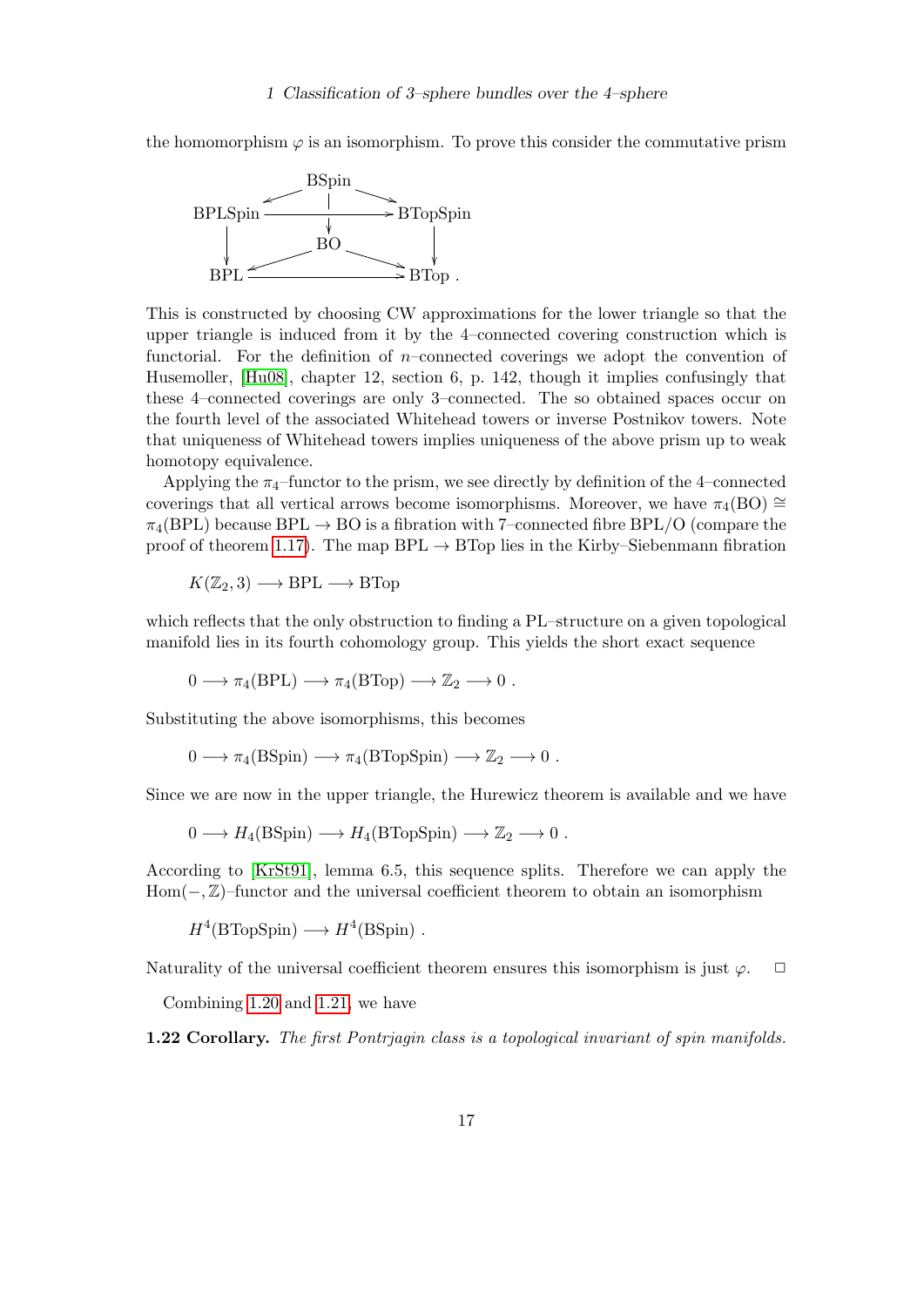1.23 Prospects. A proof that [1.22](#page-16-0) is correct without the assumption of an existing spin structure has been announced by Kreck in 2004, see [\[KrLue05\]](#page-47-7), p. 31. The author was unable to locate such a paper.

It is well–known that the first Stiefel–Whitney class  $w_1$  is an obstruction to orientability while the second Stiefel–Whitney class  $w_2$  is an obstruction to the existence of a spin structure. Similarly, the invariant  $\frac{p_1}{2}$  is an obstruction to lifting the structure group  $\text{Spin}(n)$  to the noncompact topological group String(n) which is only defined for  $n > 4$ . As a space this group is given by the 7–connected cover of  $Spin(n)$ .

Even though Grove and Ziller (see [\[GZ00\]](#page-46-4)) showed that all manifolds  $M_{m,n}$  admit metrics with non–negative sectional curvature it is not yet known whether any exotic 7–sphere  $M_{m,1}$ admits a metric with positive sectional curvature. Since  $M_{m,n}$  is spin, its  $\widehat{A}$ –genus can be computed by means of the Atiyah-Singer index theorem. For this purpose we have to choose a Riemannian metric and compute the index of the Dirac operator on its spinor bundle. The A-genus is known to be an obstruction to the existence of a metric with positive scalar curvature.

Now Husemoller (see [\[Hu08\]](#page-47-5), p. 145) conjectures that similarly, the existence of a string structure gives rise to spinors and Dirac operators on the free loop space of the manifold. The index of the Dirac operator would be the Witten index which then might be an obstruction to the existence of a metric with positive Ricci curvature.

Total spaces of  $S^7$ -bundles over  $S^8$ , for which similar arguments as those presented here are possible, might provide interesting examples for the theory. For these bundles a complete classification has not yet been carried out.

**1.24 Definition.** A *Wilkens triple*  $W = (G, b, g)$  consists of a finitely generated abelian group G together with a non-singular symmetric bilinear map  $b: TG \otimes TG \longrightarrow \mathbb{Q}/\mathbb{Z}$ and an even element  $q \in G$ .

Given two Wilkens triples  $W_1 = (G_1, b_1, g_1)$  and  $W_2 = (G_2, b_2, g_2)$  we have a natural sum  $W_1 \oplus W_2 = (G_1 \bigoplus G_2, b_1 \oplus b_2, g_1 \oplus g_2)$  where the direct sum of bilinear maps is given by

$$
b_1 \oplus b_2 ((u_1 \oplus u_2) \otimes (v_1 \oplus v_2)) = b_1(u_1 \otimes v_1) + b_2(u_2 \otimes v_2).
$$

This sum operation is associative and an identity element is provided by the trivial triple  $(0, 0, 0)$ . The triples  $W_1$  and  $W_2$  are called isomorphic if there is a group isomorphism  $\varphi: G_1 \to G_2$  such that  $b_2 = b_1 \circ (\varphi \otimes \varphi)$  and such that  $\varphi(g_1) = g_2$ . Clearly the sum operation for triples is well–defined and commutative on the set of isomorphism classes. In summary, the isomorphism classes  $W$  of Wilkens triples form a commutative monoid.

Similarly, the connected sum operation  $\#$  establishes the structure of a commutative monoid on the set  $P$  of orientation–preserving almost diffeomorphism classes of closed 2–connected  $7$ –manifolds  $P$  where the identity element is represented by the standard sphere  $S^7$ .

**1.25 Definition.** The Wilkens map  $\Phi : \mathcal{P} \longrightarrow \mathcal{W}$  is defined on representatives and assigns to a manifold  $P$  the triple

 $(H^4(P), \, \text{lk}(P), \, \frac{p_1}{2})$  $\frac{p_1}{2}(P)$ 

built from its fourth cohomology group, its linking pairing [1.18](#page-13-0) and its spin characteristic class  $\frac{p_1}{2}$ .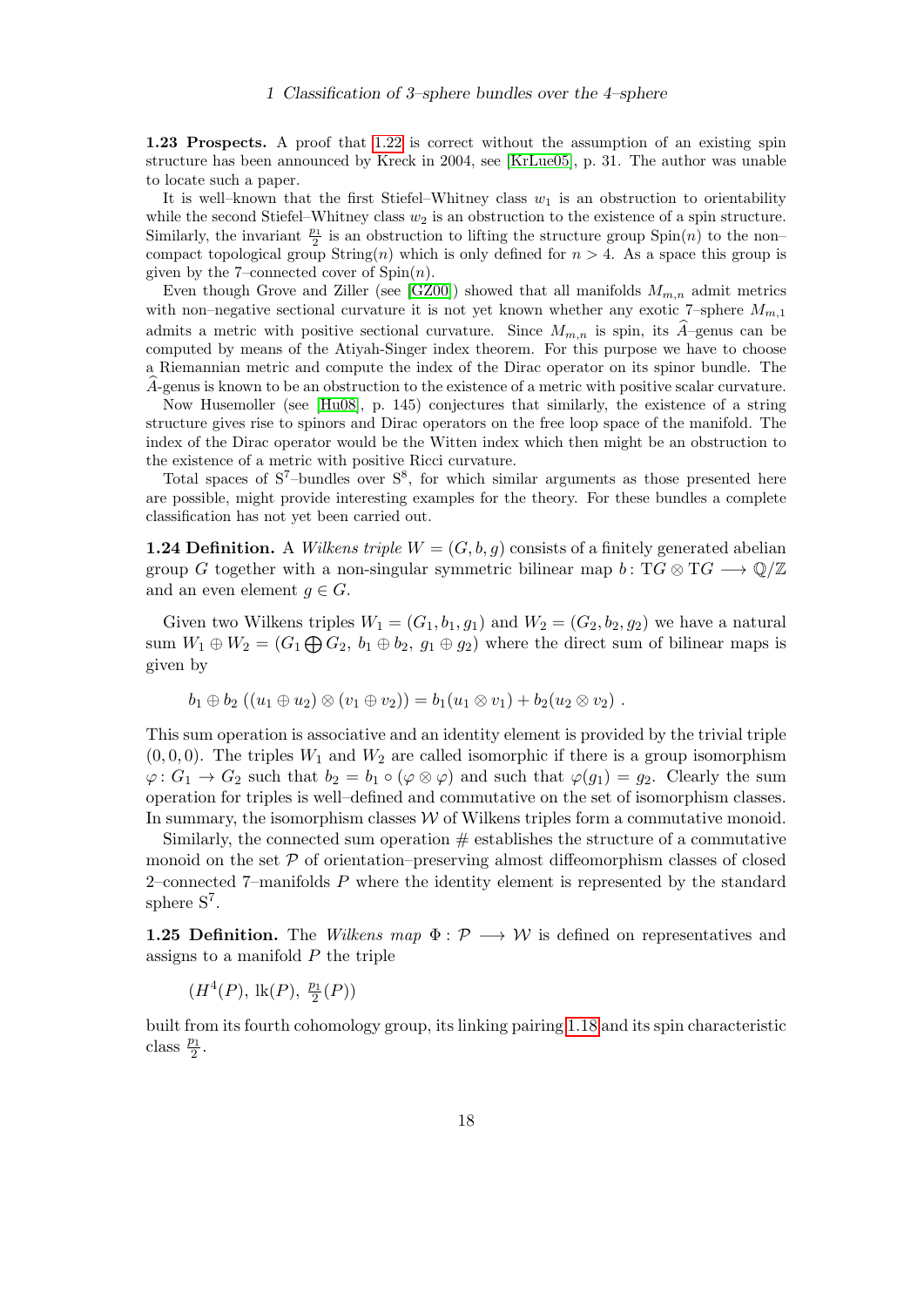For the definition of  $\Phi$  to be meaningful, it remains to verify

## <span id="page-18-2"></span>**1.26 Lemma.** If P is a manifold of class P, its spin characteristic class  $\frac{p_1}{2}(P)$  is even.

Proof. The proof given here can be found in [\[GKS04\]](#page-46-5), corollary 3.4, p. 413, without references. We show equivalently that the mod 2-reduction of  $\frac{p_1}{2}(P)$  in  $H^4(P;\mathbb{Z}_2)$ is zero. This mod 2–reduction is given by the fourth Stiefel–Whitney class  $w_4(P)$ as has been shown universally by Thomas, [\[Ths62\]](#page-49-4) 1.6, p. 58. Now recall that Wu classes  $v_i \in H^i(P)$  are well-defined by the formula  $v_i \cup x = \mathrm{Sq}^i(x) \in H^7(P)$  for each  $x \in H^{7-i}(P)$ . Here Sq<sup>i</sup> denotes the *i*-th Steenrod square. The total Wu class  $v = 1 + v_1 + v_2 + \dots$  is related to the total Stiefel–Whitney class  $w = 1 + w_1 + w_2 + \dots$ by the formula  $v \cup w = 1$ . In particular, all Stiefel–Whitney classes vanish if and only if all Wu classes do. For  $i > 3$  we gather  $v_i = 0$  directly from the defining formula as the Steenrod squares are zero in this range. Also  $v_3 = 0$  using the Adém relation  $Sq^3 = Sq^1 Sq^2$ . Finally  $v_1 = v_2 = 0$  because P is 2-connected.

#### <span id="page-18-1"></span>**1.27 Theorem.** The Wilkens map  $\Phi: \mathcal{P} \longrightarrow \mathcal{W}$  is an epimorphism of monoids.

*Proof.* The proof that  $\Phi$  is a homomorphism requires essentially to show that the linking pairing splits under connected sums. This is similar to the proof of lemma [1.36](#page-20-1) below where we will show that the intersection pairing of a manifold splits under connected sum. Clearly  $\Phi(S^n) = 0$ . The surjectivity statement is a proposition in section 2 of  $[{\rm Wi}72]$ .

By setting  $-W$  equal to  $(G, -b, g)$  and  $-P$  equal to P with reversed orientation we have the formula  $\Phi(-W) = -\Phi(W)$ . For if the orientation is reversed, the fundamental class and thus the linking form changes sign while the Pontrjagin class remains unchanged. Since no nontrivial element of W has an inverse, the notation  $-W$  should not lead to confusion.

**1.28 Definition.** A non–singular symmetric bilinear map  $TG \otimes TG \to \mathbb{Q}/\mathbb{Z}$  is called *irreducible* if it is not the proper sum of two maps. A Wilkens triple  $W = (G, b, g)$  is called *indecomposable* if  $G \cong \mathbb{Z}$  or G is finite and b is irreducible. A class  $P \in \mathcal{P}$  is called indecomposable if  $\Phi(P)$  is indecomposable. Denote by  $\mathcal{W}^{\text{ind}}$  and  $\mathcal{P}^{\text{ind}}$  the set of classes of indecomposable triples and manifolds respectively.

<span id="page-18-0"></span>**1.29 Theorem** (Wilkens, theorem 1 in [\[Wi72\]](#page-49-1)). The monoid  $P$  is generated by  $P^{ind}$ .

Thus the classification problem is reduced to indecomposable manifolds.

**1.30 Theorem** (Wall, [\[Wa63\]](#page-49-8)). If  $b: G \otimes G \longrightarrow \mathbb{Q}/\mathbb{Z}$  is a finite irreducible form, then  $G \cong \mathbb{Z}_{p^k}$  for p prime or  $G \cong \mathbb{Z}_{2^k} \oplus \mathbb{Z}_{2^k}$ .

Recall that we have computed  $H^4(M_{m,n}) \cong \mathbb{Z}_n \cong \bigoplus_{i=1}^k \mathbb{Z}_{p_i^{\epsilon_i}}$  with the prime decomposition  $n = \prod_{i=1}^{k} p_i^{\epsilon_i}$ . As there are no nontrivial homomorphisms of cyclic groups of coprime order, any automorphism of  $H^4(M_{m,n})$  must preserve the above decomposition. So we are in the convenient situation that  $\Phi(M_{m,n}) = \Phi(M_{m',n})$  if and only if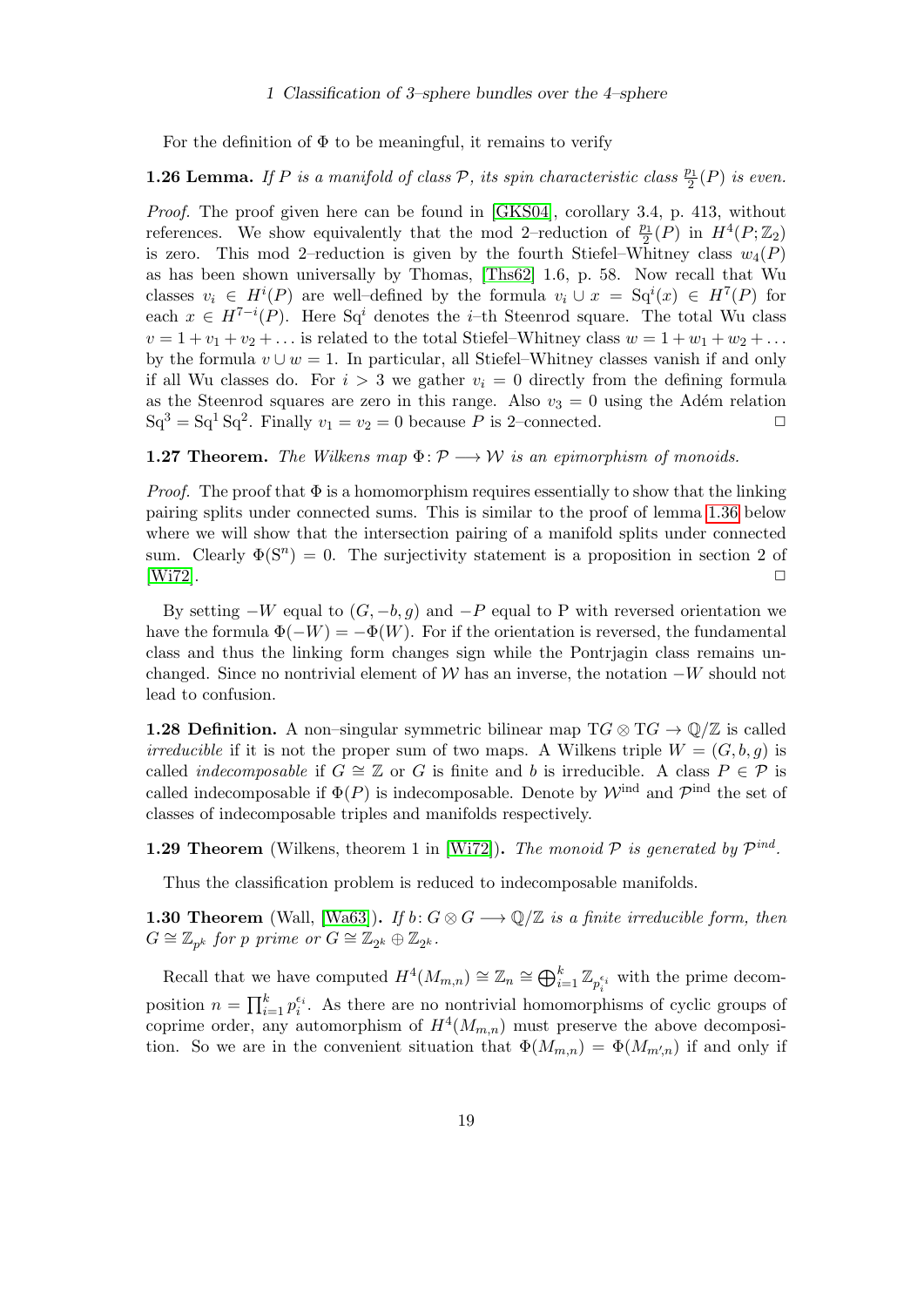the pairs of corresponding indecomposable Wilkens triples are isomorphic. Thus, if the indecomposable triples classify, so does  $\Phi(M_{m,n})$ .

We write  $\mathcal{P}^{\text{ind}}$  as the disjoint union  $\mathcal{P}^{\text{ind}}_1 \cup \mathcal{P}^{\text{ind}}_2$  of classes of manifolds with fourth cohomology group isomorphic to

- 1.  $\mathbb{Z}$  or  $\mathbb{Z}_{p^k}$ , for p an odd prime and
- 2.  $\mathbb{Z}_{2^k}$  or  $\mathbb{Z}_{2^k} \oplus \mathbb{Z}_{2^k}$ .

Finally, we can state the first part of the Wilkens classification.

1.31 Theorem (Wilkens, theorem 2 (i) in [\[Wi72\]](#page-49-1)). The restriction of the Wilkens map  $\Phi$  to the set  $\mathcal{P}_1^{ind}$  is a bijection.

As has already been pointed out, the methods of proving the theorem are from surgery theory. A classical reference is [\[Wa99\]](#page-49-9). The manifolds  $\mathcal{P}_2^{\text{ind}}$  are not classified by the Wilkens triple. It is a little awkward to state what can be said about these. We need the further refinement  $\mathcal{P}_2^{\text{ind}} = \mathcal{P}_{2a}^{\text{ind}} \cup \mathcal{P}_{2b}^{\text{ind}} \cup \mathcal{P}_{2c}^{\text{ind}} \cup \mathcal{P}_{2d}^{\text{ind}}$  to classes of manifolds with fourth cohomology group of order

- <span id="page-19-1"></span>a) at most four and  $\frac{p_1}{2}$  divisible by four,
- b) at most four and  $\frac{p_1}{2}$  not divisible by four,
- c) greater than four and  $\frac{p_1}{2}$  divisible by four and
- <span id="page-19-2"></span>d) greater than four and  $\frac{p_1}{2}$  not divisible by four.

<span id="page-19-0"></span>1.32 Theorem (Wilkens, theorem 2 (ii) in [\[Wi72\]](#page-49-1)). The restriction of the Wilkens map  $\Phi$  to the set  $\mathcal{P}^{ind}_{2b} \cup \mathcal{P}^{ind}_{2c}$  is a bijection. The restriction to  $\mathcal{P}^{ind}_{2a} \cup \mathcal{P}^{ind}_{2d}$  is two-to-one.

1.33 Remark. There are classification results analogous to those stated from [1.29](#page-18-0) to [1.32](#page-19-0) for 6–connected 15–manifolds (see [\[Wi72\]](#page-49-1)).

In general surgery theory, ambiguities as those in cases [a\)](#page-19-1) and [d\)](#page-19-2) call for a quadratic refinement of the linking form. But in dimensions 7 and 15 Wall's definition of quadratic refinement of the linking form does not work. This in turn is a consequence of the existence of bundles over  $S<sup>4</sup>$  and  $S<sup>8</sup>$  with Hopf invariant 1. However, a method to get rid of these  $\mathbb{Z}_2$ -ambiguities has recently been given by Crowley as the main result of his Ph.D.–thesis [\[Cr02\]](#page-46-3). In its complete generality the technique is rather lengthy. But for the sphere bundles we are interested in, it reduces to the computation of one more invariant which we will present later.

Now as the tools for the almost diffeomorphism classification are developed, the question is how to descend to the pure homeomorphism classification and how to refine our invariants to obtain the diffeomorphism case. We have seen in the proof of theorem [1.17](#page-12-1) that each class  $P \in \mathcal{P}$  contains exactly 28 different diffeomorphism types which can be pairwisely interchanged by connected sum with an appropriate homotopy sphere  $\Sigma^7 \in \Theta_7$ . Thus all that remains to be done for the diffeomorphism classification is to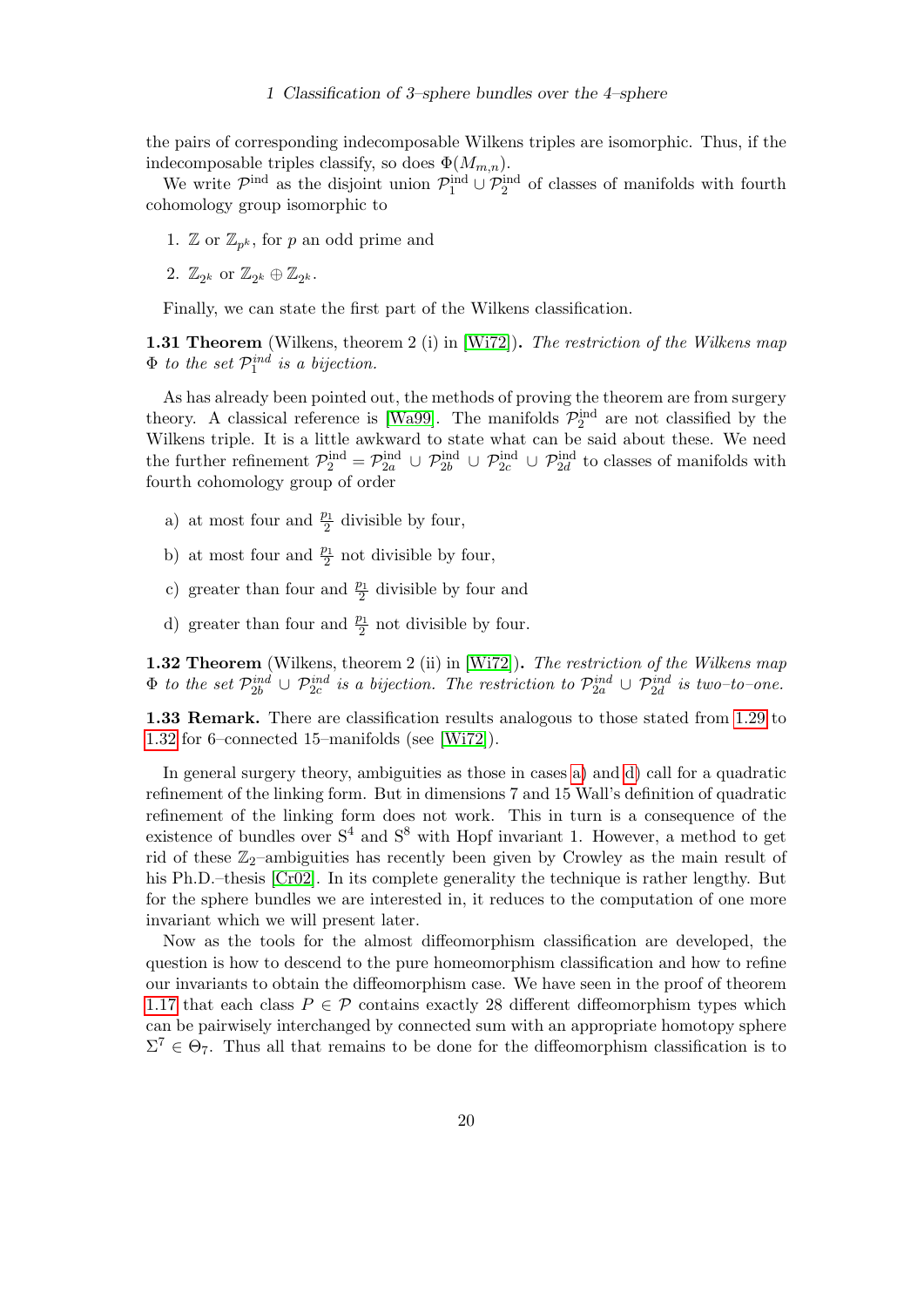find an invariant which firstly is additive with respect to connected sum and secondly distinguishes all 28 homotopy 7–spheres. Such an invariant is given by the  $\mu$ –invariant of Eels and Kuiper (see [\[EeKui62\]](#page-46-6)). We now recall its definition and verify the two needed properties.

<span id="page-20-2"></span>**1.34 Definition.** A closed oriented  $(4k-1)$ –manifold M satisfies the  $\mu$ –condition if it bounds a compact oriented spin manifold  $W$  such that the natural homomorphisms

$$
j^*: H^{2k}(W, M; \mathbb{Q}) \longrightarrow H^{2k}(W; \mathbb{Q}),
$$
  

$$
j^*: H^{4i}(W, M; \mathbb{Q}) \longrightarrow H^{4i}(W; \mathbb{Q}), \quad (0 < i < k)
$$

are isomorphisms and the restriction

$$
i^*: H^1(W; \mathbb{Z}_2) \longrightarrow H^1(M; \mathbb{Z}_2)
$$

is an epimorphism.

Observe that our pairs  $(W_{m,n}, M_{m,n})$  satisfy the  $\mu$ -condition. For simplicity we only give the precise definition of the  $\mu$ –invariant in the dimension we need it.

<span id="page-20-0"></span>**1.35 Definition.** Let M be a 7-manifold satisfying the  $\mu$ -condition. Then its  $\mu$ invariant is given by

$$
\mu(M) = \frac{1}{896} \left( \langle j^{*-1} p_1^2(W), [W, M] \rangle - 4 \sigma(W) \right) \mod 1,
$$

where  $p_1(W) \in H^4(W; \mathbb{Q})$  is the first rational Pontrjagin class and where  $\sigma(W)$  denotes the signature of  $W$ , i.e. the signature of its intersection form.

In the general case the invariant  $\mu$  is also defined to be of the form

 $r_1 (N(W) - r_2 \sigma(W))$ 

where  $r_1, r_2 \in \mathbb{Q}$  and  $N(W)$  is a certain rational linear combination of the pulled back rational Pontrjagin numbers of W. The definition is independent of the choice of W ([\[EeKui62\]](#page-46-6), p. 97). Thus  $\mu$  is a diffeomorphism invariant of M.

<span id="page-20-1"></span>**1.36 Lemma.** Let  $M_1$  and  $M_2$  be  $(4k-1)$ –manifolds satisfying the  $\mu$ –condition. Then

$$
\mu(M_1 \# M_2) = \mu(M_1) + \mu(M_2) \mod 1.
$$

The proof will be geometrical in flavour. We will at first explain how to connect two manifolds along the boundary and how to construct inclusions of the manifolds the sum is made from.

In the following,  $H^n$  denotes the closed half disc in  $\mathbb{R}^n_{\geq 0}$  which has  $D^{n-1}$  as its subset of points with  $x_n = 0$ . Let  $W_1$  and  $W_2$  be compact oriented n–manifolds with connected boundaries  $M_1$  and  $M_2$ . We will define a manifold W with boundary  $M = M_1 \# M_2$  as follows and write  $(W, M) = (W_1, M_1) \# (W_2, M_2)$ .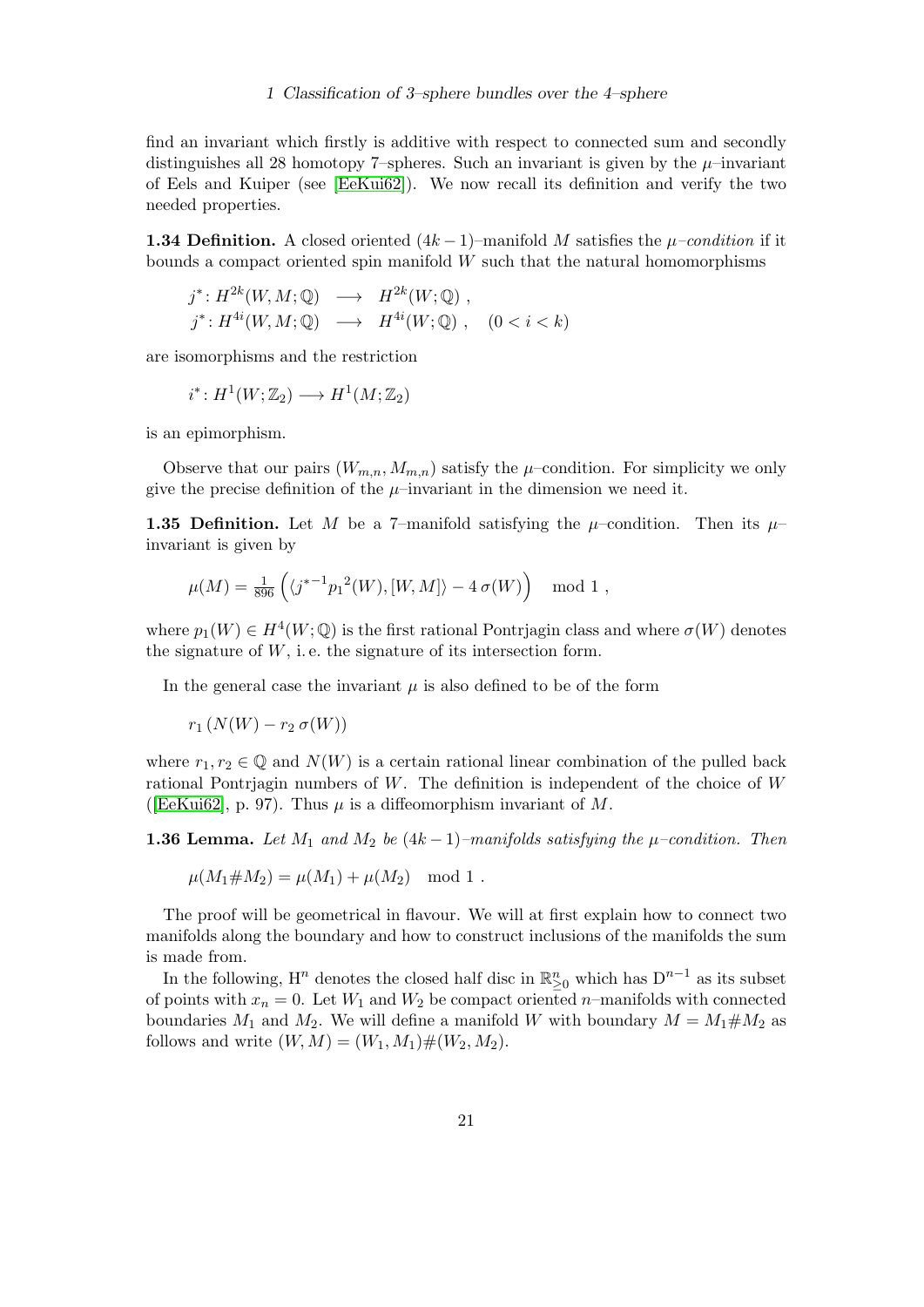<span id="page-21-0"></span>**1.37 Definition.** Choose two smooth embeddings  $f_1: (\mathbb{H}^n, \mathbb{D}^{n-1}) \to (W_1, M_1)$  and  $f_2: (\mathbb{H}^n, \mathbb{D}^{n-1}) \to (W_2, M_2)$  such that  $f_2 \circ f_1^{-1}$  is orientation reversing. Then the connected sum along the boundary  $W$  is given by

$$
(W_1 \setminus f_1(0)) \coprod (W_2 \setminus f_2(0))
$$

where  $f_1(tu)$  is to be identified with  $f_2((1-t)u)$  for each  $0 < t < 1$ ,  $u \in S^{n-1} \cap H^n$ .

Similarly to the gluing boundaries construction as mentioned in the proof of theorem [1.17,](#page-12-1) W possesses a natural differentiable structure. It has got the homotopy type of the one-point union  $W_1 \vee W_2$ . Note that  $f_1(\frac{1}{2})$  $\frac{1}{2} S^{n-1} \cap \mathcal{H}^n = f_2(\frac{1}{2})$  $\frac{1}{2} S^{n-1} \cap \mathcal{H}^n$  as a subset A of W, cf. figure [1.1.](#page-22-0) This leads us to the following construction.

Consider the homotopy

 $g_i\colon W_i\times I\longrightarrow W_i$ 

that is given by the identity on the complement of  $f_i(\frac{1}{2}H^n)$  for any t and by

$$
(f_i(x), t) \mapsto f_i\left(x + t\left(\left(x_1, \ldots, x_{n-1}, \sqrt{\frac{1}{4} - x_1^2 \ldots - x_{n-1}^2}\right) - x\right)\right)
$$

for each  $x \in \frac{1}{2} \mathcal{H}^n$ . After "straightening the angle" at the subset  $f_i(\partial(\frac{1}{2} \mathcal{D}^{n-1}))$ , compare the appendix of [\[Mil59\]](#page-48-9), the manifold  $g_i(W_i, 1)$  is clearly diffeomorphic to  $W_i$ . Thus we obtain smooth inclusions  $W_i \subseteq W$  by regarding  $f_i(g_i(W_i, 1))$  as the subset  $W_i$  of  $W$ .

*Proof (of lemma [1.36\)](#page-20-1).* Choose coboundaries  $W_1$  and  $W_2$  of  $M_1$  and  $M_2$  as in [1.34](#page-20-2) and form the connected sum  $(W, M)$  along the boundary as in [1.37.](#page-21-0) We call two triples (or pairs, or spaces) equivalent if they induce the same singular homology and cohomology groups and write "∼=" for this equivalence relation. Consider the diagram

$$
H^*(W_1, M_1) \oplus H^*(W_2, M_2)
$$
  
\n
$$
\sim \uparrow_h
$$
  
\n
$$
H^{*-1}(M \cup A, M) \longrightarrow H^*(W, M \cup A) \xrightarrow{j} H^*(W, M) \rightarrow H^*(M \cup A, M)
$$
  
\n
$$
\uparrow
$$
  
\n
$$
\uparrow
$$

Here and in the remainder of the proof rational coefficients are to be understood. The horizontal line is the exact cohomology sequence of the triple  $(W, M \cup A, M)$ . This triple can be seen to be equivalent to the excisive triple

$$
(W, (M \times [0,1)) \cup B, M \times [0,1))
$$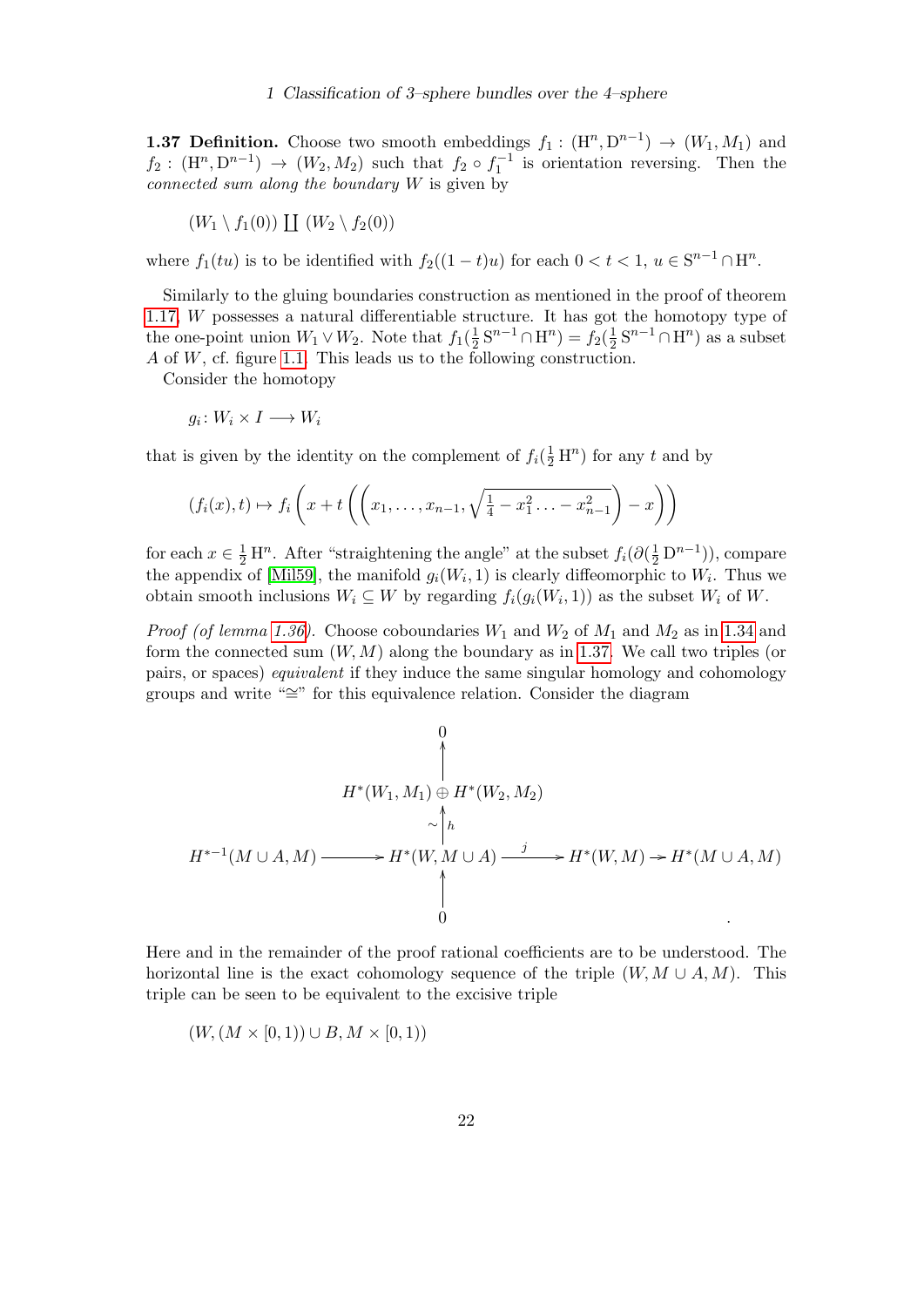

<span id="page-22-0"></span>Figure 1.1: The connected sum along the boundary  $(W_1, M_1) \# (W_2, M_2)$ .

where  $M \times [0, 1)$  is a collar neighbourhood of M in W while  $B = A \times (-1, 1)$  is a bicollar neighbourhood of A in W.

The vertical line is the Mayer-Vietoris sequence of the decomposition  $(W, M \cup A)$  =  $(W_1 \cup W_2, M_1 \cup M_2)$  which is equivalent to the excisive pair

$$
(W, (M \times [0, 1)) \cup B) = ((W_1 \cup B) \cup (W_2 \cup B), ((M_1 \times [0, 1)) \cup B) \cup ((M_2 \times [0, 1)) \cup B)
$$

and hence is excisive, too. Note that

$$
(M\cup A, M)\cong (A, f_i(\partial(\frac{1}{2}\operatorname{D}^{n-1})))\cong (\operatorname{D}^{n-1}, \partial\operatorname{D}^{n-1})
$$

thus j is an isomorphism in orders less than  $n - 1$ . This is the corresponding diagram in  $n$ –th homology

$$
\begin{array}{ccc}\n & 0 \\
 & \downarrow \\
 & H_n(W_1, M_1) \oplus H_n(W_2, M_2) \\
 & \sim \downarrow_h \\
 & \downarrow \\
 & \downarrow \\
 & \downarrow \\
 & 0\n\end{array}
$$
\n
$$
\begin{array}{ccc}\n\mathbf{Q} \leftarrow \qquad & \mathbf{H}_n(W, M \cup A) \leftarrow \qquad \mathbf{H}_n(W, M) \leftarrow \qquad 0 \\
 & \downarrow \\
 & 0\n\end{array}
$$

The embeddings in [1.37](#page-21-0) have been so chosen that

$$
h^{-1}j([W,M]) = [W_1, M_1] \oplus [W_2, M_2] .
$$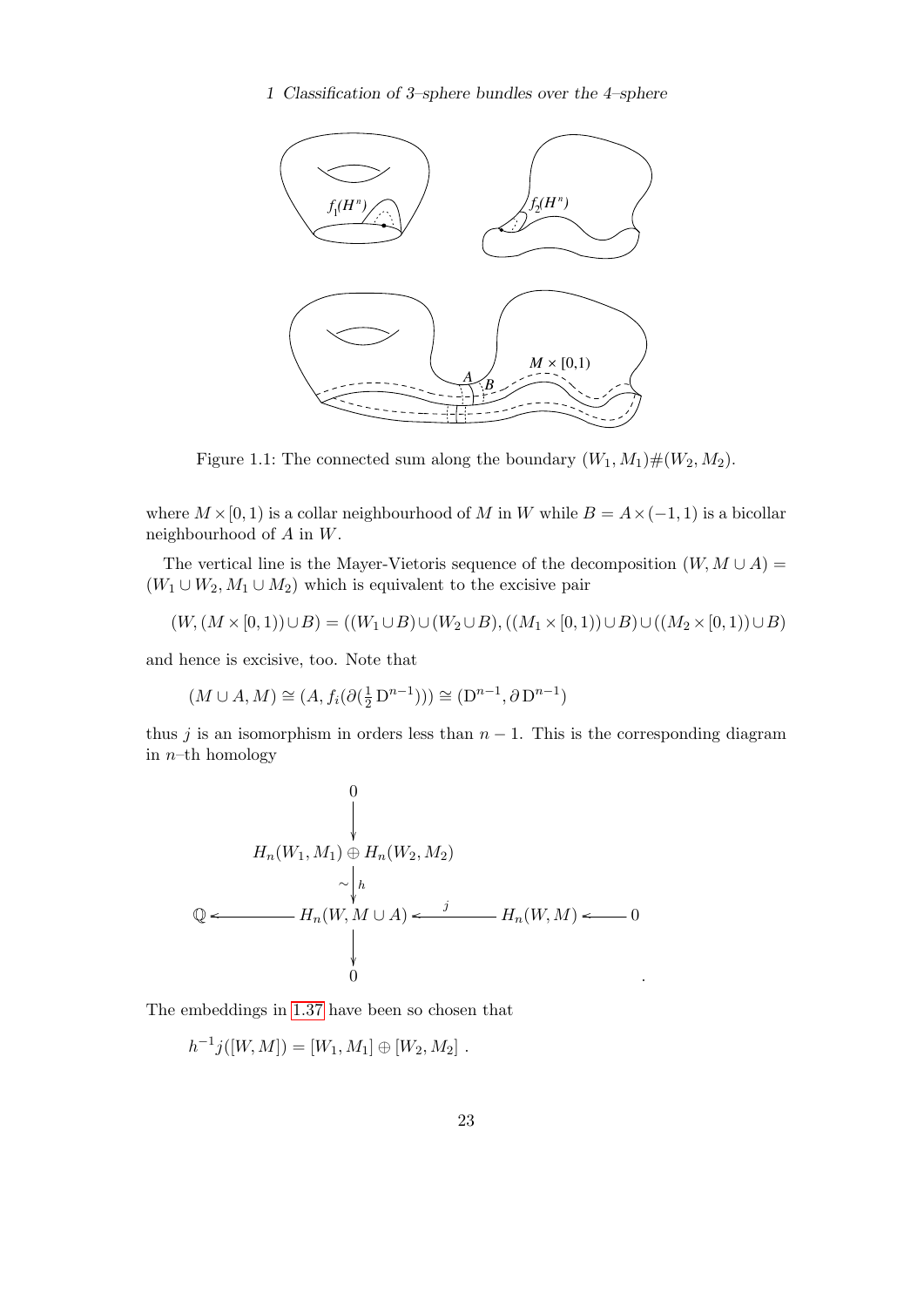Now if  $\alpha = jh^{-1}(\alpha_1 \oplus \alpha_2) \in H^{2k}(W, M)$  we compute

$$
\langle \alpha^2 | [W, M] \rangle = \langle jh^{-1}(\alpha_1^2 \oplus \alpha_2^2) | [W, M] \rangle = \langle \alpha_1^2 \oplus \alpha_2^2 | h^{-1}j[W, M] \rangle =
$$
  
= 
$$
\langle \alpha_1^2 \oplus \alpha_2^2 | [W_1, M_1] \oplus [W_2, M_2] \rangle = \langle \alpha_1^2 | [W_1, M_1] \rangle + \langle \alpha_2^2 | [W_2, M_2] \rangle
$$

by usage of the fact that the Kronecker pairing is natural with respect to chain maps such as  $h$  taken from the Mayer-Vietoris sequence and  $j$  induced by inclusion. From this it is evident that the index  $\sigma$  is additive with respect to connected sum along the boundary, i. e.

$$
\sigma(W) = \sigma(W_1) + \sigma(W_2) .
$$

Recall that by  $\tau_M$  we denote the tangent bundle of the manifold M. We have smooth projections  $\pi_r : W \to W_r$  with  $r = 1, 2$  that restrict to the identity on  $W_r \setminus f_r(0)$  and collapse the complement to the point  $f_r(0)$ . Denote the trivial *n*-bundle over W by  $\varepsilon^n$ . Then the *i*-th Pontrjagin class of  $W$  is given by

$$
p_i(\tau_W) = p_i(\tau_W \oplus \varepsilon^n)
$$
  
\n
$$
= p_i(\pi_1^* \tau_{W_1} \oplus \pi_2^* \tau_{W_2})
$$
 (the pullback-bundle of a point is trivial)  
\n
$$
= \sum_{s+t=i} p_s(\pi_1^* \tau_{W_1}) p_t(\pi_2^* \tau_{W_2})
$$
 (coefficients in Q forbid mod 2 torsion)  
\n
$$
= \sum_{s+t=i} \pi_1^* p_s(\tau_{W_1}) \pi_2^* p_t(\tau_{W_2})
$$
 ( $\pi_i$  is covered by the bundle map  $D \pi_i$ )  
\n
$$
= \pi_1^* p_i(\tau_{W_1}) + \pi_2^* p_i(\tau_{W_2})
$$
.

The last step is easy but nontrivial. The idea is that a cycle pushed forward to a single point is of necessity a boundary. It is the same argument which shows that a point has no (co–)homology of order greater than zero.

By construction of  $\pi_r$  we have  $\pi_1^*$  pr<sub>1</sub> + $\pi_2^*$  pr<sub>2</sub> =  $h^{-1}$ , thus

$$
p_i(\tau_W) = h^{-1}(p_i(\tau_{W_1}) \oplus p_i(\tau_{W_2})) \ .
$$

Recall that the  $\mu$ –conditions on  $M_1$  and  $M_2$  imply that the inclusions  $i_r : (W_r, \emptyset) \to$  $(W_r, M_r)$  where  $r = 1, 2$ , and thereby also the inclusion  $i : (W, \emptyset) \to (W, M)$ , induce isomorphisms on cohomology in degrees  $4u$  where  $0 < u < k$ . These fit into a diagram

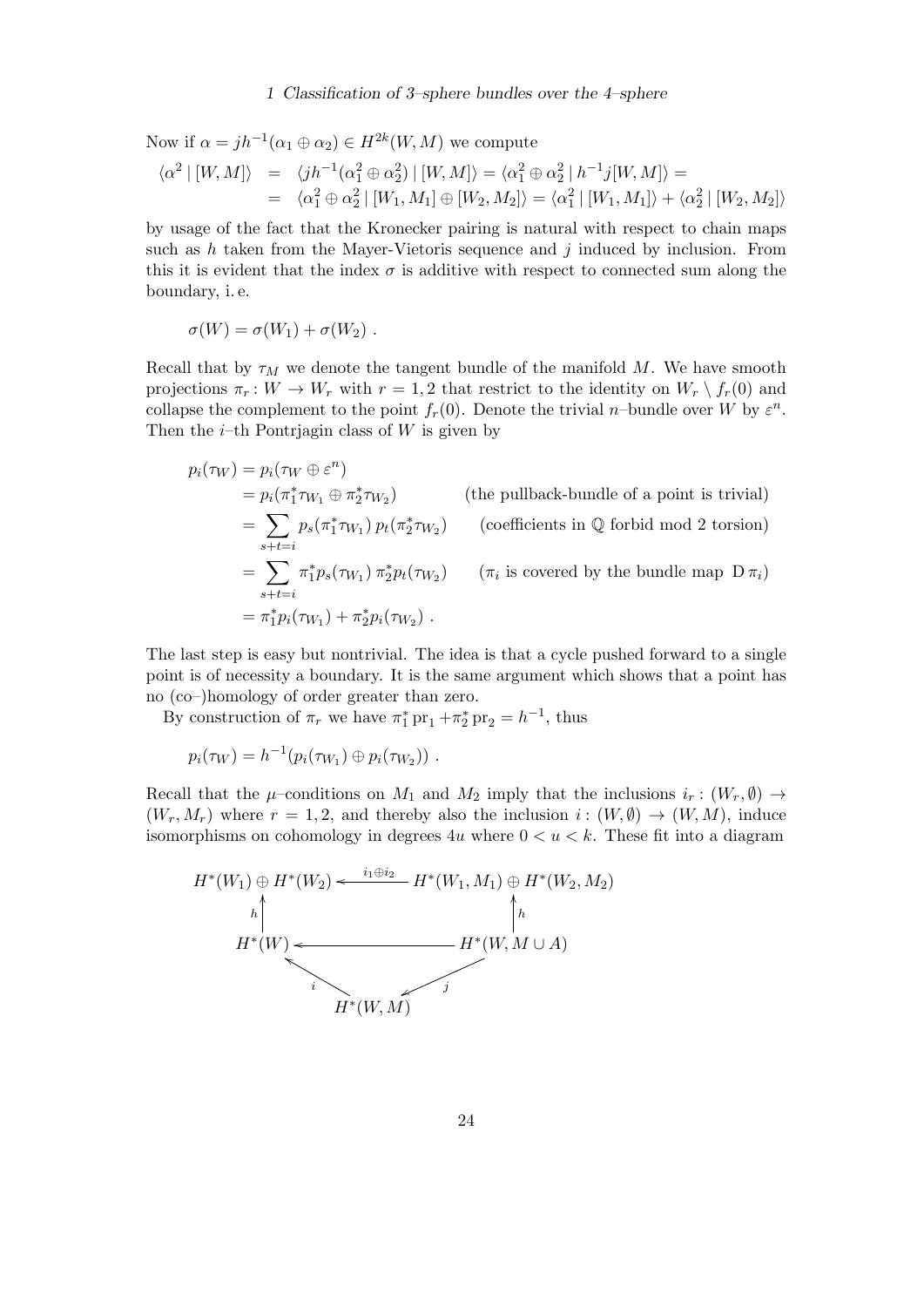and we compute

$$
i^{-1}p_u(\tau_W) = i^{-1}h^{-1}(p_u(\tau_{W_1}) \oplus p_u(\tau_{W_2}))
$$
  
=  $jh^{-1}(i_1^{-1}p_u(\tau_{W_1}) \oplus i_2^{-1}p_u(\tau_{W_2}))$ .

So given any weighted partition  $4j_1 + 8j_2 + \ldots + (4k-4)j_{k-1} = n$ , we have

$$
\langle (i^{-1}p_1(\tau_W))^{j_1} \dots (i^{-1}p_{k-1}(\tau_W))^{j_{k-1}} | [W, M] \rangle
$$
  
\n
$$
= \langle (i_1^{-1}p_1(\tau_{W_1}) \oplus i_2^{-1}p_1(\tau_{W_2}))^{j_1} \dots (i_1^{-1}p_{k-1}(\tau_{W_1}) \oplus i_2^{-1}p_{k-1}(\tau_{W_2}))^{j_{k-1}} | h^{-1}j[W, M] \rangle
$$
  
\n
$$
= \langle (i_1^{-1}p_1(\tau_{W_1}))^{j_1} \dots (i_1^{-1}p_{k-1}(\tau_{W_1}))^{j_{k-1}} \oplus (i_2^{-1}p_1(\tau_{W_2}))^{j_1} \dots (i_2^{-1}p_{k-1}(\tau_{W_2}))^{j_{k-1}}
$$
  
\n
$$
| [W_1, M_1] \oplus [W_2, M_2] \rangle
$$
  
\n
$$
= \langle (i_1^{-1}p_1(\tau_{W_1}))^{j_1} \dots (i_1^{-1}p_{k-1}(\tau_{W_1}))^{j_{k-1}} | [W_1, M_1] \rangle
$$
  
\n
$$
+ \langle (i_2^{-1}p_1(\tau_{W_2}))^{j_1} \dots (i_2^{-1}p_{k-1}(\tau_{W_2}))^{j_{k-1}} | [W_2, M_2] \rangle ,
$$

showing that the rational Pontrjagin numbers are additive with respect to connected sum along the boundary. This clearly proves lemma [1.36.](#page-20-1)  $\Box$ 

**1.38 Remark.** With no change this also proves the additivity of Milnor's invariant  $\lambda$ (see [\[Mil56a\]](#page-47-2), footnote p. 400).

<span id="page-24-1"></span>**1.39 Corollary.** The invariant  $\mu$  defines a homomorphism of monoids

 $\mu \colon \mathcal{P} \longrightarrow \mathbb{O}/\mathbb{Z}$ .

Furthermore, we have  $\mu(-P) = -\mu(P)$ .

*Proof.* For the homomorphism statement we still have to check that  $\mu(S^n) = 0$ . But this is immediate by choosing the contractible disc  $W = D^{n+1}$  as coboundary. The second statement follows since both the Pontrjagin number and the signature in the definition of  $\mu$  change sign if the orientation – thus the fundamental class – is reversed.  $\Box$ 

We can embed  $\mathbb{Z}_{28} \leq \mathbb{Q}/\mathbb{Z}$  as the cyclic subgroup generated by  $\frac{1}{28} \in \mathbb{Q}/\mathbb{Z}$ .

<span id="page-24-0"></span>**1.40 Theorem.** The invariant  $\mu$  defines an isomorphism of groups

 $\mu\colon \Theta_7 \xrightarrow{\sim} \mathbb{Z}_{28}$ .

*Proof.* We have already mentioned that  $\Theta_7 \cong \mathbb{Z}_{28}$ . So in view of corollary [1.39](#page-24-1) everything is proven when we find a homotopy sphere  $\Sigma^7 \in \Theta_7$  such that  $\mu(\Sigma^7) = \frac{1}{28}$ . This will be accomplished as a consequence of lemma [1.46.](#page-27-0)

This completes the diffeomorphism classification of the manifolds in  $P$  up to the Wilkens– $\mathbb{Z}_2$ –ambiguity. For our sphere bundles the promised invariant that will rule it out comes for free.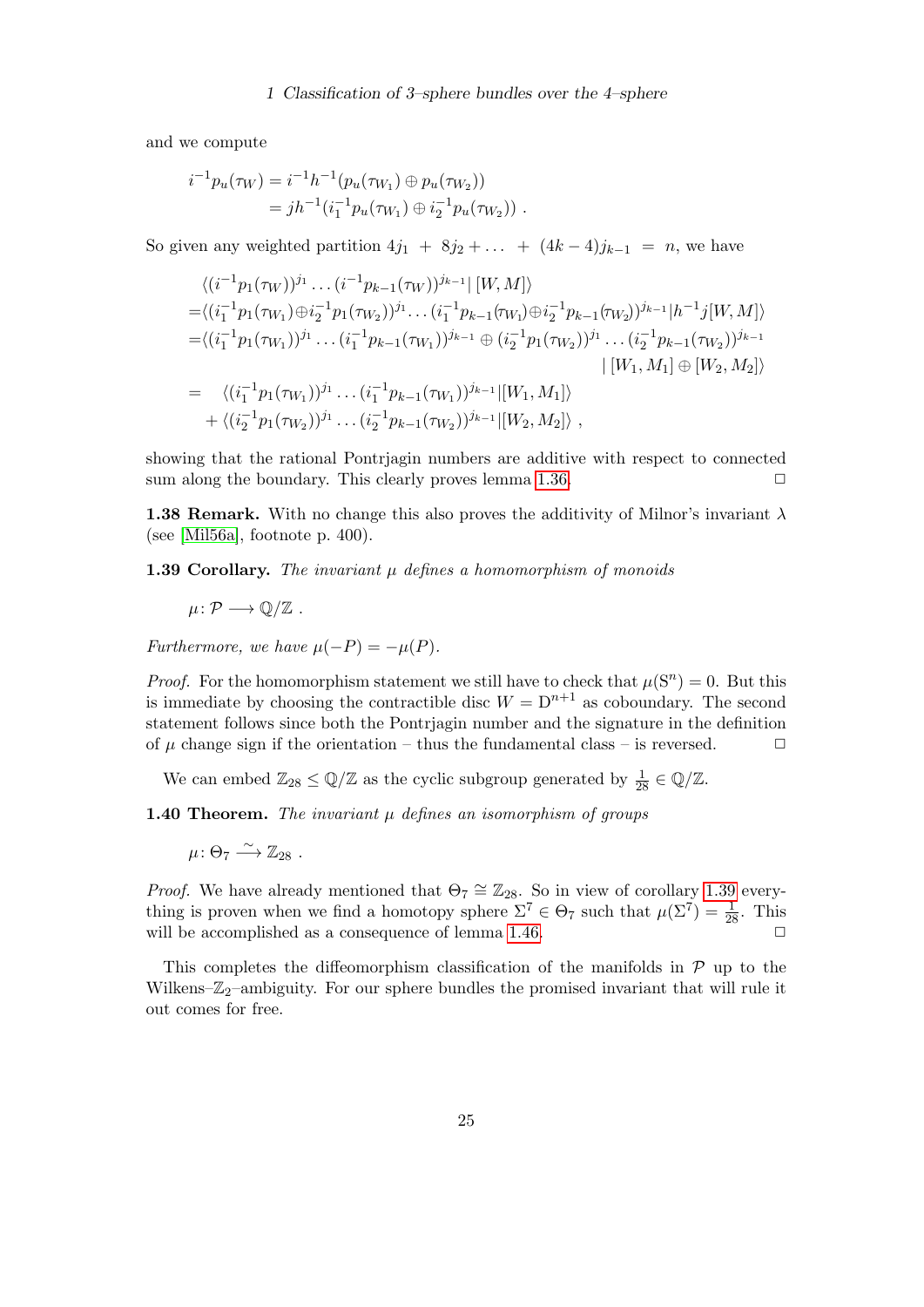**1.41 Theorem.** The homomorphism of monoids  $\bar{s}_1 = 28\mu$ 

 $\bar{s}_1 : \mathcal{P} \longrightarrow \mathbb{Q}/\mathbb{Z}$ 

is a topological invariant of manifolds.

Among other things the proof requires knowledge about the spin cobordism ring, Thom spectra and the Atiyah–Hirzebruch spectral sequence. It is given in [\[KrSt91\]](#page-47-6), proposition 2.5. We will see in lemma [1.48](#page-28-0) that the invariant  $\bar{s}_1$  distinguishes the ambiguous cases [a\)](#page-19-1) and [d\)](#page-19-2) at least for the sphere bundles  $M_{m,n}$ .

The homeomorphism classification is readily obtained because all invariants realising the PL–classification are in fact topological invariants. So the PL– and the topological classification are the same. This completes the discussion of the classification methods. For the convenience of the reader we give a summary of our results.

<span id="page-25-1"></span>**1.42 Theorem.** Let  $m, m', n, n'$  be any integers. Abbreviate "orientation preserving" by o. p. and "orientation reversing" by o. r.

<span id="page-25-0"></span>1 There is a commutative tetrahedron of diffeomorphisms



where the straight arrows are o.p. and the waved arrows are o.r.

2 The manifolds  $M_{m,0}$  and  $M_{m',0}$  are diffeomorphic, PL-homeomorphic or homeomorphic if and only if  $m = \pm m'$ . By [1](#page-25-0) any  $M_{m,0}$  has an o.r. self-diffeomorphism.

Let  $n, n' > 0$ .

3 If  $n \neq n'$ , the manifolds  $M_{m,n}$  and  $M_{m',n'}$  are not homotopy equivalent.

<span id="page-25-3"></span>Let  $n = n'$ .

4 The manifolds  $M_{m,n}$  and  $M_{m^{\prime},n}$  are o.p. [o.r.] PL-homeomorphic or o.p. [o.r.] homeomorphic if and only if

 $\Phi(M_{m,n}) = [-] \Phi(M_{m',n}) \quad and \quad \bar{s}_1(M_{m,n}) = [-] \bar{s}_1(M_{m',n})$ .

<span id="page-25-2"></span>5 The manifolds  $M_{m,n}$  and  $M_{m'n}$  are o. p. [o. r.] diffeomorphic if and only if

$$
\Phi(M_{m,n}) = [-] \Phi(M_{m',n}) \quad and \quad \mu(M_{m,n}) = [-] \mu(M_{m',n})
$$
.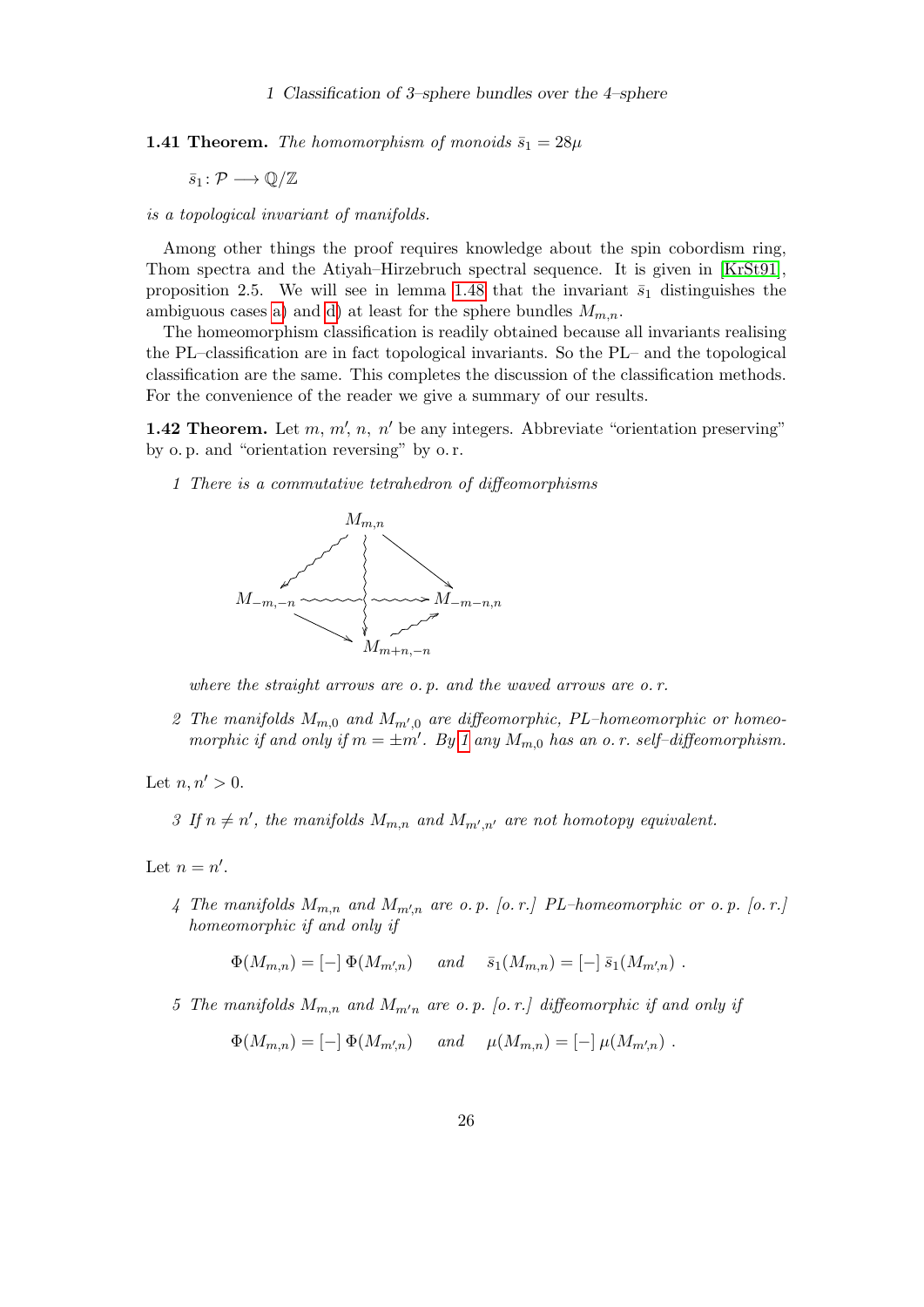## <span id="page-26-0"></span>1.3 Computation of invariants

The task list theorem [1.42](#page-25-1) assigns to us is to compute for any  $M_{m,n}$  the invariants lk,  $\overline{p_1}$  $\frac{\partial^2}{\partial z^2}$ ,  $\mu$  and  $\bar{s}_1$ . Afterwards we will verify that as promised the invariant  $\bar{s}_1$  distinguishes the ambiguous cases. The classification of the occurring Wilkens triples will be easy. We will conclude this section by stating the results as simplest possible congruences the integers m, n and  $m', n'$  will satisfy if and only if  $M_{m,n}$  and  $M_{m',n'}$  are homeomorphic, PL–homeomorphic or diffeomorphic respectively. Still let  $n > 0$ .

<span id="page-26-1"></span>**1.43 Lemma.** The linking form  $\text{lk}: H^4(M_{m,n}) \otimes H^4(M_{m,n}) \to \mathbb{Q}/\mathbb{Z}$  is isomorphic to the standard form

$$
\begin{array}{rcl}\n\text{lk}_{\text{std}}: \mathbb{Z}_n \otimes \mathbb{Z}_n & \longrightarrow & \mathbb{Q}/\mathbb{Z} \\
(r, s) & \longmapsto & \frac{rs}{n} \ .\n\end{array}
$$

So this invariant does not contribute to the classification.

Proof. By bilinearity of the Kronecker pairing in definition [1.18,](#page-13-0) it suffices to show  $\text{lk}(\beta,\beta) = \frac{1}{n}$  where  $\beta = i^* \alpha \in H^4(M_{m,n})$  is the generator as in section [1.1](#page-5-1) on page [10.](#page-9-0) We will use the classical technique developed in [\[SeiThr34\]](#page-48-10), §77, computing the self linking number of the dual homology class  $\beta \cap [M_{m,n}] \in H_3(M_{m,n})$ . Omitting the indices  $m$  and  $n$ , Poincaré–Lefschetz duality reads

$$
0 \longrightarrow H^{4}(W, M) \xrightarrow{j^{*}} H^{4}(W) \xrightarrow{i^{*}} H^{4}(M) \longrightarrow 0
$$
  
\n
$$
\cap [W,M] \downarrow \sim \qquad \cap [W,M] \downarrow \sim \qquad \cap [M] \downarrow \sim
$$
  
\n
$$
0 \longrightarrow H_{4}(W) \xrightarrow{j^{*}} H_{4}(W, M) \xrightarrow{\partial} H_{3}(M) \longrightarrow 0.
$$

In particular, we have  $\partial(\alpha \cap [W_{m,n}, M_{m,n}]) = \beta \cap [M_{m,n}]$ . Since  $H_3(M_{m,n}) \cong \mathbb{Z}_n$ , there is  $\gamma \in H_4(W_{m,n})$  such that  $j_*\gamma = n \alpha \cap [W_{m,n}, M_{m,n}]$ . So the denominator of lk(β, β) is n. The numerator is given by the intersection number of the classes  $\gamma$  and  $\alpha \cap [W_{m,n}, M_{m,n}]$ . Let  $D(\cdot) = \cdot \cap [W_{m,n}, M_{m,n}]$  denote the duality isomorphism. Then expressed in terms of the cohomology cup product this intersection number is given by

$$
\langle \alpha \cup D^{-1}(\gamma), [W_{m,n}, M_{m,n}] \rangle = \langle \alpha, D^{-1}(\gamma) \cap [W_{m,n}, M_{m,n}] \rangle = \langle \alpha, \gamma \rangle = 1.
$$

Recall the setting previous to lemma [1.10](#page-9-1) on page [10.](#page-9-1) Combining lemma [1.11](#page-9-2) and lemma [1.20,](#page-14-0) we have

**1.44 Lemma.** The spin characteristic class  $\frac{p_1}{2}(W_{m,n}) \in H^4(W_{m,n})$  is given by

$$
\frac{p_1}{2}(W_{m,n}) = (n+2m)\,\alpha .
$$

**1.45 Corollary.** The spin characteristic class  $\frac{p_1}{2}(M_{m,n}) \in H^4(M_{m,n})$  is given by

$$
\frac{p_1}{2}(M_{m,n})=2m\,\beta .
$$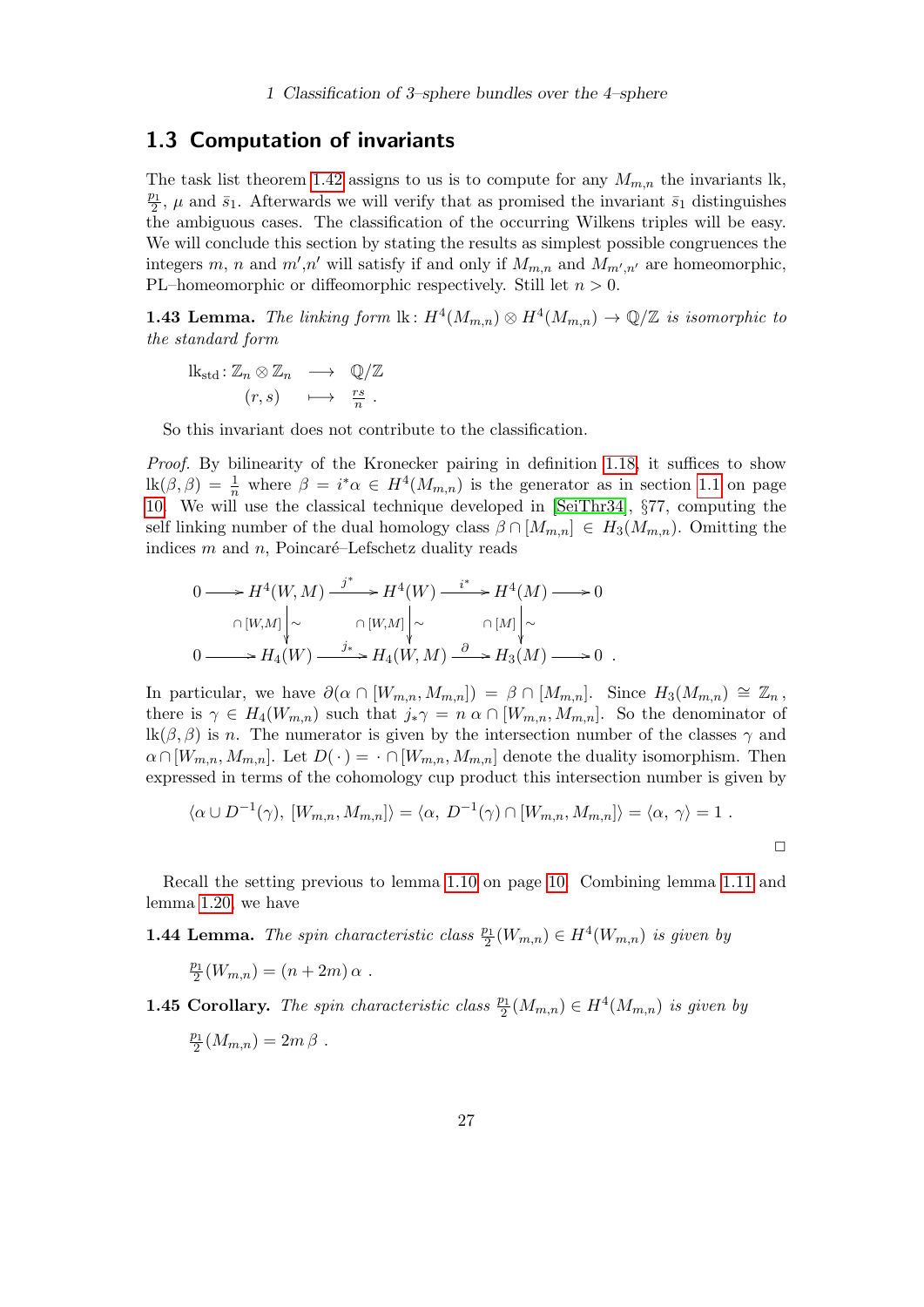Proof. Similarly to the proof of corollary [1.12](#page-10-1) we compute

$$
\frac{p_1}{2}(M_{m,n}) = \frac{p_1}{2}(\tau(M_{m,n}) \oplus \nu(M_{m,n})) =
$$
  
= 
$$
\frac{p_1}{2}(i^*\tau(W_{m,n})) = i^*\frac{p_1}{2}(W_{m,n}) = (n+2m)\beta = 2m\beta
$$

by stability and naturality of the spin characteristic class.  $\Box$ 

In particular, we see that the ambiguous case [a\)](#page-19-1) translates to

 $a'$ )  $n = 2 \mod 4$ , m arbitrary or  $n = 4 \mod 8$ , m even

while the ambiguous case [d\)](#page-19-2) carries over to

$$
d') \quad n = 0 \mod 8, \mod 8.
$$

<span id="page-27-0"></span>**1.46 Lemma.** The  $\mu$ -invariant is given by

$$
\mu(M_{m,n}) \equiv \frac{(n+2m)^2 - n}{224 \cdot n} \mod 1.
$$

*Proof.* Of course we choose  $W_{m,n}$  as spin coboundary. Again let  $E = E_{m,n}$  denote the total space of the vector bundle  $\zeta_{m,n}: E \stackrel{\pi}{\to} S^4$ . Denote by  $E_0$  the total space E with the zero section removed and let j' be the inclusion  $(E, \emptyset) \to (E, E_0)$ . By the five lemma we have natural isomorphisms  $H^*(E, E_0) \cong H^*(W_{m,n}, M_{m,n})$ . The quadratic form associated to the intersection pairing

$$
s\colon H_4(W_{m,n})\otimes H_4(W_{m,n})\longrightarrow \mathbb{Z}
$$

is thus given by

$$
H^4(E, E_0) \longrightarrow \mathbb{Z}
$$
  

$$
v \longrightarrow \langle v \cup v, [E, E_0] \rangle
$$

with the fundamental class  $[E, E_0] \in H_8(E, E_0)$  determined by the preferred orientation. The preferred orientation also gives a well-defined generator  $u \in H^4(E, E_0)$  called the Thom class of the vector bundle  $\zeta_{m,n}$ . Using lemma [1.14](#page-10-2) we compute

$$
\langle u \cup u, [E, E_0] \rangle = \langle j'^* u \cup u, [E, E_0] \rangle = \langle \pi^* e(\zeta_{m,n}) \cup u, [E, E_0] \rangle = n \langle u \cup u, [E, E_0] \rangle = n.
$$

The last step is justified by Thom's theorem that  $\cdot \cup u$  is an isomorphism. Since we assume  $n > 0$ , we have  $\sigma(W_{m,n}) = +1$ .

Let  $\alpha \in H^4(W_{m,n};\mathbb{Q})$  and  $\eta \in H^4(W_{m,n}, M_{m,n};\mathbb{Q})$  be generators such that  $j^*\eta = n\alpha$ . Using lemma [1.11](#page-9-2) which is the same for rational coefficients we compute

$$
\langle j^{*-1}p_1^2(W_{m,n}), [W_{m,n}, M_{m,n}] \rangle
$$
  
=  $\langle \frac{1}{n}4(n+2m)^2 \eta \cup \eta, [W_{m,n}, M_{m,n}] \rangle$   
=  $\frac{4(n+2m)^2}{n}.$ 

This proves the lemma.  $\Box$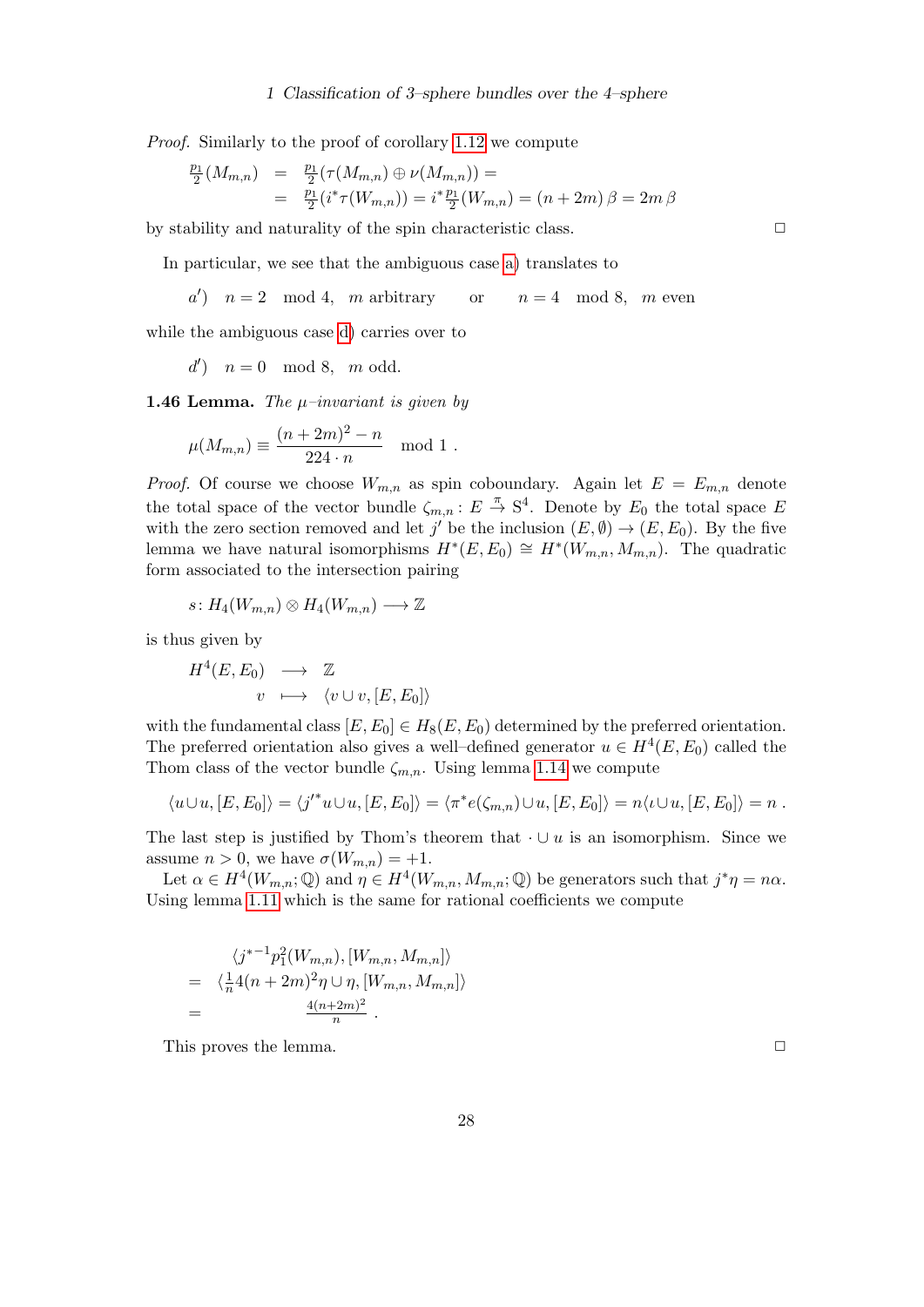Any  $M_{m,1}$  is a simply connected homology sphere and thus homeomorphic to  $S^7$  as verified by Smale (see [\[Mil65a\]](#page-48-7)). For  $M_{1,1}$  we have  $\mu(M_{1,1}) = \frac{1}{28}$  mod 1 finishing the proof of theorem [1.40.](#page-24-0)

**1.47 Corollary.** The invariant  $\bar{s}_1$  is given by

$$
\bar{s}_1(M_{m,n}) = 28\mu(M_{m,n}) = \frac{(n+2m)^2 - n}{8 \cdot n} \mod 1 = \frac{m^2}{2n} + \frac{m}{2} + \frac{n-1}{8} \mod 1.
$$

Only for the moment, let m and n be subject to either of the ambiguous cases  $a'$ ) or d'). For another integer m' we have  $\frac{p_1}{2}(M_{m,n}) = \frac{p_1}{2}(M_{m,n})$  if and only if  $m' = m$  $\mod \frac{n}{2}$ . Since Tamura has constructed explicit orientation preserving homeomorphisms  $M_{m,n} \cong M_{m,n}$  for  $m'=m \mod n$  in [\[Ta58\]](#page-48-11), theorem 3.1, it remains to us to take care of the case  $m - m' = \frac{n}{2}$  which is assumed in the following lemma.

<span id="page-28-0"></span>**1.48 Lemma.** We have  $\bar{s}_1(M_{m,n}) \neq \bar{s}_1(M_{m',n}).$ 

Proof. Computing

$$
\bar{s}_1(M_{m,n}) - \bar{s}_1(M_{m',n}) = \frac{m-m'}{2} + \frac{m^2 - m'^2}{2n} \mod 1 = \frac{m}{2} + \frac{n}{8} \mod 1
$$

it is easily checked that in none of the three ambiguous combinations of  $m$  and  $n$  this term is zero mod 1.  $\Box$ 

As we have just seen, the occurring Wilkens triples are of the form  $(\mathbb{Z}_n, \mathbb{R}_{\text{std}}, 2m)$ . Any homomorphism preserving the standard linking form  $lk_{std}$  is given by multiplication with an element  $\alpha \in \mathbb{Z}_n$  such that  $\alpha^2 = 1$ . But multiplication by any such  $\alpha$  clearly defines an automorphism of  $\mathbb{Z}_n$ . So adopting the notation of [\[CrEs03\]](#page-46-1), we define the set  $A^+(n) = \{ \alpha \in \mathbb{Z}_n \mid \alpha^2 = 1 \}$  and conclude that  $\Phi(M_{m,n}) = \Phi(M_{m',n})$  if and only if

 $2m = \alpha 2m' \mod n$ 

for some  $\alpha \in A^+(n)$ . By the remarks below theorem [1.27](#page-18-1) we have  $\Phi(M_{m,n}) =$  $-\Phi(M_{m,n})$  if and only if the above condition holds for an element in  $A^{-}(n) = \{ \alpha \in$  $\mathbb{Z}_n \mid \alpha^2 = -1$ .

So for counting different (PL)–homeomorphism types represented by bundles  $M_{m,n}$ the numbers  $\#A^{\pm}(n)$  are of interest.

#### 1.49 Lemma.

- 1 Let r be the number of distinct prime divisors of n and let u be 0, 1 or 2 according to  $n \neq 0 \mod 4$ ,  $n = 4 \mod 8$  or  $n = 0 \mod 8$ . Then we have  $\#A^+(n) = 2^{r+u}$ .
- 2 The set  $A^{-}(n)$  is nonempty if and only if  $n = \varepsilon p_1^{i_1} \ldots p_k^{i_k}$ ,  $p_i = 1 \mod 4$  and  $p_i$ prime for all  $i = 1, ..., k$  and  $\varepsilon = 0$  or 1. In this case we have  $#A^-(n) = 2^k$ .

The proof is a matter of elementary number theory as can be found in [\[Lev77\]](#page-47-8), theorem 5.2. It follows, for example, that there are no orientation reversing homeomorphisms  $M_{m,3} \cong M_{m',3}$ . Finally, we can give the main theorems of the classification.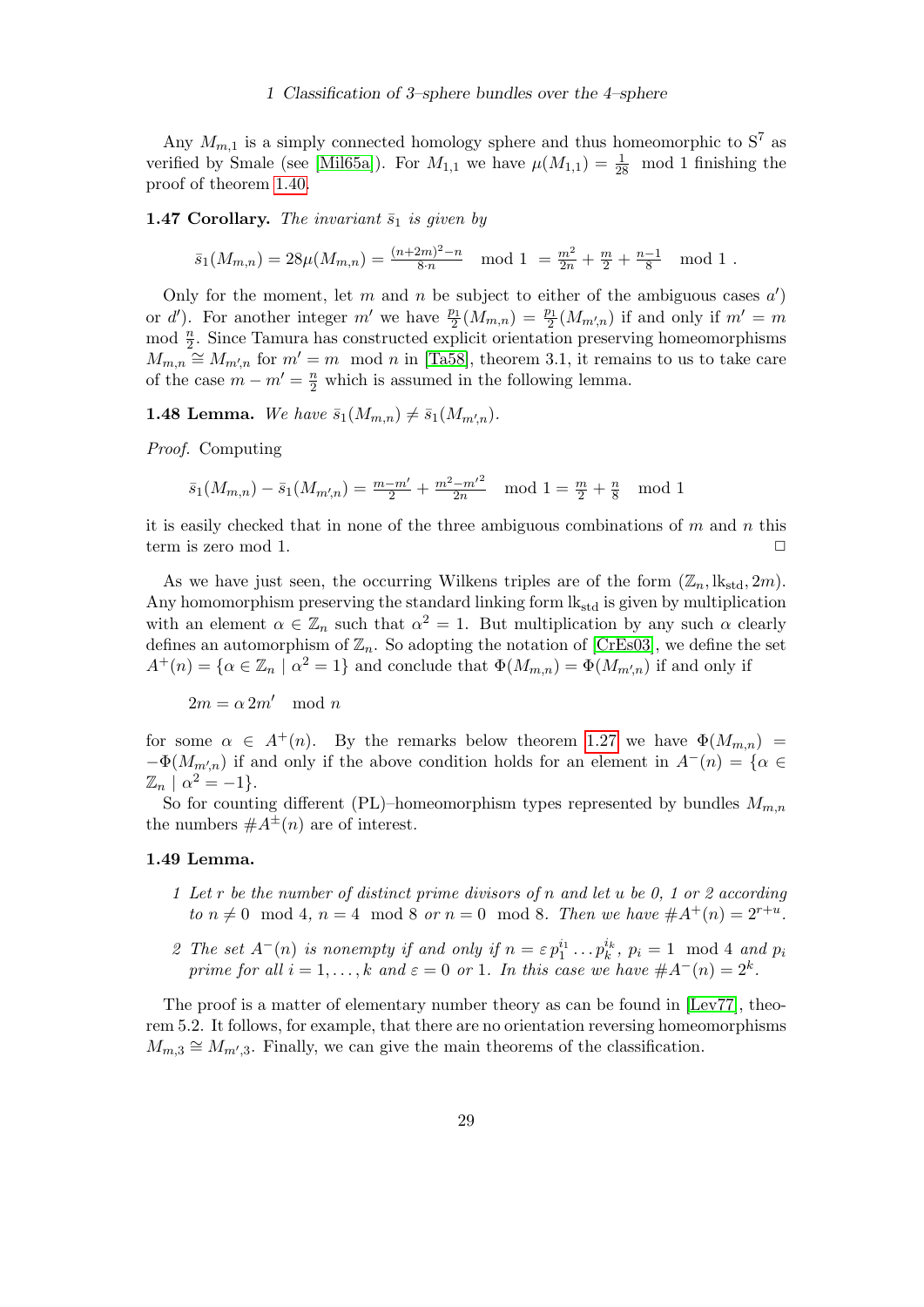- 1 Classification of 3–sphere bundles over the 4–sphere
- <span id="page-29-3"></span><span id="page-29-1"></span>1.50 Theorem (Homeomorphism and PL–homeomorphism classification).
	- 1 The manifolds  $M_{m,n}$  and  $M_{m',n}$  are o. p. homeomorphic or o. p. PL-homeomorphic if and only if
		- for *n* odd:  $m' = \alpha m \mod n$  with  $\alpha^2 = 1 \mod n$ .
		- for  $n = 4 \mod 8$  with m odd, or  $n = 0 \mod 8$  with m odd:  $m' = \alpha m \mod \frac{n}{2}$  with  $\alpha^2 = 1 \mod n$ .
		- for  $n = 2^a q$  with q odd,  $a = 1$  or 2 with m even, or  $a > 2$  with m odd:  $m' = \alpha m \mod n$  with  $\alpha = \pm 1 \mod 2^a$  and  $\alpha^2 = 1 \mod n$ .
	- 2 The manifolds  $M_{m,n}$  and  $M_{m',n}$  are o. r. homeomorphic or o. r. PL-homeomorphic if and only if there are prime powers  $p_l^{i_l}$  with  $l = 1, ..., k$  such that  $p_l = 1 \mod 4$ and  $n = \varepsilon p_1^{i_1} \dots p_k^{i_k}$  with  $\varepsilon = 1$  or 2 and
		- for  $\varepsilon = 1$ :  $m' = \alpha m \mod n$  with  $\alpha^2 = -1 \mod n$ . • for  $\varepsilon = 2$ :
			- $m' = \alpha(m + \frac{n}{2})$  $\binom{n}{2}$  mod *n* with  $\alpha^2 = -1$  mod *n*.

<span id="page-29-2"></span><span id="page-29-0"></span>1.51 Theorem (Diffeomorphism classification).

- 1 The manifolds  $M_{m,n}$  and  $M_{m',n}$  are o.p. diffeomorphic if and only if  $m'(n+m') = m(n+m) \mod 56n$  and  $2m' = 2\alpha m \mod n$  with  $\alpha^2 = 1 \mod n$ .
- <span id="page-29-4"></span>2 The manifolds  $M_{m,n}$  and  $M_{m',n}$  are o.r. diffeomorphic if and only if  $4m'(n+m') + n(n-1) = -4m(n+m) - n(n-1) \mod 224n$  and  $2m' = 2\alpha m \mod n$  with  $\alpha^2 = -1 \mod n$ .

Proof. Theorem [1.51](#page-29-0) is the direct translation of [1.42,](#page-25-1) part [5.](#page-25-2) The first two cases of part [1](#page-29-1) and the first case of part [2](#page-29-2) in theorem [1.50](#page-29-3) are also clear since in these cases the invariant  $\frac{p_1}{2}$  determines the (PL)–homeomorphism type uniquely. For the remaining cases we need to verify that the stated conditions are equivalent to those given in part [4](#page-25-3) of [1.42.](#page-25-1) This is again a problem of elementary number theory. The reader is referred to pp. 10 and 11 of [\[CrEs03\]](#page-46-1).  $\Box$ 

Note that part [2](#page-29-4) of theorem [1.51](#page-29-0) is slightly mistaken in [\[CrEs03\]](#page-46-1), corollary 1.6, p. 366.

1.52 Remark (Homotopy classification). By its very nature the classification up to homotopy equivalence requires different tools from those used here. For completeness we give the result which is also due to Crowley and Escher, [\[CrEs03\]](#page-46-1), theorem 1.1, p. 364.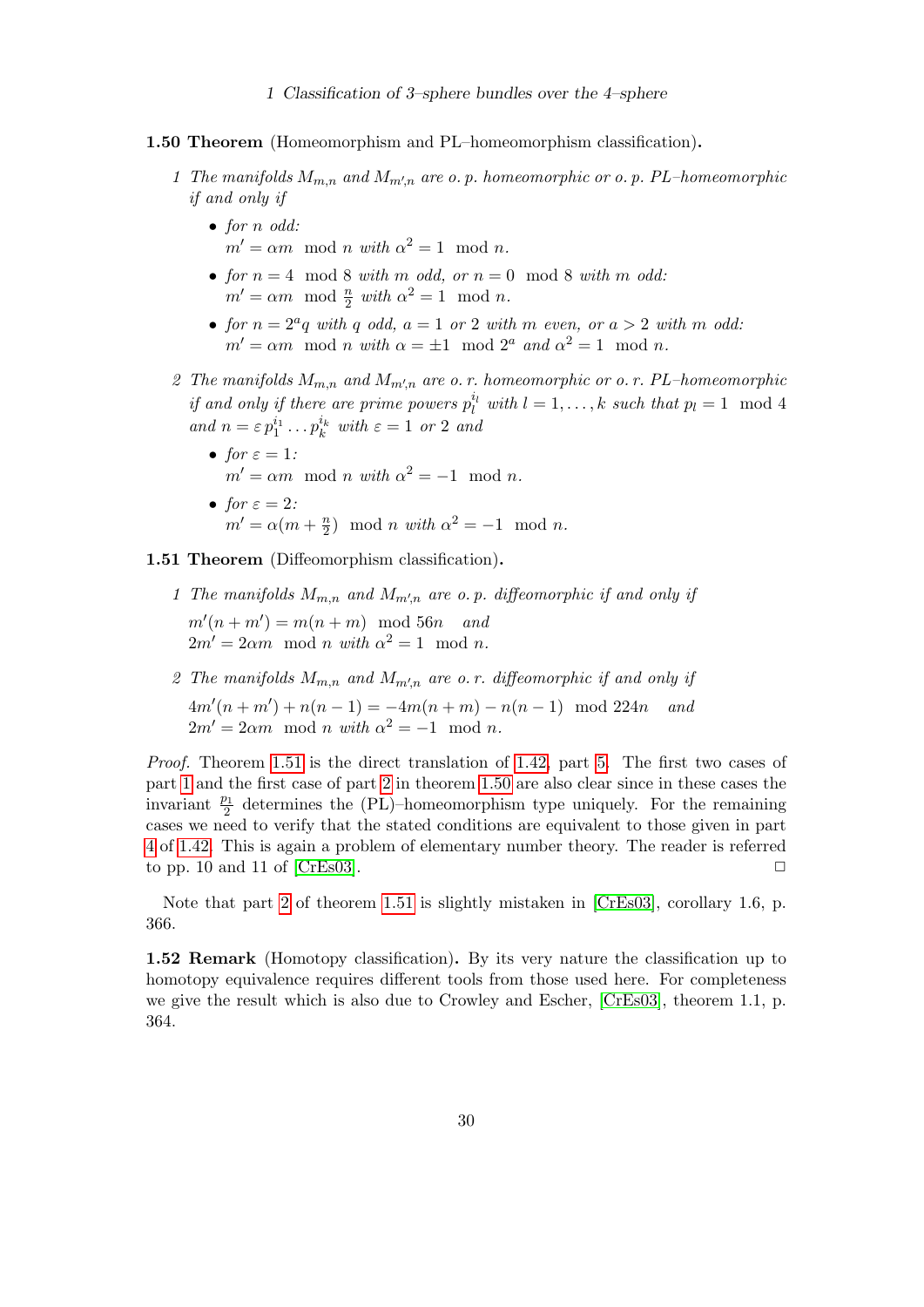- 1 The manifolds  $M_{m,n}$  and  $M_{m,n}$  are o. p. homotopy equivalent if and only if  $m'$  $\alpha m \mod \gcd(n, 12)$  with  $\alpha^2 = 1 \mod \gcd(n, 12)$ .
- 2 The manifolds  $M_{m,n}$  and  $M_{m,n}$  are o.r. homotopy equivalent if and only if there exist prime powers  $p_l^{i_l}$  with  $l = 1, ..., k$  such that  $p_l = 1 \mod 4$  and  $n =$  $\varepsilon p_1^{i_1} \dots p_k^{i_k}$  with  $\varepsilon = 1$  or 2 and
	- $\bullet \varepsilon = 1$  then there is only one homotopy type which admits an orientation reversing self homotopy equivalence.
	- $\varepsilon = 2$  and the integers m and m' are neither both even nor both odd.

## <span id="page-30-0"></span>1.4 Miscellaneous results

Having completed the hard classification work, we reward ourselves by proving some probably meaningless problems the classification suggests. A manifold is called almost parallelisable if it is parallelisable after removing finitely many points.

**1.53 Lemma.** The manifolds  $W_{m,1}$  are not (stably) parallelisable, not even almost.

For the signature  $\sigma(W_{m,1}) = 1$  is not divisible by eight though  $W_{m,1}$  is bounded by a homology sphere (see [\[Mil59\]](#page-48-9), lemma 3.2). On the other hand, Milnor (see [\[KerMil63\]](#page-47-0)) has proven that  $\Theta_7 = \Theta_8$ , which says every homotopy 7-sphere and thus any  $M_{m,1}$  bounds a parallelisable manifold. So choose a parallelisable coboundary  $W_{m,1}$ for  $M_{m,1}$ . Performing surgery below the middle dimension, we may assume that  $\widetilde{W}_{m,1}$ is 2–connected and thus spin. The  $\mu$ –condition is automatic by exact cohomology sequence. Since every Pontrjagin number of  $W_{m,1}$  vanishes, we see

$$
\mu(M_{m,1})=-\frac{\sigma(\widetilde W_{m,1})}{224}.
$$

Setting  $m = 10$  we thus have  $\sigma(\widetilde{W}_{10,1}) = 8 \mod 224$ . Now by the corollary in [\[KerMil58\]](#page-47-9), p. 457, there is a closed almost parallelisable 8–manifold with index 224. Removing an open 8-cell from it, we obtain a parallelisable 8–manifold  $W^{224}$  with index  $224$  and boundary  $S^7$ . By forming a finite times the connected sum along the boundary of  $\hat{W}_{10,1}$  and  $\pm W^{224}$  we obtain

<span id="page-30-1"></span>**1.54 Theorem.** There is a parallelisable 8-manifold which is bounded by  $M_{10,1}$  and has index eight.

More generally, for any  $k > 1$  Milnor constructed parallelisable 4k–manifolds  $W_0$ of index 8 which are bounded by homotopy spheres (see section 4 of [\[Mil59\]](#page-48-9)). The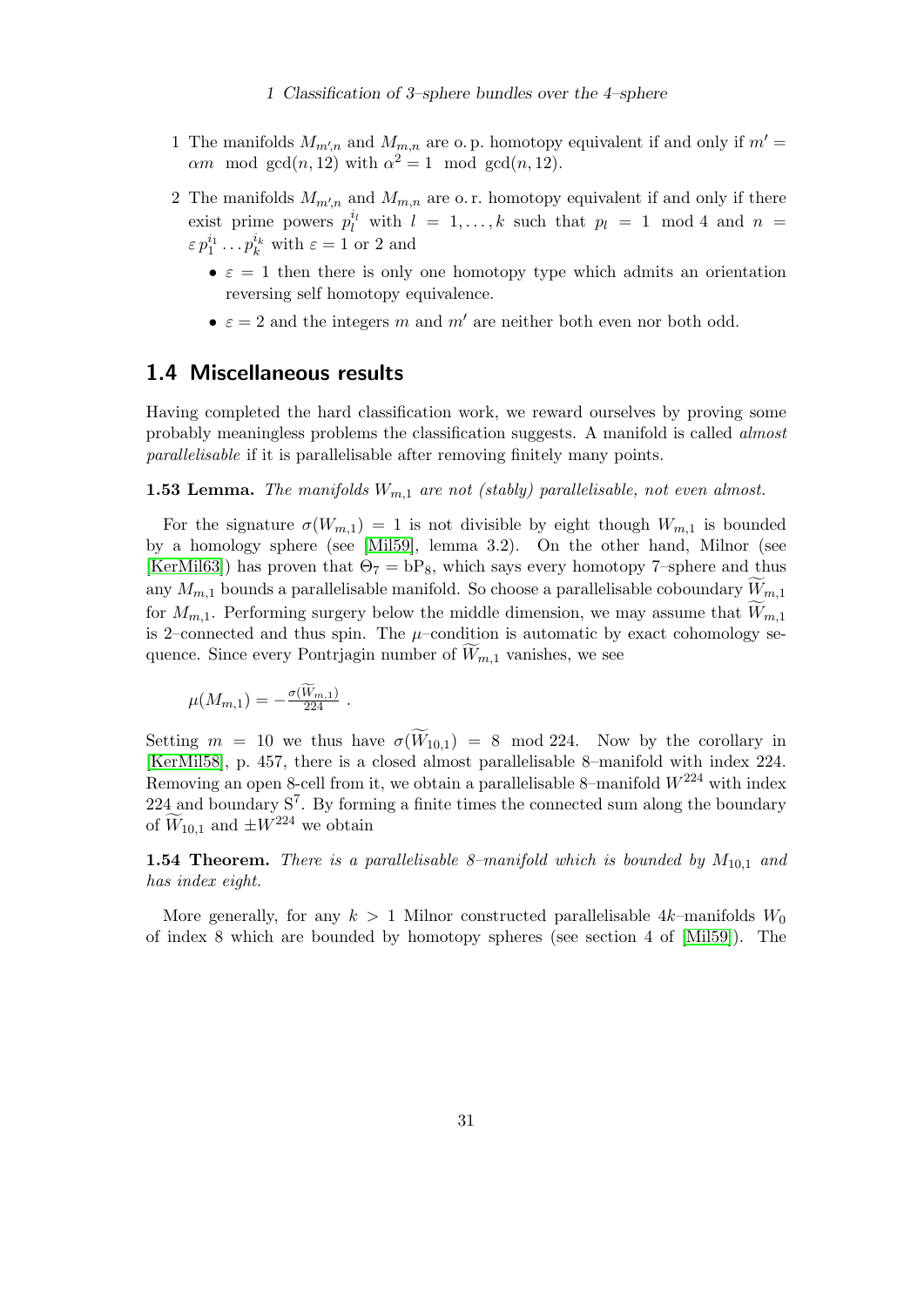construction follows the very direct approach of realising the matrix

|                  |                                                     | $\overline{0}$   | $\overline{0}$ | $\overline{0}$ | $\overline{0}$   | $\boldsymbol{0}$ | $0\lambda$     |
|------------------|-----------------------------------------------------|------------------|----------------|----------------|------------------|------------------|----------------|
|                  | $1 \quad 2$                                         | $\mathbf{1}$     | $\overline{0}$ | $-1$           | $\boldsymbol{0}$ | $\boldsymbol{0}$ | $\overline{0}$ |
| $\boldsymbol{0}$ | $\mathbf{1}$                                        | $\overline{2}$   | $\mathbf{1}$   | $\overline{0}$ | $\boldsymbol{0}$ | $\boldsymbol{0}$ | 0 <sub>1</sub> |
| $\overline{0}$   | $\boldsymbol{0}$                                    | 1                | $\overline{2}$ | $\mid 1 \mid$  | $\boldsymbol{0}$ | $\boldsymbol{0}$ | 0 <sub>1</sub> |
|                  | $\overline{0}$<br>$-1\,$                            |                  | $0\quad1$      | 2              | $\mathbf{1}$     | $\boldsymbol{0}$ | 0 <sub>1</sub> |
|                  | $0 \quad 0$                                         | $\overline{0}$   | $\overline{0}$ | $\mathbf{1}$   | $\overline{2}$   | $\mathbf{1}$     | $\overline{0}$ |
|                  | $\begin{bmatrix} 0 \end{bmatrix}$<br>$\overline{0}$ | $\boldsymbol{0}$ | 0              | $\overline{0}$ | 1                | $\overline{2}$   | $1 \mid$       |
|                  | $\overline{0}$                                      | $\overline{0}$   | $\overline{0}$ | $\overline{0}$ | $\boldsymbol{0}$ | $\mathbf{1}$     | 2/             |

as the intersection form of  $W_0$ . For  $k = 2$  theorem [1.54](#page-30-1) together with theorem [1.40](#page-24-0) imply

**1.55 Theorem.** The boundary of Milnor's 8-manifold  $W_0$  is diffeomorphic to  $M_{10,1}$ .

Precisely 16 of the 28 homotopy 7-spheres occur as  $S^3$ -bundles over  $S^4$ , realising the  $\mu$ -values 0, 1, 3, 6, 7, 8, 10, 13, 14, 15, 17, 20, 21, 22, 24, 27. To any two of these numbers which add up to 28, there thus is a pair of orientation reversing diffeomorphic exotic 7–spheres. Representing them by bundles with lowest possible  $m$ , these are

 $(M_{1,1}, M_{10,1}), (M_{3,1}, M_{12,1}), (M_{6,1}, M_{13,1}), (M_{8,1}, M_{24,1})$  and  $(M_{5,1}, M_{17,1})$ .

Interestingly, also the  $\mu$ -value 14 appears. Hence the only other homotopy 7–sphere apart from  $S<sup>7</sup>$  that admits an orientation reversing self-diffeomorphism can be given the bundle structure of, for instance,  $M_{20,1}$ . These diffeomorphisms are not fibre preserving (in which case they were weak equivalences). The author was unable to construct any of these diffeomorphism explicitly.

Another class of bundles worthwhile examining are those with Euler number 10. For it has been asked in [\[GZ00\]](#page-46-4) whether the Berger manifold  $B = SO<sub>5</sub>/SO<sub>3</sub>$  is diffeomorphic to a sphere bundle  $M_{m,10}$  for some m. This is of special interest since it is known that B admits a homogeneous metric of positive sectional curvature. That B is PL–homeomorphic to such an  $M_{m,10}$  has been shown in [\[KiSh01\]](#page-47-10). So in view of our classification scheme all that remains to be done is to compute  $\mu(B)$ . The problem in doing so is that no spin coboundary for  $B$  has been found. Its existence, however, is ensured by triviality of the cobordism group  $\Omega_7$ . But there is an analytic formula due to Donnelly, Kreck and Stolz, based on the Atiyah-Patodi-Singer index theorem, which expresses  $\mu(B)$  in terms of  $\eta$ –invariants. By this approach Goette, Kitchloo and Shankar showed in [\[GKS04\]](#page-46-5)

**1.56 Theorem.** The Berger manifold B is diffeomorphic to  $M_{\pm 1,\pm 10}$ .

They also conclude that the only homogeneous  $S^3$ -bundles over  $S^4$  are the trivial bundle  $M_{0,0}$ , the Hopf bundle  $M_{0,\pm 1}$ , the unit tangent bundle of the 4–sphere  $M_{\mp 1,\pm 2}$ and the Berger space  $M_{\pm 1,\mp 10}$ .

A completely different source of interesting, possibly exotic 2–connected 7–manifolds K can be found in the field of algebraic geometry. These appear as boundaries of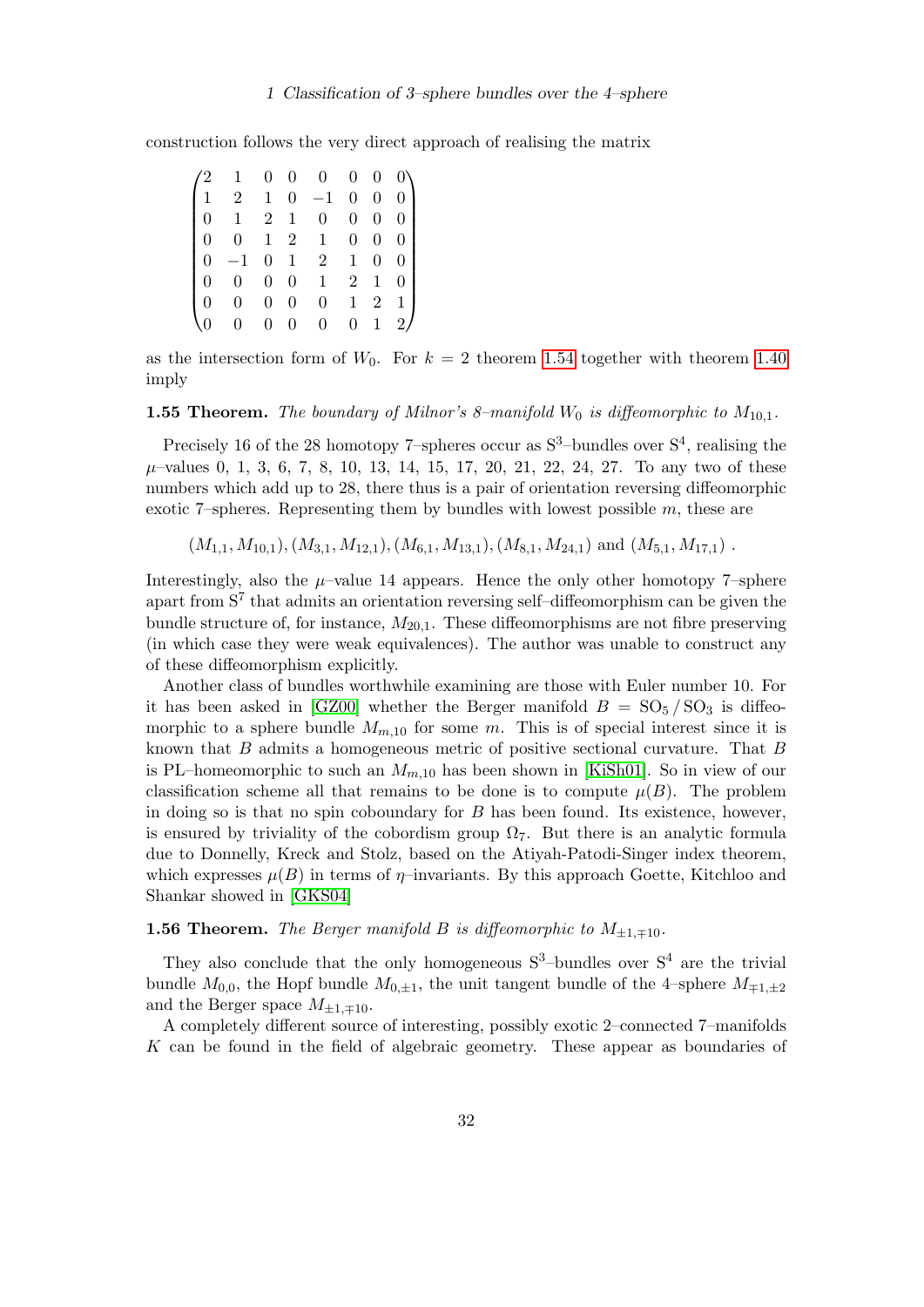singularities of certain complex hypersurfaces, so called Brieskorn varieties, defined by complex polynomials. The procedure will be made precise in the following chapter. A natural task then might be to compute  $\mu(K)$ . For we can determine by convenient criteria if K is a topological sphere in which case  $\Phi(K)$  is zero. If so, we can look for the computed  $\mu$ –value in the above list to see whether the singularity boundary K is diffeomorphic to some  $M_{m,1}$  and thus admits the structure of an  $S^3$ -bundle over  $S^4$ . This, admittedly, was the original idea for my diploma thesis, overlooking that the spin coboundary  $\overline{F}_{\theta}$  which K is naturally endorsed with, is parallelisable. So all Pontrjagin classes of  $\overline{F}_{\theta}$  are trivial and  $\mu(K)$  reduces again to  $-\frac{\sigma(F_{\theta})}{224}$  mod 1 or equivalently  $\sigma(\overline{F}_{\theta})$ mod 224 which is precisely the invariant used in [\[KerMil63\]](#page-47-0), theorem 7.5, p. 529, to distinguish all homotopy spheres in  $bP_{4k-1}$ . This invariant has in turn been computed by Brieskorn, Hirzebruch and Pham, see [\[Bri66\]](#page-46-7), lemma 8, p. 13, or for an exposition [\[HirMa68\]](#page-46-8), Satz 14.7, p. 109. In particular, they show that all homotopy 7–spheres occur as singularity boundaries. At least, we can still relate this and the following chapter by enumerating 16 example polynomials, realising the 16 pairwise non–diffeomorphic sphere bundles of class  $M_{m,1}$ . This will be done in example [2.18.](#page-41-1)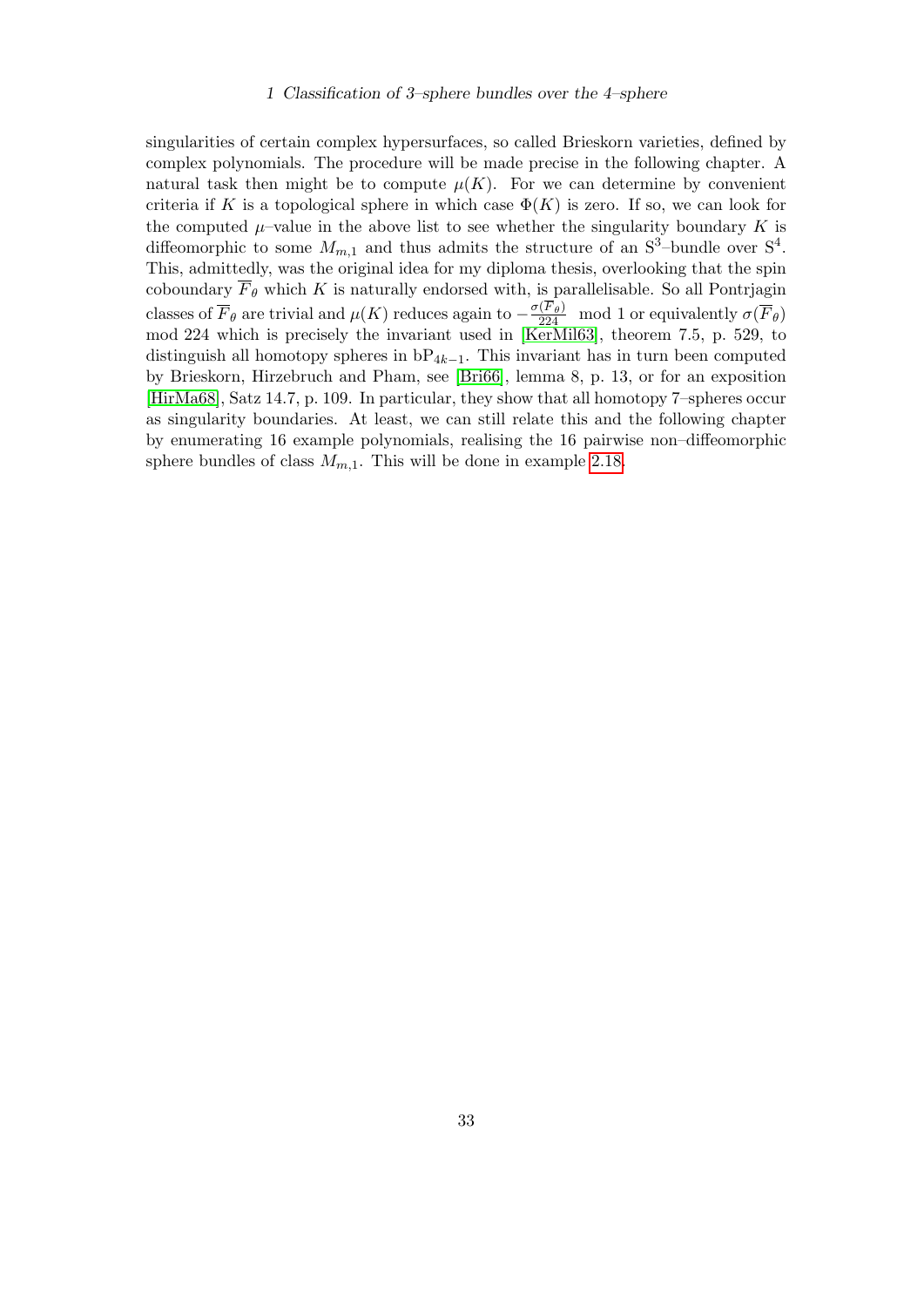<span id="page-33-0"></span>This chapter is concerned with the topology of complex algebraic varieties. More precisely, we will be interested in closed neighbourhoods of their singularities. As pointed out, Brieskorn, Hirzebruch and Pham have shown that the boundaries of these neighbourhoods can be diffeomorphic to exotic spheres.

The outline is as follows. Section [2.1](#page-33-1) gives a short report on the Milnor fibre bundle of an isolated singularity as introduced in [\[Mil68\]](#page-48-0). Milnor further associates two integer matrices with a singularity which arise from rather different contexts. He then shows that their determinants are  $\pm 1$  if and only if the singularity boundary is a topological sphere. This will be presented in some detail in section [2.2](#page-36-0) and section [2.3.](#page-41-0) In section [2.4](#page-42-0) we will show that these determinants are equal up to sign in general. An example will conclude the presentation.

## <span id="page-33-1"></span>2.1 The fibre bundle associated with an isolated singularity

Let  $f \in \mathbb{C}[z_1,\ldots,z_{n+1}]$  be a complex polynomial in  $n+1$  variables such that  $f(0) = 0$ and such that the origin is an isolated critical point. In this context "critical" means all complex partial derivatives vanish. Denote by  $V \subseteq \mathbb{C}^{n+1}$  the set of roots of f. Let  $K = V \cap S_{\varepsilon}$  be the intersection of V with a small sphere  $S_{\varepsilon}$  centred at the origin. Then K is a  $(2n-1)$ –dimensional smooth manifold. The proof specifically involves Whitney's finiteness theorem for algebraic sets (again see [\[Mil68\]](#page-48-0)). Moreover, it can be shown that the complement  $S_{\varepsilon} \backslash K$  carries the structure of a smooth fibre bundle over  $S<sup>1</sup>$  such that K can be regarded as the common boundary of the closure of all fibres of this bundle. The core of the construction is the following technical lemma.

**2.1 Lemma** (Curve Selection Lemma). Let  $V, U \subseteq \mathbb{R}^m$  such that V is real algebraic,  $U = \{x \in \mathbb{R}^m | g_1(x) > 0, \ldots, g_l(x) > 0\}$  for finitely many polynomials  $g_i \in$  $\mathbb{R}[x_1,\ldots,x_m]$  and such that  $0 \in \overline{U \cap V}$ . Then there is a real analytic curve

 $p: [0,1) \longrightarrow \mathbb{R}^m$ 

with  $p(0) = 0$  and  $p(t) \in U \cap V$  for each  $t > 0$ .

This is proven by reducing the general case to varieties of dimension one. In this case, a convenient description of  $W \cap V$  for a neighbourhood W of the origin is possible. It is the union of "branches" homeomorphic to  $(0, 1)$  by power series. Then one "selects" one of these branches as the curve p.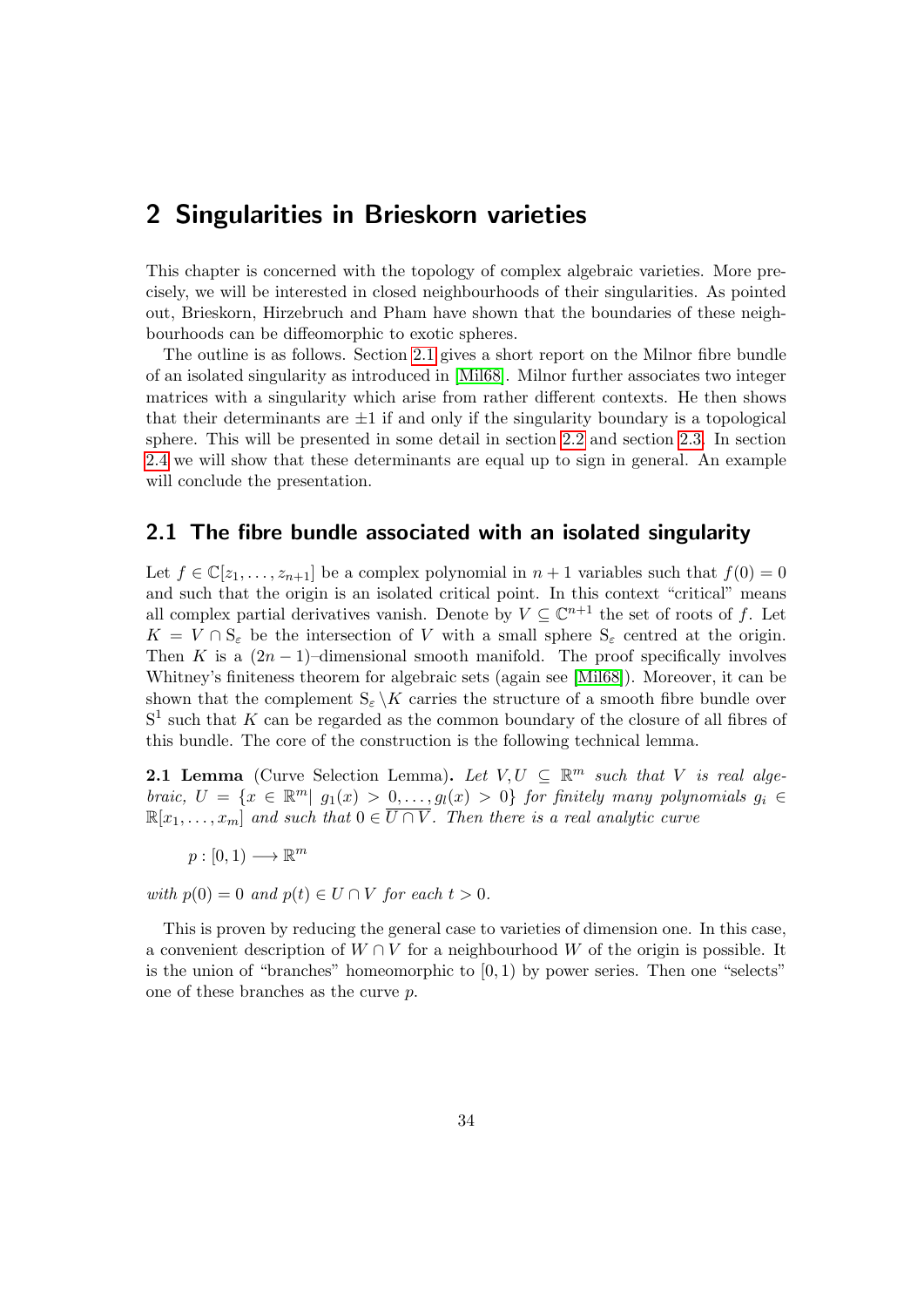**2.2 Theorem** (Fibration Theorem). In the above setting let  $\phi(z) = \frac{f(z)}{|f(z)|}$  for each  $z \in S_{\varepsilon} \backslash K$  and write  $F_{\theta} = \phi^{-1}(e^{i\theta})$  where  $\theta \in [0, 2\pi]$ . Then

$$
F_0 \hookrightarrow \mathbf{S}_{\varepsilon} \backslash K \xrightarrow{\phi} \mathbf{S}^1
$$

possesses the structure of a smooth fibre bundle.

This is proven in two steps. At first one realises that the real critical points of the map  $\phi$  turn out to be precisely those  $z \in S_{\varepsilon} \backslash K$  for which the vector i grad log  $f(z)$ is a real multiple of z. Here the gradient grad g of a holomorphic function  $q$  is to be understood as the vector whose entries is given by the complex conjugates of the partial derivatives of g. The curve selection lemma then rules out the possibility that there are points  $z \in \mathbb{C}^{n+1}$  arbitrarily close to the origin so that z and i grad log  $f(z)$  are linearly dependent over R. This shows that  $e^{i\theta}$  is a regular value of  $\phi$  and hence each  $F_{\theta}$  is a smooth manifold.

The second part of the proof providing the local triviality property is done by methods of differential topology. A suitable smooth tangent vector field on  $S_{\varepsilon} \backslash K$  can be constructed locally using the hermitian inner product of  $\mathbb{C}^{n+1}$ . By a partition of unity we have a global vector field whose integral curves project under  $\phi$  to paths winding around the circle with unit velocity. Since these curves smoothly depend both of time and initial conditions, we obtain the desired bundle charts.

**2.3 Lemma.** Decreasing  $\varepsilon$  if necessary the closure  $\overline{F}_{\theta}$  of each fibre is a smooth  $2n$ dimensional manifold with boundary such that  $\partial \overline{F}_{\theta} = K$  and  $\overline{F}_{\theta} = F_{\theta}$ .

Again the proof is an application of the curve selection lemma. It can be applied to show that for sufficiently small  $\varepsilon$  the restriction  $f_{|S_{\varepsilon}}$  has no critical points on K. This permits the choice of local coordinates at points of K at least for  $\overline{F}_0$ . The argument for the other fibres works similarly. A schematic image of the fibre bundle  $S_{\epsilon}$  K is presented on the right. The fibres  $F_{\theta}$  wind around the common boundary K. We will see that one positive integer determines the fibre homotopy type.



**2.4 Definition.** Let  $g: \mathbb{C}^m \to \mathbb{C}^m$  be a holomorphic mapping with an isolated zero in the origin. Then define its *multiplicity*  $\mu$  by the degree of the mapping

$$
S_{\varepsilon} \longrightarrow S^{2m-1}, \quad z \longmapsto \frac{g(z)}{\|g(z)\|}
$$

from a small sphere centred at the origin to the standard sphere.

<span id="page-34-0"></span>2.5 Theorem. There is a homotopy equivalence

 $S^n \vee \ldots \vee S^n \longrightarrow F_\theta$ 

from the  $\mu$ -fold wedge of n-dimensional spheres to the fibre  $F_{\theta}$  where  $\mu$  is the multiplicity of the collection  $\left(\frac{\partial f}{\partial x}\right)$  $\frac{\partial f}{\partial z_1}, \ldots, \frac{\partial f}{\partial z_{n+1}}\right)$  of partial derivatives of f.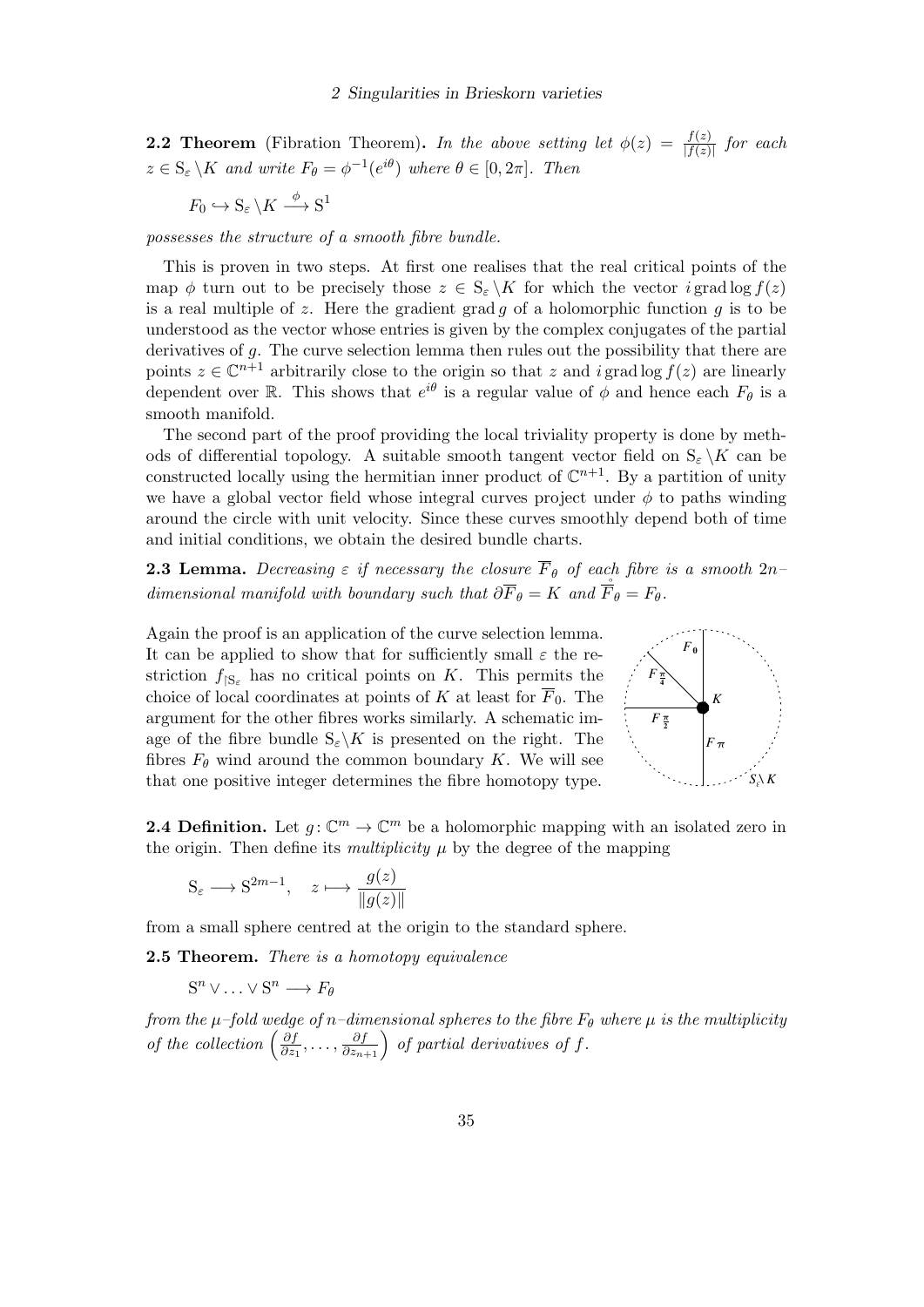This middle Betti number  $\mu$  of the fibre is always positive and has become known as the Milnor number of the isolated singularity.

The proof can roughly be outlined as follows. By the construction of a suitable Morse function one can show that any fibre  $F_{\theta}$  has the homotopy type of a finite CW-complex of dimension n. Since

$$
\mathrm{S}_\varepsilon\,\backslash\overline{F}_\theta\stackrel{\phi_{\restriction\mathrm{S}_\varepsilon\,\backslash\bar{F}_\theta}}{\longrightarrow} \mathrm{S}^1\,\backslash\{e^{i\theta}\}
$$

is trivial as a bundle over a contractible base, the total space has any other fibre as deformation retract. So we have  $H_*(\overline{F}_{\theta}) \cong H_*(S_{\varepsilon} \backslash \overline{F}_{\theta})$ . Hence by Alexander duality  $F_{\theta}$  has the homology of a point in dimensions less than n. So if  $n \geq 2$ , by the Hurewicz theorem we know that  $F_{\theta}$  is  $(n-1)$ –connected as soon as we can show that it is simply connected. This is again a Morse theory argument. The fibre  $F_{\theta}$  can be built up from a 2n–dimensional disc by adjoining handles of index  $\leq n$  which all lie in the ambient space  $S_{\epsilon}$ . But the complement of the disc is certainly simply connected and the adjunction of handles of index  $\leq 2n-2$  cannot alter the fundamental group of the complementary set. By induction  $S_\varepsilon \backslash \overline{F}_\theta$  and hence  $F_\theta$  is simply connected. We conclude that  $\pi_n(F_\theta) \cong$  $H_n(F_\theta)$  is free abelian since torsion subgroups would prevent  $H^{n+1}(F_\theta)$  from being trivial. This justifies choosing a finite number of maps  $(S<sup>n</sup>, pt) \rightarrow (F_{\theta}, pt)$  representing a basis which one can unify to a map

$$
S^n \vee \ldots \vee S^n \longrightarrow F_\theta
$$

inducing isomorphisms on homology. By Whitehead's theorem this map is a homotopy equivalence.

To see that the number of these spheres is the multiplicity  $\mu$  is once again a matter of differential topology. Consider the smooth mapping

$$
\begin{aligned} v \colon \mathcal{S}_{\varepsilon} &\longrightarrow \mathcal{S}_{\varepsilon} \\ z &\longmapsto \varepsilon \frac{\text{grad } f(z)}{\|\text{grad } f(z)\|} \end{aligned}
$$

and let  $M = \overline{\phi^{-1}(-\frac{\pi}{2})}$  $\frac{\pi}{2}, \frac{\pi}{2}$  $\frac{\pi}{2}$ ). Then one can show as an application of the Lefschetz fixed point theorem that the Euler characteristic  $\chi(M)$  and the degree d of v are related by the formula

$$
\chi(M) = 1 - d \; .
$$

If one takes into account that the gradient as mentioned above is defined by means of the complex conjugates of the partial derivatives, one has  $d = (-1)^{n+1}\mu$ . For complex conjugation reflects  $(n + 1)$  real coordinates. Clearly M deformation retracts onto  $\overline{F}_0$ . We conclude rank  $H_n(F_0) = \mu$ .

### **2.6 Lemma.** The manifold  $\overline{F}_{\theta}$  is parallelisable.

For  $\overline{F}_{\theta}$  is embedded in  $S_{\varepsilon}$  with trivial normal bundle. So  $\overline{F}_{\theta}$  is s-parallelisable and as a manifold with non–vacuous boundary parallelisable. It follows that  $\overline{F}_{\theta}$  has first Stiefel–Whitney class zero and is orientable. From now on an orientation is meant to be chosen, i. e. we fix a fundamental class  $[\overline{F}_{\theta}, K]$ . The following remark might be helpful for intuition.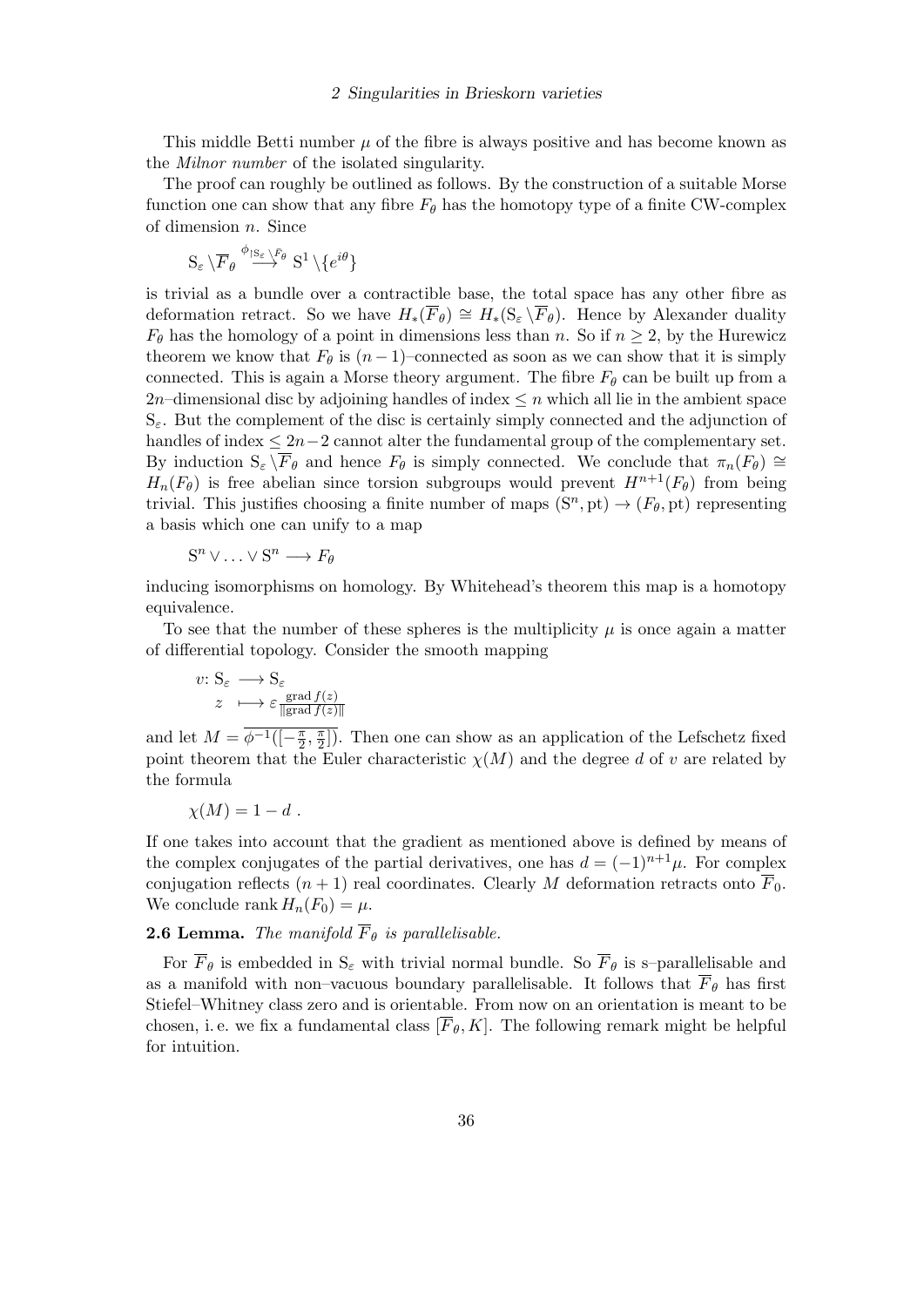**2.7 Remark.** The coboundaries  $W_{m,n}$  of the manifolds  $M_{m,n}$  in chapter [1](#page-5-0) and the coboundaries  $\overline{F}_{\theta}$  of the manifolds K in chapter [2](#page-33-0) are contrary in the following sense. The manifolds  $W_{m,n}$  have middle Betti number one and thus a one–entry intersection form. The manifolds  $\overline{F}_{\theta}$  have middle Betti number  $\mu$  which will be quite large in general and allows highly nontrivial intersection forms. On the other hand, the manifolds  $W_{m,n}$  have a nontrivial tangent bundle as detected by the first Pontrjagin class. The manifolds  $\overline{F}_{\theta}$  have trivial tangent bundle. These observations translate into the intuitive statements that the manifolds  $W_{m,n}$  have an easy homotopy type but a complicated differentiable structure and the manifolds  $F_{\theta}$  vice versa. Both a complicated homotopy type and a complicated differentiable structure of the coboundary can induce complicated differentiable structures of the boundary. This is precisely what the two summands of the invariant  $\mu$  ensure.

The last result in this summary says that  $K$  belongs to the class of highly connected manifolds so that the machinery of Wall is applicable in principal.

<span id="page-36-1"></span>**2.8 Theorem.** The closed manifold K is  $(n-2)$ –connected.

Another Morse function reveals that the whole sphere  $S_{\varepsilon}$  can be reconstructed from a neighbourhood of K that retracts onto K by adjoining handles of index at least  $n$ . But these adjunctions do not affect the homotopy groups in dimensions  $0 \leq i \leq n-2$ . Hence  $\pi_i(K) \cong \pi_i(S_\varepsilon) \cong 0$ .

## <span id="page-36-0"></span>2.2 The first criterion

The key to identifying  $K$  as a topological sphere is the first reduced homology group  $\tilde{H}_{n-1}(K)$  that might not vanish.

**2.9 Lemma.** Let  $n \neq 2$ . The manifold K is homeomorphic to  $S^{2n-1}$  if and only if the reduced homology group  $\tilde{H}_{n-1}(K)$  is trivial.

*Proof.* The case  $n = 1$  is trivial so let  $n \geq 3$ . By [2.8](#page-36-1) we have  $H_0(K) \cong \mathbb{Z}$  and  $H_1(K) \cong \ldots \cong H_{n-2}(K) \cong 0$ . Moreover  $H_{n-1}(K) \cong 0$  by assumption. For  $k \geq 1$ 

$$
H_{n+k}(K) \cong H_{n+k+1}(\overline{F}_{\theta}, K) \cong (H_{n-k-1}(\overline{F}_{\theta}, K)/T_{n-k-1}) \oplus T_{n-k-2} \cong \begin{cases} \mathbb{Z} & \text{if } k = n-1 \\ 0 & \text{otherwise} \end{cases}
$$

due to exact pair sequence, theorem [2.5,](#page-34-0) Poincaré duality and universal coefficient theorem. Here  $T_{n-k-1} \subseteq H_{n-k-1}(\overline{F}_{\theta}, K)$  and  $T_{n-k-2} \subseteq H_{n-k-2}(\overline{F}_{\theta}, K)$  denote the torsion subgroups. In case  $k = 0$  the exact sequence is

 $0 \longrightarrow H_n(K) \longrightarrow \mathbb{Z}^{\mu} \longrightarrow \mathbb{Z}^{\mu} \longrightarrow 0$ 

and hence  $H_n(K) \cong 0$ .

So we have verified that K is a simply connected homology sphere of dimension  $\geq 5$ . By the generalised Poincaré conjecture (see [\[Mil65a\]](#page-48-7)) it is homeomorphic to  $S^{2n-1}$ .  $\Box$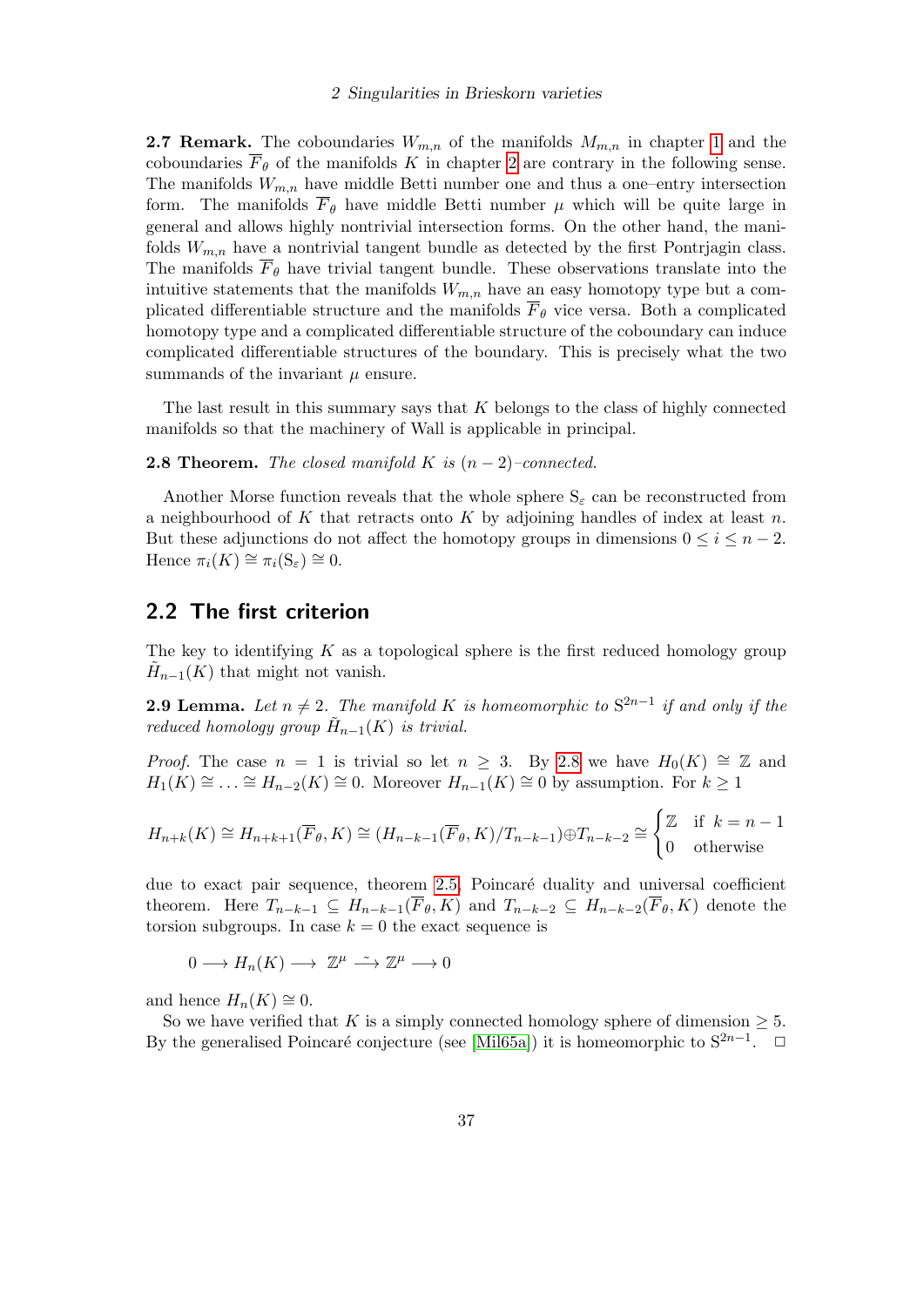**2.10 Remark.** For  $n = 2$  this is wrong. The polynomial  $f(z_1, z_2, z_3) = z_1^2 + z_2^3 + z_3^5$ yields the Poincaré sphere as a counterexample.

<span id="page-37-0"></span>**2.11 Theorem** (1<sup>st</sup> criterion). Let  $n \neq 2$ . The manifold K is homeomorphic to S<sup>2n-1</sup> if and only if the intersection pairing

$$
s: H_n(F_\theta) \otimes H_n(F_\theta) \longrightarrow \mathbb{Z}
$$

has determinant  $\pm 1$ .

2.12 Remark. Recall that the graded commutativity of the cohomology cup product effects that S is symmetric if n is even and skew-symmetric if n is odd. In the latter case we have det  $S = 0$  so any topological sphere K of this kind is necessarily due to a polynomial of an odd number of variables.

Proof (of theorem [2.11\)](#page-37-0). Consider the homology exact sequence

$$
H_n(\overline{F}_{\theta}) \xrightarrow{j_*} H_n(\overline{F}_{\theta}, K) \longrightarrow \tilde{H}_{n-1}(K) \longrightarrow 0.
$$

The group  $H_n(\overline{F}_{\theta})$  as well as  $H_n(\overline{F}_{\theta}, K)$  by Poincaré duality are free abelian of rank  $\mu$ as observed in theorem [2.5.](#page-34-0) So  $\tilde{H}_{n-1}(K) \cong 0$  if and only if  $j_*$  is an isomorphism. There is another intersection pairing

$$
s':H_n(\overline{F}_{\theta}, K)\otimes H_n(\overline{F}_{\theta})\longrightarrow \mathbb{Z}
$$

defined as either composition in the diagram

$$
H_n(\overline{F}_{\theta}, K) \otimes H_n(\overline{F}_{\theta}) \xrightarrow{\text{id} \otimes \text{ho} D^{-1}} H_n(\overline{F}_{\theta}, K) \otimes \text{Hom}_{\mathbb{Z}}(H_n(\overline{F}_{\theta}, K), \mathbb{Z})
$$
\n
$$
D^{-1} \otimes D^{-1} \downarrow \qquad \qquad \downarrow \text{evaluate}
$$
\n
$$
H^n(\overline{F}_{\theta}) \otimes H^n(\overline{F}_{\theta}, K) \xrightarrow{h(\cdot \cup \cdot)([\overline{F}_{\theta}, K])} \mathbb{Z}.
$$

Here  $D: H^n(\overline{F}_{\theta}) \longrightarrow H_n(\overline{F}_{\theta}, K)$  and  $D: H^n(\overline{F}_{\theta}, K) \longrightarrow H_n(\overline{F}_{\theta})$  are the duality isomorphisms given by

 $\alpha \longmapsto [\overline{F}_{\theta}, K] \cap \alpha$ 

and  $h$  is the isomorphism

$$
0 \longrightarrow \underbrace{\text{Ext}^1_{\mathbb{Z}}(H_{n-1}(\overline{F}_{\theta}, K), \mathbb{Z})}_{\cong 0} \longrightarrow H^n(\overline{F}_{\theta}, K) \stackrel{h}{\longrightarrow} \text{Hom}_{\mathbb{Z}}(H_n(\overline{F}_{\theta}, K), \mathbb{Z}) \longrightarrow 0
$$

appearing in the universal coefficient theorem induced by evaluation on chains. Let  $\alpha \otimes \beta \in H^n(\overline{F}_{\theta}) \otimes H^n(\overline{F}_{\theta}, K)$ . We have

$$
h(\alpha \cup \beta)([\overline{F}_{\theta}, K]) = h \circ (\alpha \cup (\cdot))(\beta)([\overline{F}_{\theta}, K])
$$
  
= ((\cdot) \cap \alpha)^\* \circ h(\beta)([\overline{F}\_{\theta}, K])  
= h(\beta)([\overline{F}\_{\theta}, K] \cap \alpha)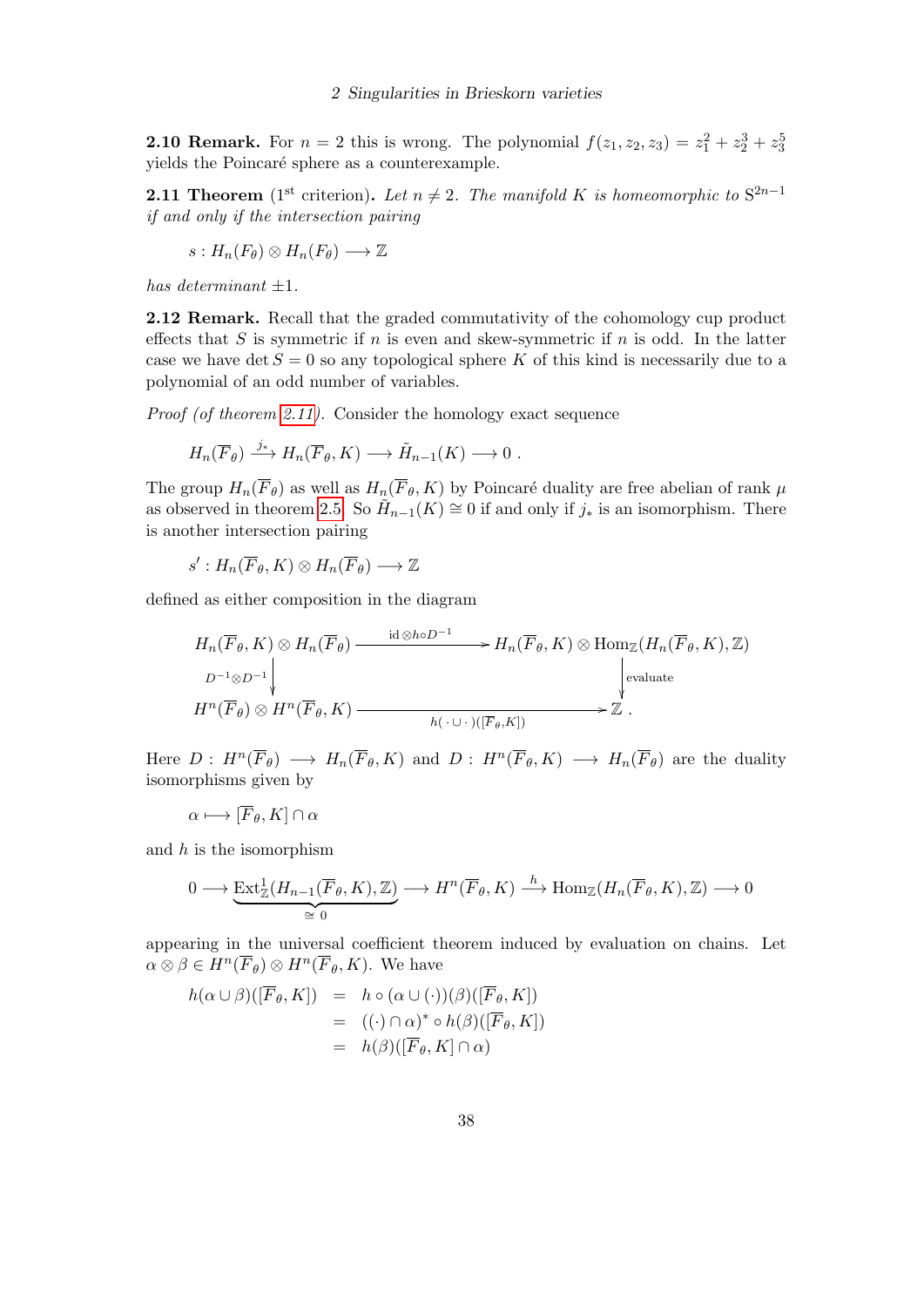so the diagram commutes. Now for a basis (a minimal generating set)  $\{\alpha_i\}_{i=1}^{\mu}$  in  $H_n(\overline{F}_{\theta}, K)$  let  $\{\alpha^j\}_{j=1}^{\mu}$  be the dual basis in  $\text{Hom}(H_n(\overline{F}_{\theta}, K), \mathbb{Z})$ . Then setting  $\beta_j =$  $D \circ h^{-1}(\alpha^j)$  we have a naturally distinguished basis  $\{\beta_j\}_{j=1}^{\mu}$  in  $H_n(\overline{F}_{\theta})$ . Since

<span id="page-38-0"></span>
$$
s'(\alpha_i, \beta_j) = h \circ D^{-1}(\beta_j)(\alpha_i) = h \circ D^{-1}(D \circ h^{-1}(\alpha^j))(\alpha_i) = \alpha^j(\alpha_i) = \delta_{ij}, \quad (2.1)
$$

the intersection pairing  $s'$  is represented as the unit matrix of size  $\mu$  in these bases. So det  $s' = 1$ . The two intersection pairings are related by the critical homomorphism  $j_*$ in that for all  $\alpha, \beta \in H_n(\overline{F}_{\theta})$ 

<span id="page-38-1"></span>
$$
s(\alpha, \beta) = h(j^* D^{-1}(\alpha) \cup D^{-1}(\beta))([\overline{F}_{\theta}, K])
$$
  
=  $h(D^{-1}(j_*\alpha) \cup D^{-1}(\beta))([\overline{F}_{\theta}, K])$   
=  $s'(j_*\alpha, \beta)$ . (2.2)

Let  $S_{ij}$  and  $J_{ij}$  with  $1 \leq i, j \leq \mu$  be the entries of the intersection matrix of s and of the transformation matrix of  $j_*$  in each case defined by the chosen bases. Then by [\(2.1\)](#page-38-0) and [\(2.2\)](#page-38-1) we have

<span id="page-38-2"></span>
$$
S_{ij} = s(\beta_i, \beta_j) = s'(j_*\beta_i, \beta_j) = \sum_{k=1}^{\mu} J_{ki} s'(\alpha_k, \beta_j) = J_{ji}.
$$
 (2.3)

So the transformation matrix  $J$  is the transpose of the intersection matrix  $S$ . The assertion follows.  $\Box$ 

Before we proceed to the second criterion, let us clarify how the matrices  $S$  and  $J$ behave when passing to a different basis  $\{\tilde{\alpha_i}\}_{i=1}^{\mu} \subseteq H_n(\overline{F}_{\theta}, K)$ . The multiple indices as well as the interplay of transposed and inverted matrices that arise when dealing with changes of coordinates, are a reliable source of confusion. Therefore we want to do this in some detail.

Let  $\tilde{C}$  be the corresponding change of basis matrix, i.e. the *i*-th column of  $\tilde{C}$  consists of the coordinates of  $\tilde{\alpha}_i$  with respect to the basis  $\{\alpha_i\}_{i=1}^{\mu}$ . Set  $C = \tilde{C}^{-1}$ . As specified above we also have a canonical new basis  $\{\tilde{\beta}_i\}_{i=1}^{\mu} \subseteq H_n(\overline{F}_{\theta})$  obtained from  $\{\tilde{\alpha}_i\}_{i=1}^{\mu}$  via  $D \circ h^{-1}$ .

<span id="page-38-3"></span>**2.13 Lemma.** A change of basis from  $\{\alpha_i\}_{i=1}^{\mu}$  to  $\{\tilde{\alpha}_i\}_{i=1}^{\mu}$  in  $H_n(\overline{F}_{\theta}, K)$  results in the transformations

$$
\tilde{S} = CSC^{\top}
$$
 and  $\tilde{J} = CJC^{\top}$ .

Note the reversed order compared to how one usually defines congruence of matrices  $(\tilde{J} = C^{\top}JC).$ 

*Proof.* By definition we have  $\tilde{\alpha}_i = \sum_{k=1}^{\mu} \tilde{C}_{ki} \alpha_k$  and thus  $\sum_i \lambda_i \tilde{\alpha}_i = \sum_i \lambda_i \sum_k \tilde{C}_{ki} \alpha_k =$  $\sum_{k} \left( \sum_{i} \tilde{C}_{ki} \lambda_i \right) \alpha_k = \sum_{i} \left( \sum_{k} \tilde{C}_{ik} \lambda_k \right) \alpha_i$ , so  $\tilde{C}$  transforms the coordinates  $\lambda_i$  with respect to  $\{\tilde{\alpha}_i\}_{i=1}^{\mu}$  to the corresponding coordinates  $\sum_k \tilde{C}_{ik}\lambda_k$  with respect to  $\{\alpha_i\}_{i=1}^{\mu}$ .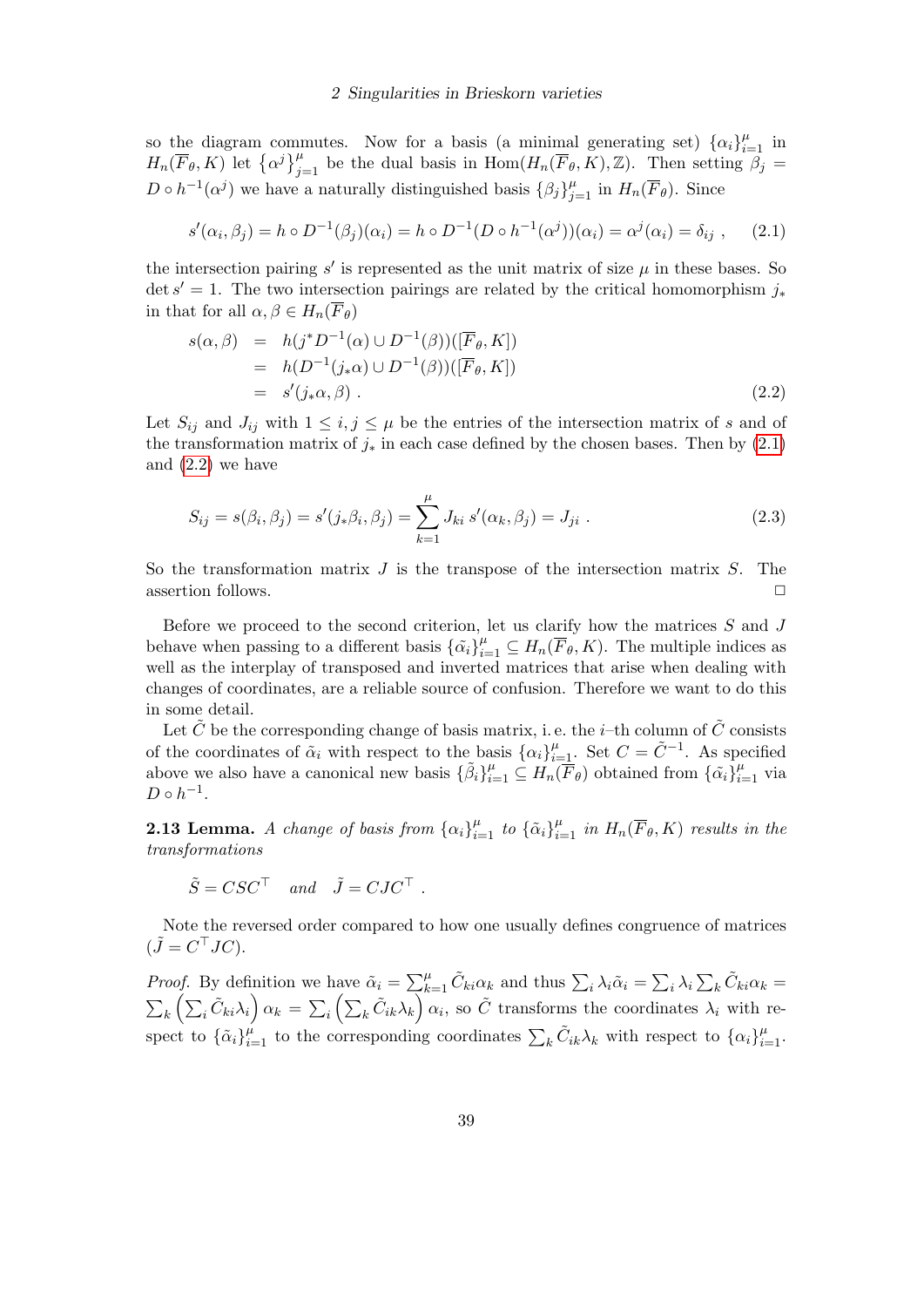The question is how to describe the change of coordinates in  $H_n(\overline{F}_{\theta})$  when passing from  $\{\beta_i\}_{i=1}^{\mu}$  to  $\{\tilde{\beta}_i\}_{i=1}^{\mu}$ .

Here we observe

$$
\delta_{ij} = \tilde{\alpha}^i(\tilde{\alpha}_j) = \tilde{\alpha}^i\left(\sum_k \tilde{C}_{kj}\alpha_k\right) = \sum_k \tilde{\alpha}^i(\alpha_k)\tilde{C}_{kj}
$$

showing that

$$
\tilde{\alpha}^i(\alpha_k) = ((\tilde{C})^{-1})_{ik} = C_{ik}
$$

for each  $1 \leq k \leq \mu$  and consequently

$$
\tilde{\alpha}^i = \sum_k C_{ik} \alpha^k.
$$

This yields

$$
\tilde{\beta}_i = D \circ h^{-1}(\tilde{\alpha}^i) = D \circ h^{-1} \left( \sum_k C_{ik} \alpha^k \right) = \sum_k C_{ik} \beta_k = \sum_k (C^{\top})_{ki} \beta_k.
$$

Arguing as above  $C^{\top}$  transforms coordinates with respect to  $\{\tilde{\beta}_i\}_{i=1}^{\mu}$  to coordinates with respect to  $\{\beta_i\}_{i=1}^{\mu}$ . We deduce

$$
\tilde{S} = (C^{\top})^{\top} SC^{\top} = CSC^{\top}
$$
 and  $\tilde{J} = \tilde{C}^{-1}JC^{\top} = CJC^{\top}$ .

This result is of course consistent with [\(2.3\)](#page-38-2).

Setting up the second criterion will be easy as soon as we have constructed a certain exact sequence which we will introduce in the general context of any fibre bundle

 $F_0 \hookrightarrow E \longrightarrow \mathbf{S}^1$ 

over the circle. For convenience set  $I_{2\pi} = [0, 2\pi]$  and think of  $F_0 \times I_{2\pi}$  as embedded in  $F_0 \times \mathbb{R}$  justifying the notation  $\partial (F_0 \times I_{2\pi}) = F_0 \times \{0\} \cup F_0 \times \{2\pi\}$ . From the diagram

$$
F_0 \xrightarrow{\phantom{a}} F_0 \xrightarrow{\phantom{a}} F_0
$$
  
\n
$$
F_0 \times I_{2\pi} \xrightarrow{\phantom{a}} S^1
$$

we have a lift

$$
h:(F_0\times I_{2\pi},\partial(F_0\times I_{2\pi}))\longrightarrow (E,F_0)
$$

which is a continuous one–parameter family of homeomorphisms, unique up to homotopy. We want to refer to its restriction

$$
h_{2\pi}: F_0 \longrightarrow F_0
$$

as the *characteristic homeomorphism* of the fibre  $F_0$ .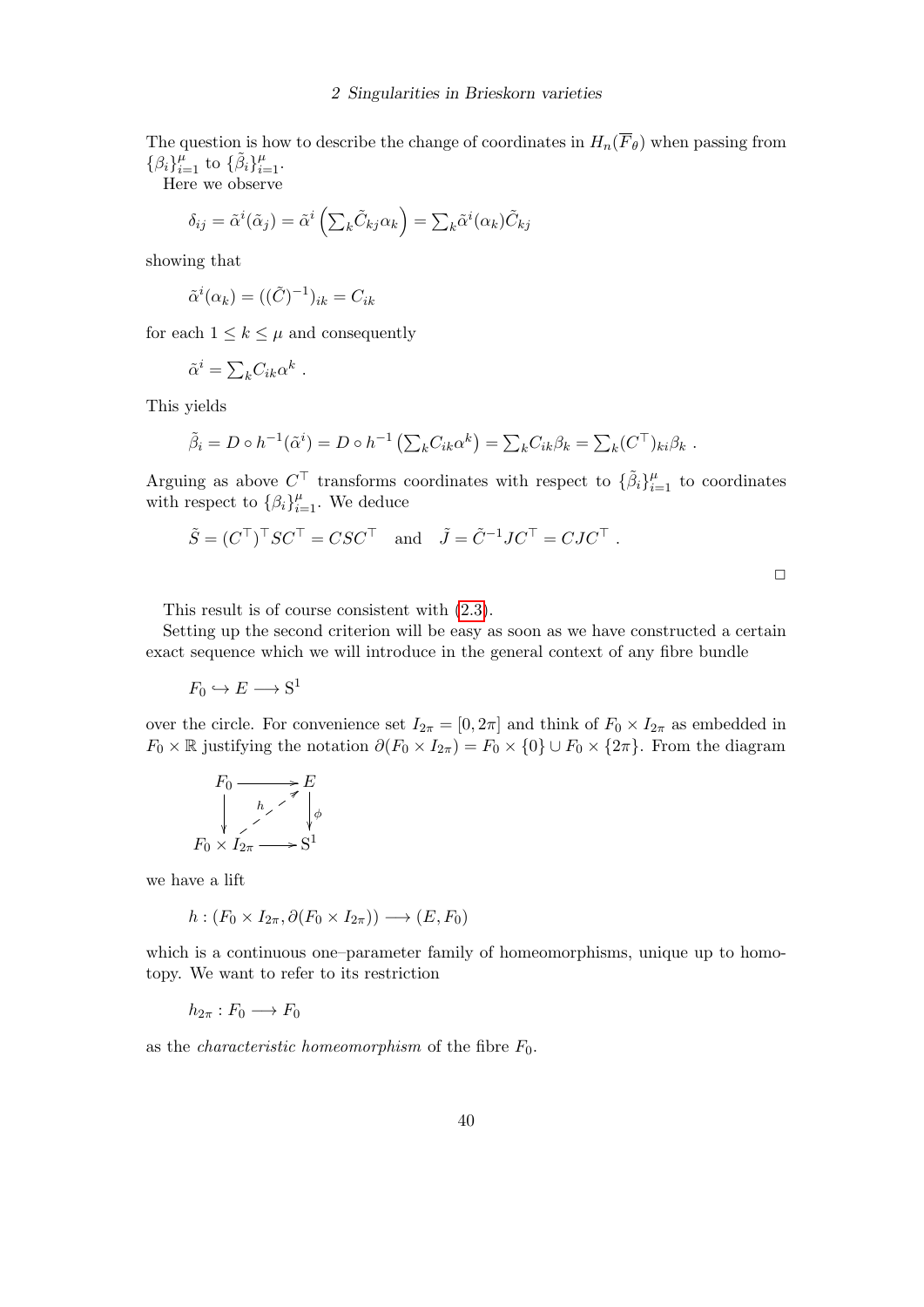<span id="page-40-0"></span>**2.14 Lemma** (Wang sequence I). We have an associated long exact sequence

$$
\ldots \longrightarrow H_{j+1}(E) \longrightarrow H_j(F_0) \stackrel{h_{2\pi}}{\longrightarrow} H_j(F_0) \longrightarrow H_j(E) \longrightarrow \ldots
$$

Proof. This sequence emanates from the long exact homology sequence of the pair  $(E, F_0)$  by substituting the groups  $H_{*+1}(E, F_0)$  by  $H_*(F_0)$  as indicated in the following diagram

$$
H_{j+1}(E) \longrightarrow H_{j+1}(E, F_0) \longrightarrow H_j(F_0) \longrightarrow H_j(E) .
$$
  
\n
$$
\sim \uparrow_{h*}
$$
  
\n
$$
H_{j+1}(F_0 \times I_{2\pi}, \partial(F_0 \times I_{2\pi}))
$$
  
\n
$$
\sim \uparrow_{h_{2\pi *} - id_*}
$$
  
\n
$$
H_j(F_0) \longrightarrow H_j(F_0)
$$

There are at least three different possible view points for the lower vertical isomorphism. It is the homological suspension isomorphism  $\sigma_{\pm}$  as e.g. defined in [\[tDie00\]](#page-46-9), Beispiel 8.7, p. 139. It is the homology cross product  $\times [I_{2\pi}, \partial I_{2\pi}]$  with one of the two generators of  $H_1(I_{2\pi}, \partial I_{2\pi})$  as e.g. defined in [\[tDie00\]](#page-46-9), Satz 4.2, p. 165. And it is the isomorphism  $P_*$  induced by the prism operator P of chain complexes as e.g. defined in [\[Hat02\]](#page-46-10), p. 112. In our case, P is associated with the obvious homotopy  $F_0 \times I \to F_0 \times I_{2\pi}$  of the two edge inclusions  $i^0$  and  $i^{2\pi}$  with 0 and  $2\pi$  interchangeable. In each case the two possible choices differ by the factor  $-1$ .

That  $h_*$  is an isomorphism can be seen from the diagram

$$
H_*(F_0 \times [0, 2\pi], F_0 \times \{0\} \cup F_0 \times \{2\pi\}) \xrightarrow{h_*} H_*(E, F_0)
$$
  
\n
$$
\sim \downarrow \qquad \qquad \downarrow \sim
$$
  
\n
$$
H_*(F_0 \times [\delta, 2\pi - \delta], F_0 \times \{\delta\} \cup \underbrace{F_0 \times \{2\pi - \delta\}) \xrightarrow{\tilde{h}_*} H_*(E, F_{[-\delta, \delta]})}_{\tilde{h} = h_{[F_0 \times [\delta, 2\pi - \delta]_*} \times H_*(E_{[\delta, 2\pi - \delta]}, F_{-\delta} \cup F_{\delta})}
$$

where  $\delta > 0$  is suitably small and the notations

$$
E_{\left[\delta,2\pi-\delta\right]} = \phi^{-1}(\left\{e^{i\theta} \mid \theta \in \left[\delta,2\pi-\delta\right]\right\}) \quad \text{and} \quad F_{\left[-\delta,\delta\right]} = \phi^{-1}(\left\{e^{i\theta} \mid \theta \in \left[-\delta,\delta\right]\right\})
$$

are to be understood.

It remains to prove the identity  $\partial h_*P_* = h_{2\pi *} - \mathrm{id}_*$ . Since all homology maps involved are induced from chain maps, we can verify this on the underlying singular chain complex. There we compute

$$
\partial h_{\#}P(\alpha) = h_{\#}\partial P(\alpha) = h_{\#}(i_{\#}^{2\pi}\alpha - i_{\#}^{0}\alpha) = (h_{2\pi\#} - id_{\#})(\alpha)
$$
  
for each cycle  $\alpha \in Z_{*}(F_{0})$ .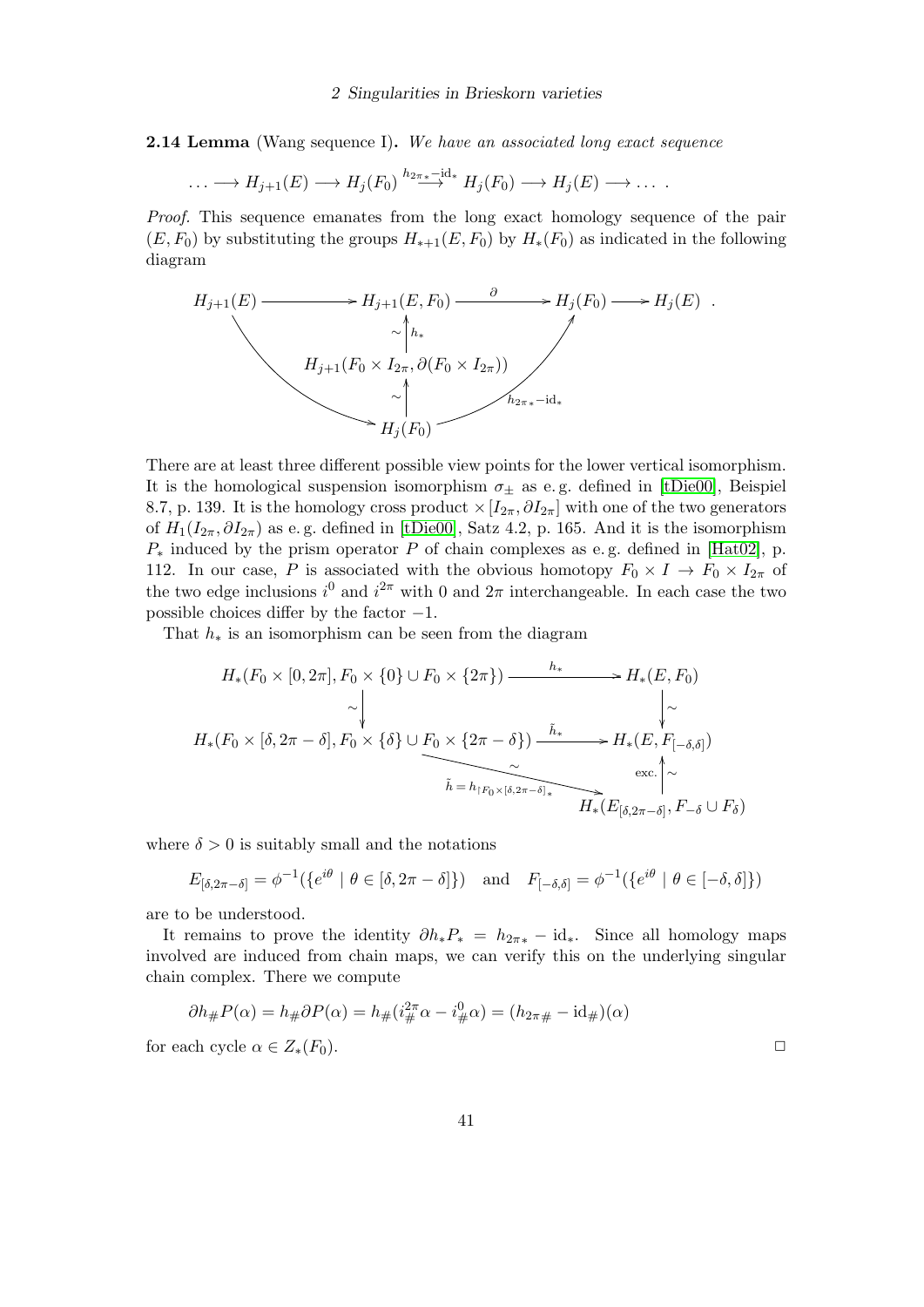**2.15Remark.** In the above reference ( $[tDie00]$ , Beispiel 8.7, p. 139) it is also shown that the relative version

$$
\times [0, 2\pi] \colon H_n(\overline{F}_0, K) \longrightarrow H_{n+1}(\overline{F}_0 \times I_{2\pi}, \overline{F}_0 \times \partial I_{2\pi} \cup K \times I_{2\pi})
$$

of the homology cross product is an isomorphism as well. It coincides with the isomorphism  $P_*$  induced by the corresponding relative prism operator P as defined in [\[Hat02\]](#page-46-10), p. 118.

## <span id="page-41-0"></span>2.3 The second criterion

From the assertion of theorem [2.11](#page-37-0) it is not quite obvious that the fibre bundle structure of the space  $S_{\varepsilon} \backslash K$  surrounding  $F_{\theta}$  is involved. This is different from the second criterion which is concerned with the transformation of homology classes a fibre transport effects.

<span id="page-41-2"></span>**2.16 Theorem** (2<sup>nd</sup> criterion). Let  $n \neq 2$ . The manifold K is homeomorphic to S<sup>2n-1</sup> if and only if the endomorphism

 $h_{2\pi *}$  – id $_* : H_n(F_0) \longrightarrow H_n(F_0)$ 

has determinant  $\pm 1$ .

Proof. This is immediate from the Wang sequence

$$
H_n(F_0) \stackrel{h_{2\pi^*} \to \mathrm{id}_*}{\longrightarrow} H_n(F_0) \longrightarrow H_n(\mathrm{S}_{\varepsilon} \setminus K) \longrightarrow 0
$$

since  $H_n(S_\varepsilon \setminus K) \cong H^n(K) \cong \tilde{H}_{n-1}(K)$  by Alexander and Poincaré duality.  $\Box$ 

**2.17 Remark.** The determinant in [2.16](#page-41-2) of course occurs as  $(-1)^n$  times the evaluation at 1 of the characteristic polynomial

 $\Delta(t) = \det(t \, \mathrm{id}_* - h_{2\pi*})$ 

of the characteristic endomorphism  $h_{2\pi\ast}$  in degree n. There is an algorithm to compute these characteristic polynomials, compare [\[KWa78\]](#page-49-10).

<span id="page-41-1"></span>**2.18 Example.** For  $k > 0$  let  $f_k$  be the complex polynomial given by

 $f_k(z_1, z_2, z_3, z_4, z_5) = z_1^3 + z_2^{6k-1} + z_3^2 + z_4^2 + z_5^2$ .

It follows from the formulas of Brieskorn and Pham (see [\[Mil68\]](#page-48-0), theorem 9.1, p. 71) that the associated characteristic polynomial  $\Delta$  is given by

$$
\Delta(t) = \prod_{l=1}^{6k-2} (t^2 + t\zeta^l + \zeta^{2l})
$$

where  $\zeta$  is a primitive  $(6k-1)$ <sup>th</sup> root of unity. With some algebra we have that  $\Delta(1)$  =  $\pm 1$  for all k. Thus K as defined by  $f_k$  is a topological sphere. Moreover, Satz 14.7 of [\[HirMa68\]](#page-46-8) says that  $\sigma(\overline{F}_{\theta}) = 8k$ . With the remarks at the end of section [1.4](#page-30-0) we have

$$
\mu(K) = \frac{27k}{28} \mod 1.
$$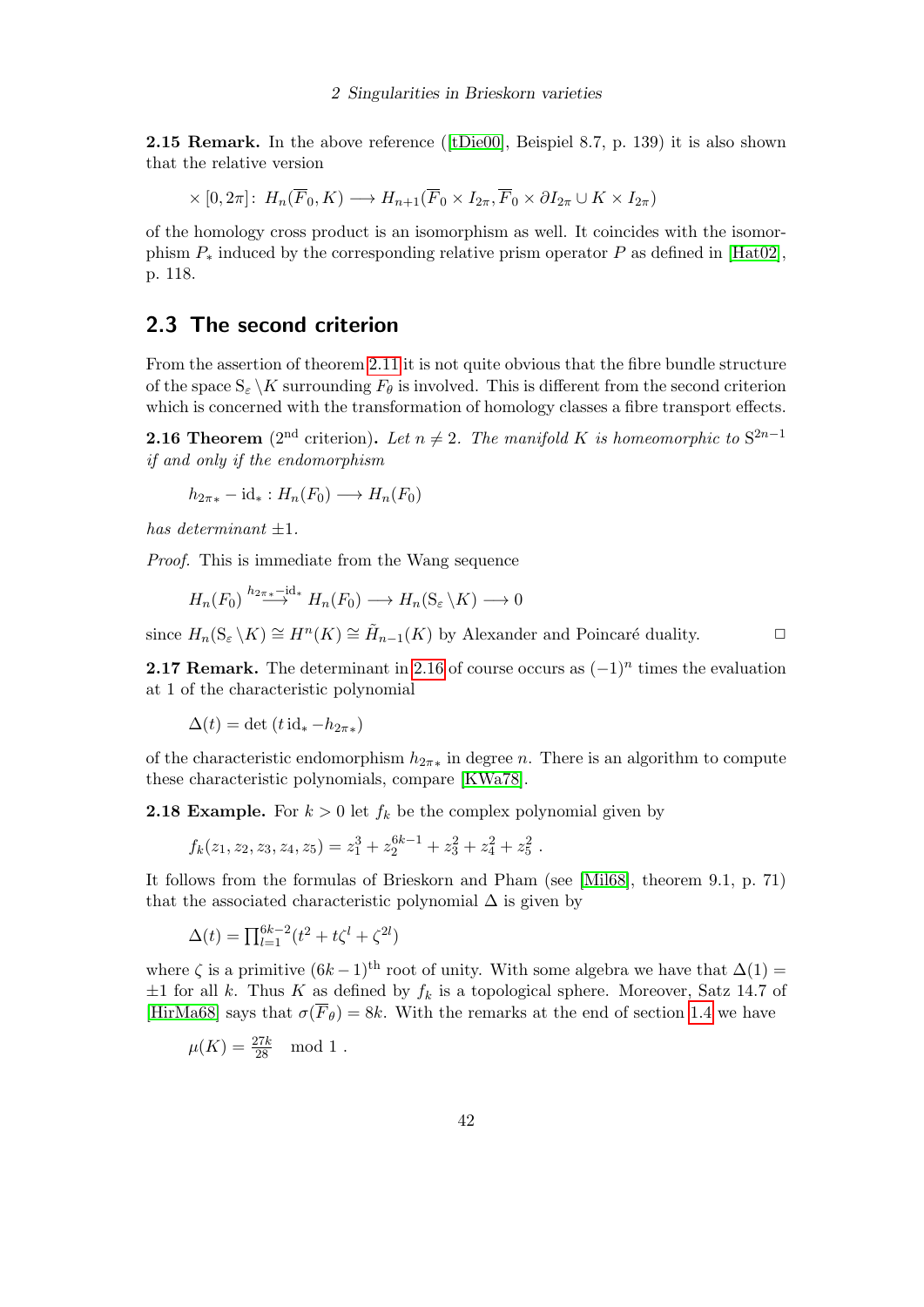So letting  $k$  vary from 1 to 28, we obtain all of the 28 homotopy 7–spheres. In particular, the following table lists the 16 possible  $\mu$ –values in  $\mathbb{Z}_{28}$  for 3–sphere bundles over the 4-sphere homeomorphic to  $S^7$  together with smallest values of m and k such that  $\mu = \mu(M_{m,1}) = \mu(K)$ , i.e. such that K can be given the sphere bundle structure of  $M_{m,1}$ .

|  |  |  | $\mu$   0   1   3   6   7   8   10   13   14   15   17   20   21   22   24   27 |  |  |  |  |  |
|--|--|--|---------------------------------------------------------------------------------|--|--|--|--|--|
|  |  |  | $\boxed{m 0}$ 1 2 3 13 8 11 17 20 5 9 24 14 12 16 10                            |  |  |  |  |  |
|  |  |  | k   28 27 25 22 21 20 18 15 14 13 11 8 7 6 4 1                                  |  |  |  |  |  |

<span id="page-42-1"></span>**2.19 Remark.** If H denotes the transformation matrix of  $h_{2\pi *}$  – id<sub>\*</sub> in degree n with respect to the basis  $\{\beta_i\}_{i=1}^{\mu}$ , the change of basis from lemma [2.13](#page-38-3) obviously effects that  $h_{2\pi*}$  – id<sub>\*</sub> is represented by

$$
\tilde{H} = (C^{\top})^{-1} H C^{\top}
$$

with respect to the basis  $\{\tilde{\beta}_i\}_{i=1}^{\mu}$ .

One question might arise at this point. Is there a relation between the two criteria [2.11](#page-37-0) and [2.16](#page-41-2) which goes beyond the fact that both determinants take unit values whenever K is a topological sphere? In particular, it was desirable that there be a formula somehow relating the two matrices  $S$  and  $H$  the criteria are concerned with.

## <span id="page-42-0"></span>2.4 The criteria relation formula

A first guess for the relation of the matrices S and H might be they are equal. But this is overly optimistic since it contradicts the transformation behaviour observed in [2.13](#page-38-3) and [2.19.](#page-42-1) Nevertheless, we will arrive at the following point.

<span id="page-42-2"></span>**2.20 Theorem.** There is an isomorphism  $\Psi : H_n(\overline{F}_0, K) \longrightarrow H_n(\overline{F}_0)$  such that

 $h_{2\pi *} - \mathrm{id}_* = \Psi \circ j_*$ .

If a basis is chosen and recalling that  $S^{\top} = (-1)^n S$ , the theorem takes the form

**2.21 Theorem.** There is  $P \in GL_n(\mathbb{Z})$  such that  $H = PS$ .

**2.22 Corollary.** The matrices S and H share up to sign the same determinant.

2.23 Corollary. The radical of the intersection pairing

 $s: H_n(F_0) \otimes H_n(F_0) \longrightarrow \mathbb{Z}$ 

is equal to the kernel of the endomorphism

 $h_{2\pi *}$  – id<sub>\*</sub>:  $H_n(F_0) \longrightarrow H_n(F_0)$ .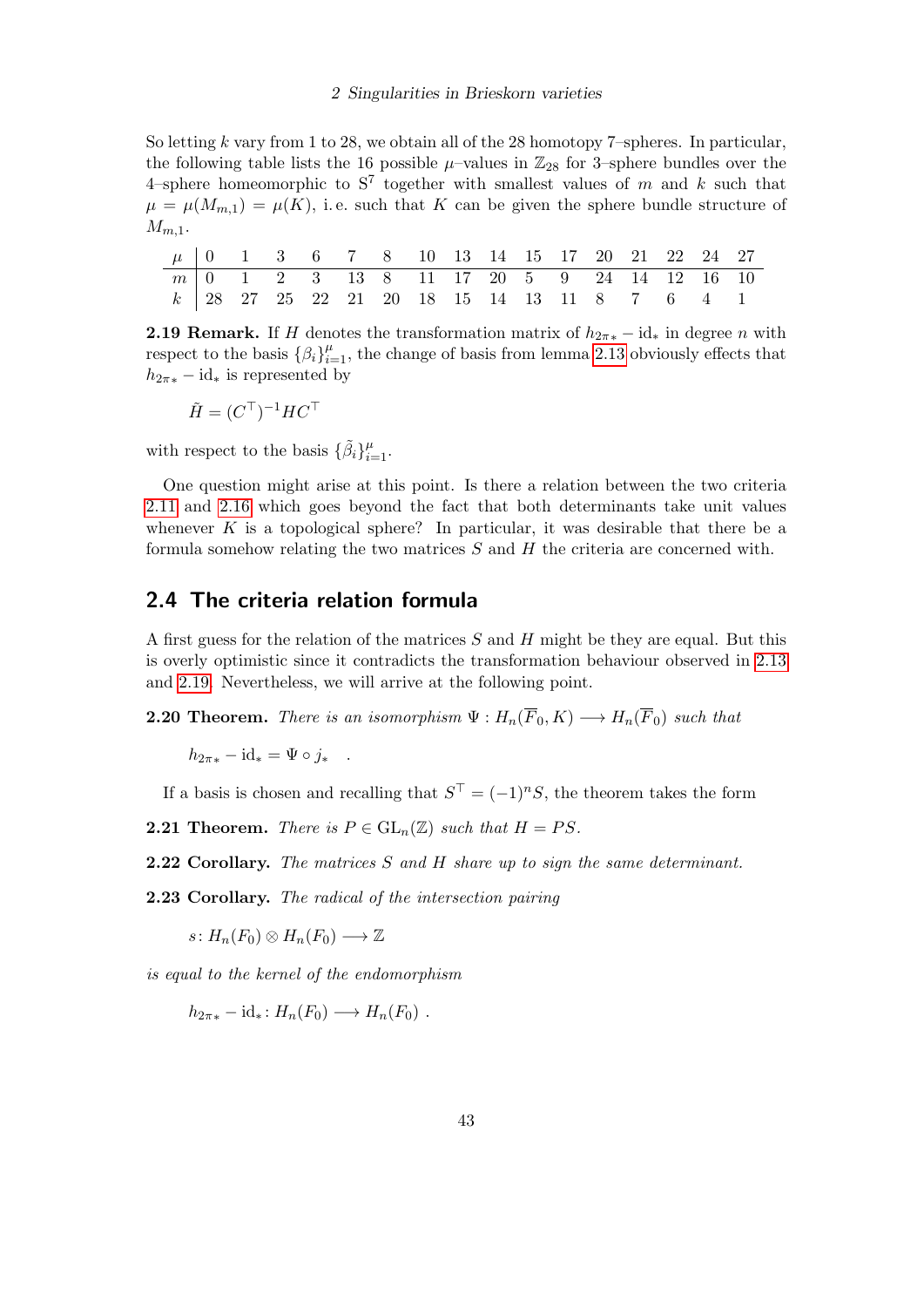These conclusions should motivate proving theorem [2.20.](#page-42-2) As a preparation we will first of all verify that the homotopy  $h$  which induces the isomorphism

$$
h_*: H_{n+1}(F_0 \times I_{2\pi}, \partial(F_0 \times I_{2\pi})) \longrightarrow H_{n+1}(S_{\varepsilon} \backslash K, F_0)
$$

also induces an isomorphism

$$
\overline{h}_*: H_{n+1}(\overline{F}_0 \times I_{2\pi}, \overline{F}_0 \times \partial I_{2\pi} \cup K \times I_{2\pi}) \longrightarrow H_{n+1}(S_{\varepsilon}, \overline{F}_0) .
$$

The construction is as follows. Remove a collar neighbourhood of K in  $\overline{F}_0$  from  $\overline{F}_0$  to obtain a manifold  $\tilde{F}_0$  with boundary K. Clearly  $(\overline{F}_0, K)$  and  $(\overline{F}_0, K)$  are homeomorphic. Let  $(U, V)$  be a pair of open neighbourhoods of  $(\overline{F}_0, K)$  in  $S_{\varepsilon}$  which deformation retract onto  $(\overline{F}_0, K)$ . (Since  $\overline{F}_0$  and K are smoothly imbedded in  $S_\varepsilon$ , one can e.g. construct them as tubular neighbourhoods.) Choose  $\delta > 0$  such that h maps  $\tilde{F}_0 \times {\delta, 2\pi - \delta}$  to U. Moreover, we may assume that V was so chosen that h maps  $\widetilde{K} \times I_{2\pi}$  to V. Finally, let  $\widetilde{h}$  be the restriction of h to  $\widetilde{F}_0 \times I_{2\pi}$ . As in the proof of lemma [2.14](#page-40-0) we have a diagram

$$
H_{*}(\widetilde{F}_{0} \times I_{2\pi}, \widetilde{F}_{0} \times \partial I_{2\pi} \cup \widetilde{K} \times I_{2\pi}) \xrightarrow{\widetilde{h}_{*}} H_{*}(S_{\varepsilon}, \overline{F}_{0} \cup V)
$$
  
\n
$$
\sim \downarrow \qquad \qquad \downarrow \qquad \qquad \downarrow
$$
  
\n
$$
H_{*}(\widetilde{F}_{0} \times [\delta, 2\pi - \delta], \widetilde{F}_{0} \times \{\delta, 2\pi - \delta\} \cup \widetilde{K} \times [\delta, 2\pi - \delta]) \xrightarrow{\widetilde{h}_{*}} H_{*}(S_{\varepsilon}, U)
$$
  
\n
$$
\sim H_{*}(S_{\varepsilon} \setminus \overline{F}_{0}, U \setminus \overline{F}_{0}) .
$$

Now the isomorphism  $\bar{h}_*$  is given by  $\tilde{h}_*$  together with the obvious isomorphisms

$$
H_{n+1}(\overline{F}_0 \times I_{2\pi}, \overline{F}_0 \times \partial I_{2\pi} \cup K \times I_{2\pi}) \cong H_{n+1}(\widetilde{F}_0 \times I_{2\pi}, \widetilde{F}_0 \times \partial I_{2\pi} \cup \widetilde{K} \times I_{2\pi})
$$

and

$$
H_{n+1}(S_{\varepsilon}, \overline{F}_0 \cup V) \cong H_{n+1}(S_{\varepsilon}, \overline{F}_0) .
$$

As side result we obtain a relative version of the Wang sequence for our special setting.

2.24 Lemma (Wang sequence II). We have a long exact sequence

$$
\ldots \longrightarrow H_{j+1}(S_{\varepsilon}, K) \longrightarrow H_j(\overline{F}_0, K) \stackrel{\overline{h}_{2\pi^*} \longrightarrow}{\longrightarrow} H_j(\overline{F}_0, K) \longrightarrow H_j(S_{\varepsilon}, K) \longrightarrow \ldots
$$

*Proof.* This time we use the long exact homology sequence of the triple  $(S_{\varepsilon}, \overline{F}_0, K)$ . The substitution by isomorphisms is

$$
H_*(\overline{F}_0, K) \xrightarrow{P_*} H_{*+1}(\overline{F_0} \times I_{2\pi}, \overline{F}_0 \times \partial I_{2\pi} \cup K \times I_{2\pi}) \xrightarrow{h_*} H_{*+1}(S_{\varepsilon}, \overline{F}_0) .
$$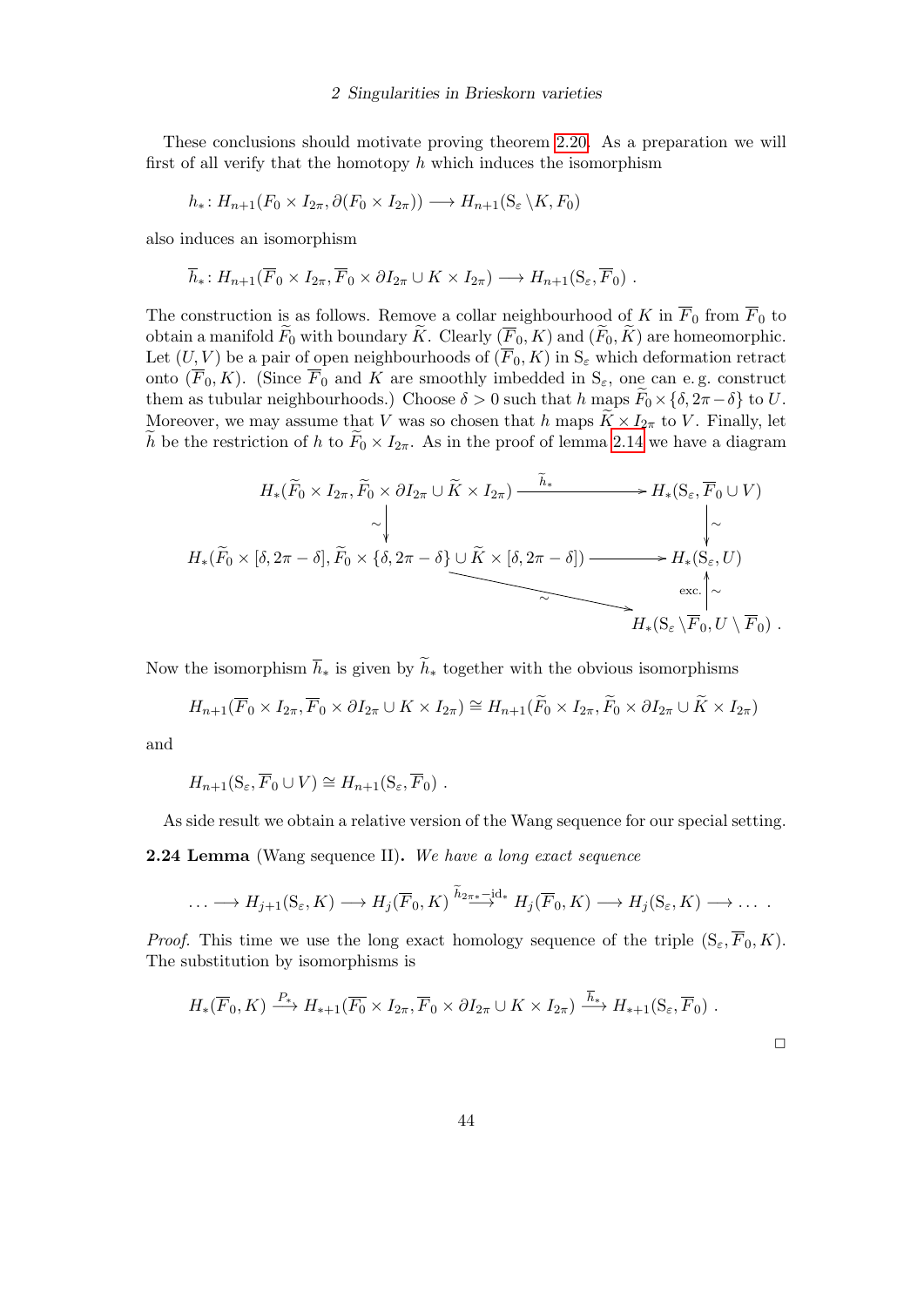Now theorem [2.20](#page-42-2) is included in the following lemma. For a clear arrangement we will use abbreviations  $FI = F_0 \times I_{2\pi}$  and the like.

### 2.25 Lemma. We have a commutative diagram of free abelian groups



whose "∼"–labelled arrows are isomorphisms.

It shall be understood that the canonical isomorphisms

$$
H_n(F_0) \cong H_n(\overline{F}_0), \quad H_{n+1}(FI, F\partial I) \cong H_{n+1}(\overline{F}I, \overline{F}\partial I) \quad \text{and}
$$
  

$$
H_{n+1}(S_{\varepsilon}, \overline{F}_0) \cong H_{n+1}(S_{\varepsilon}, F_0)
$$

are to be inserted if applicable.

Proof. The upper square commutes by naturality of suspension (e.g. [\[tDie00\]](#page-46-9), Satz 9.1, p. 142). The lower square commutes since the underlying diagram of pairs of spaces

$$
(\widetilde{F}_0 \times I_{2\pi}, \widetilde{F}_0 \times \partial I_{2\pi}) \longrightarrow (\widetilde{F}_0 \times I_{2\pi}, \widetilde{F}_0 \times \partial I_{2\pi} \cup \widetilde{K} \times I_{2\pi})
$$

$$
\widetilde{h} \downarrow \qquad \qquad \widetilde{h} \downarrow
$$

$$
(S_{\varepsilon} \setminus K, F_0) \longrightarrow (S_{\varepsilon}, \overline{F}_0 \cup V)
$$

obviously commutes. The triangle commutes as part of the braid diagram of the triple  $(S_{\varepsilon}, S_{\varepsilon} \setminus K, F_0)$ . It also shows that the lower right boundary map is an isomorphism.



 $\Box$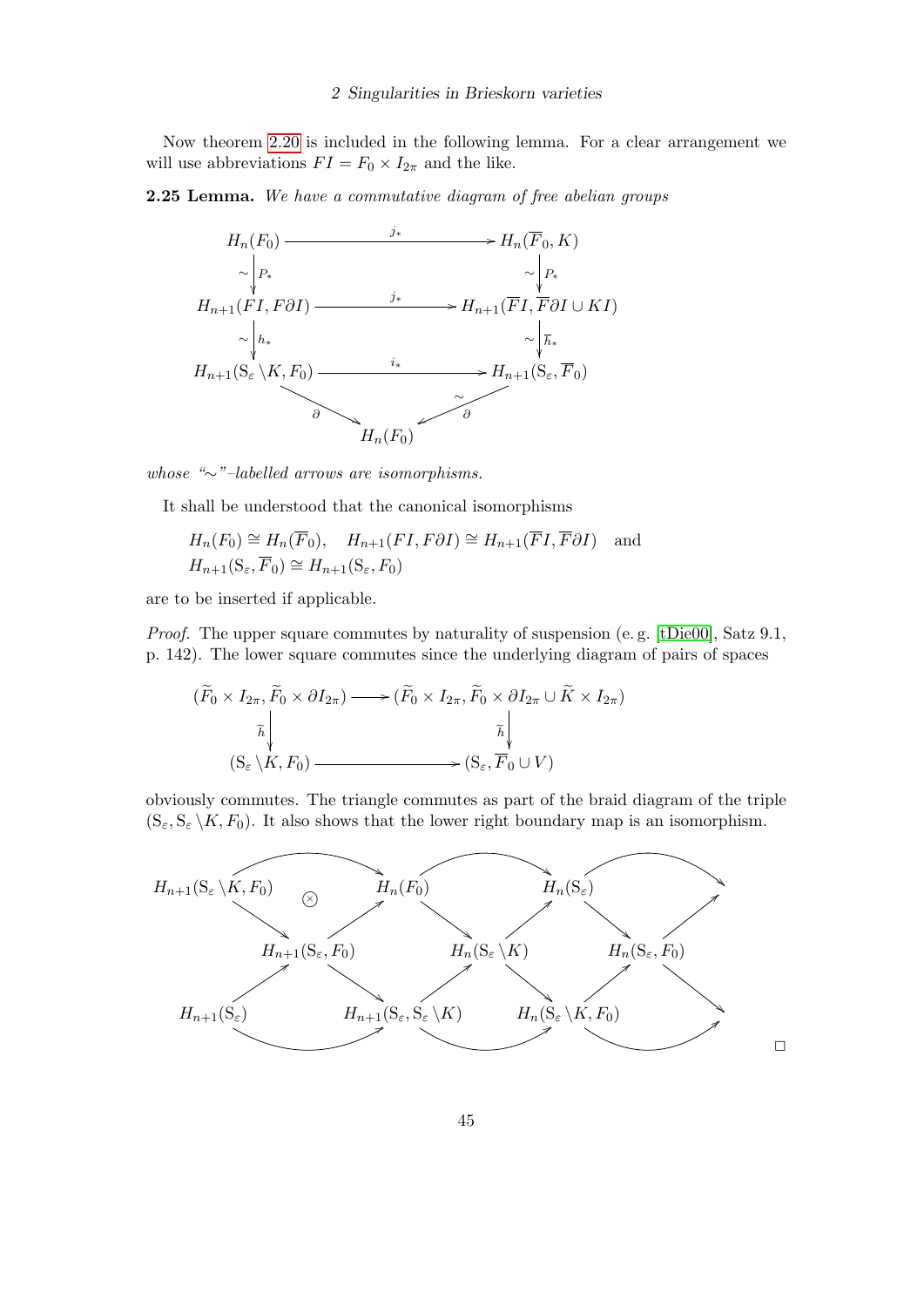*Proof (of theorem [2.20\)](#page-42-2).* We have seen in lemma [2.14](#page-40-0) that the composition  $\partial h_* P_*$  is just  $h_{2\pi\ast} - id_{\ast}$ . Following the most outer way in the diagram of the preceding lemma, we see that  $h_{2\pi *}$  – id<sub>\*</sub> factorises as  $j_*$  followed by the three isomorphisms  $P_*, \bar{h}_*$  and ∂. We define their composition to be  $\Psi$ .

A final example will illustrate that also  $S^3$ -bundles over  $S^4$  with Euler number different from one may occur as singularity boundaries.

**2.26 Example.** Let  $f$  be the complex polynomial given by

$$
f(z_1, z_2, z_3, z_4, z_5) = z_1^2 + z_2^2 + z_3^2 + z_4^2 + z_5^2.
$$

Again by the formula in [\[Mil68\]](#page-48-0), p. 71, we see that  $f$  defines a fibre bundle with Milnor number  $\mu = 1$  and characteristic polynomial

$$
\Delta(t) = t + 1.
$$

Evaluating in one gives det  $H = \det S = \pm 2$  which says  $H_3(K) \cong H^4(K) \cong \mathbb{Z}_2$ . Thus  $\overline{p_1}$  $\frac{21}{2}(K) = 0$  by lemma [1.26.](#page-18-2) Similarly to the proof of lemma [1.43](#page-26-1) one sees that the linking pairing  $H^4(K) \otimes H^4(K) \to \mathbb{Z}_2$  is the nontrivial one. This is sufficient for K being (PL)homeomorphic to an  $S^3$ -bundle over  $S^4$  according to corollary 1.4 of [\[CrEs03\]](#page-46-1), p. 366. Now by part 5 of theorem [1.42,](#page-25-1) computing  $\mu(K)$  is enough to decide which  $M_{m,n}$  is a representative of the diffeomorphism class K belongs to. Since  $\sigma(\overline{F}_{\theta}) = \pm 1$ , we have

$$
\mu(K) = \pm \frac{1}{224}
$$

with the sign indicating orientation. As of necessity  $n = 2$ , we only have to determine m. It turns out that the quadratic equation  $\mu(K) = \mu(M_{m,2})$  with  $\mu(K)$  set negative, compare lemma [1.46,](#page-27-0) has  $m = -1$  as unique solution. We thus have proven:

The manifold K is diffeomorphic to the unit tangent bundle of the  $\frac{4}{4}$ -sphere  $M_{\pm 1,\pm 2}$ .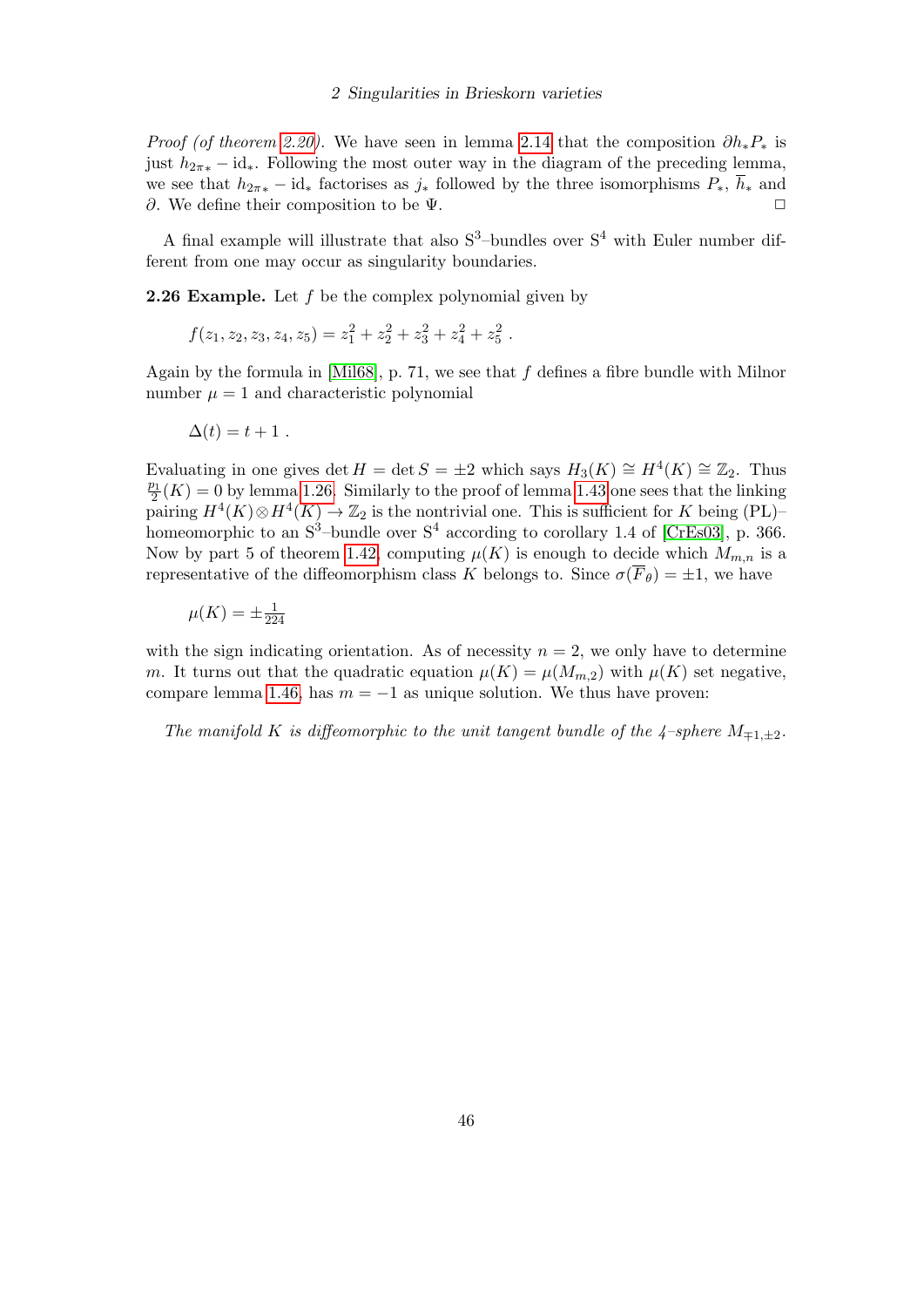- <span id="page-46-0"></span>[Bre93] G. E. Bredon, Topology and Geometry, GTM 139, Springer New York, 1993
- <span id="page-46-7"></span>[Bri66] E. Brieskorn, Beispiele zur Differentialtopologie von Singularitäten, Inventiones math. 2 (1966), 1-14
- <span id="page-46-3"></span>[Cr02] D. J. Crowley, The classification of highly connected manifolds in dimensions 7 and 15, Ph.D. thesis Indiana University, arXiv:math/0203253v1 [math.GT], 2002
- <span id="page-46-1"></span>[CrEs03] ———, C. M. Escher, A classification of  $S^3$ -bundles over  $S^4$ , Diff. Geom. and its Appl. 18 Issue 3 (2003), 363-380
- <span id="page-46-9"></span>[tDie00] T. tom Dieck, Topologie, 2. Auflage, de Gruyter, 2000
- [Do95] A. Dold, Lectures on Algebraic Topology, Classics in Mathematics, Springer New York, Reprint, 1995
- <span id="page-46-6"></span>[EeKui62] J. Eells Jr., N. Kuiper, An invariant for certain smooth manifolds, Ann. di Mat. Pura ed Appl. 60 no. 1 (December 1962), 93-110
- [EiSt52] S. Eilenberg and N. Steenrod, Foundations of Algebraic Topology, Princeton University Press, 1952
- [Fel39] J. Feldbau, Sur la classification des espaces fibrés, C. R. Cad. Sci. Paris 208 (1939), 1621-1623
- <span id="page-46-5"></span>[GKS04] S. Goette, N. Kitchloo, K. Shankar, Diffeomorphism Type of the Berger Space SO(5)/ SO(3), Amer. J. of Math. 126 (2004), 395 - 416
- <span id="page-46-4"></span>[GZ00] K. Grove, W. Ziller, Curvature and symmetry of Milnor spheres, Ann. of Math. **152** no. 2 (2000), 331-367
- <span id="page-46-10"></span>[Hat02] A. Hatcher, Algebraic Topology, Cambridge University Press, 2002
- <span id="page-46-2"></span>[HiMa74] M. W. Hirsch, B. Mazur, Smoothings of Piecewise Linear Manifolds, Princeton University Press, 1974
- [Hir53] F. Hirzebruch, Uber die quaternionalen projektiven Räume, Sitzungsber. Bayer. Akad. Wiss. Math.-Naturwiss. Kl. 27 (1953), 301-312
- <span id="page-46-8"></span> $[HirMa68]$  ———, K. H. Mayer,  $O(n)$ –*Mannigfaltigkeiten, exotische Sphären und* Singularitäten, Lect. Notes Math. 57, 1968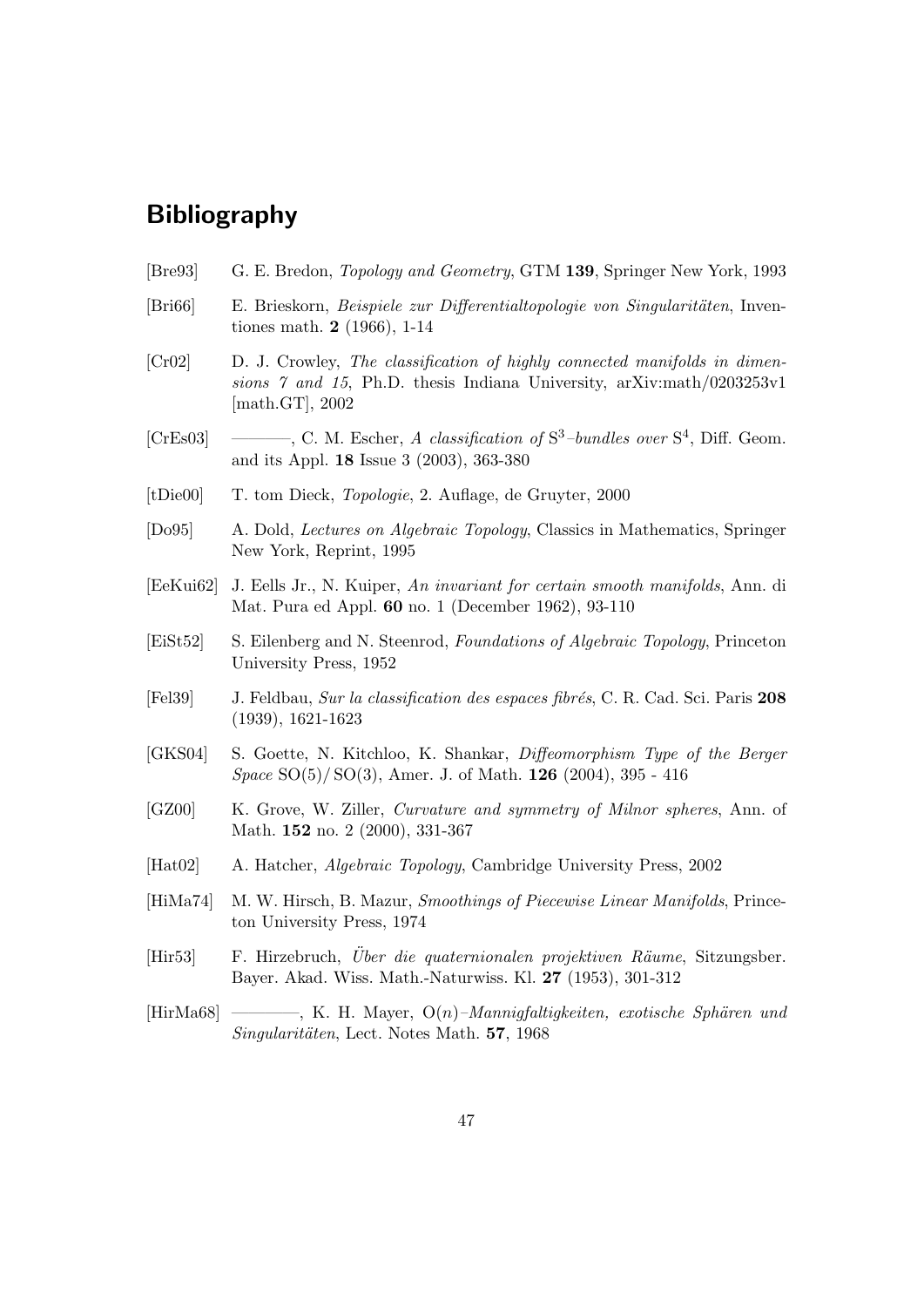- [Hu66] D. Husemoller, Fibre Bundles, McGraw-Hill Series in Higher Mathematics, 1966
- <span id="page-47-5"></span>[Hu08] ———– et al, Basic Bundle Theory and K-Cohomology Invariants, Lect. Notes Phys. 726, Springer Berlin Heidelberg, 2008
- <span id="page-47-4"></span>[Ker59] M. A. Kervaire, A note on obstructions and characteristic classes, Amer. J. of Math. 81 (1959), 773-784
- <span id="page-47-9"></span>[KerMil58] M. Kervaire, J. Milnor, Bernoulli numbers, homotopy groups and a theorem of Rohlin, Proc. Internat. Congress Math., 1958; Cambridge University Press, pp. 454-458, 1960
- <span id="page-47-0"></span>[KerMil63] ————, Groups of homotopy spheres I, Annals of Math. 77 (1963), 504- 537
- <span id="page-47-10"></span>[KiSh01] N. Kitchloo, K. Shankar, On complexes equivalent to  $S^3$ -bundles over  $S^4$ , Internat. Math. Res. Notices 8 (2001), 381 - 394
- <span id="page-47-6"></span>[KrSt91] M. Kreck, S. Stolz, Some nondiffeomorphic homeomorphic homogeneous 7– manifolds with positive sectional curvature, J. Diff. Geom. 33 (1991), 465 -486
- <span id="page-47-7"></span>[KrLue05] M. Kreck, W. Lück, The Novikov Conjecture – Geometry and Algebra, Oberwolfach Seminars, Birkhäuser, 2005
- [LaMi89] H. B. Lawson, M.–L. Michelsohn, Spin Geometry, Princeton University Press, 1989
- <span id="page-47-8"></span>[Lev77] W. J. Leveque, Fundamentals of Number Theory, Addison-Wesley Publishing Company, 1977
- [Lue05] W. L¨uck, Algebraische Topologie Homologie und Mannigfaltigkeiten, Vieweg, 2005
- [MaMi79] Ib Madsen, R. J. Milgram, The Classifying Spaces for Surgery and Cobordism of Manifolds, Princeton University Press, 1979
- <span id="page-47-1"></span>[Me05] J. E. Mebius, A matrix-based proof of the quaternion representation theorem for four-dimensional rotations, arXiv:math/0501249v1 [math.GM], 2005
- <span id="page-47-2"></span>[Mil56a] J. W. Milnor, On Manifolds homeomorphic to the  $\gamma$ -sphere, Ann. of Math. 64 no. 2 (1956), 399-405
- <span id="page-47-3"></span>[Mil56b] ————, On the Relationship Between Differentiable Manifolds and Combinatorial Manifolds, First published 2006 in "Collected Papers of John Milnor – Part III – Differential Topology", American Mathematical Society, 1956, 19-28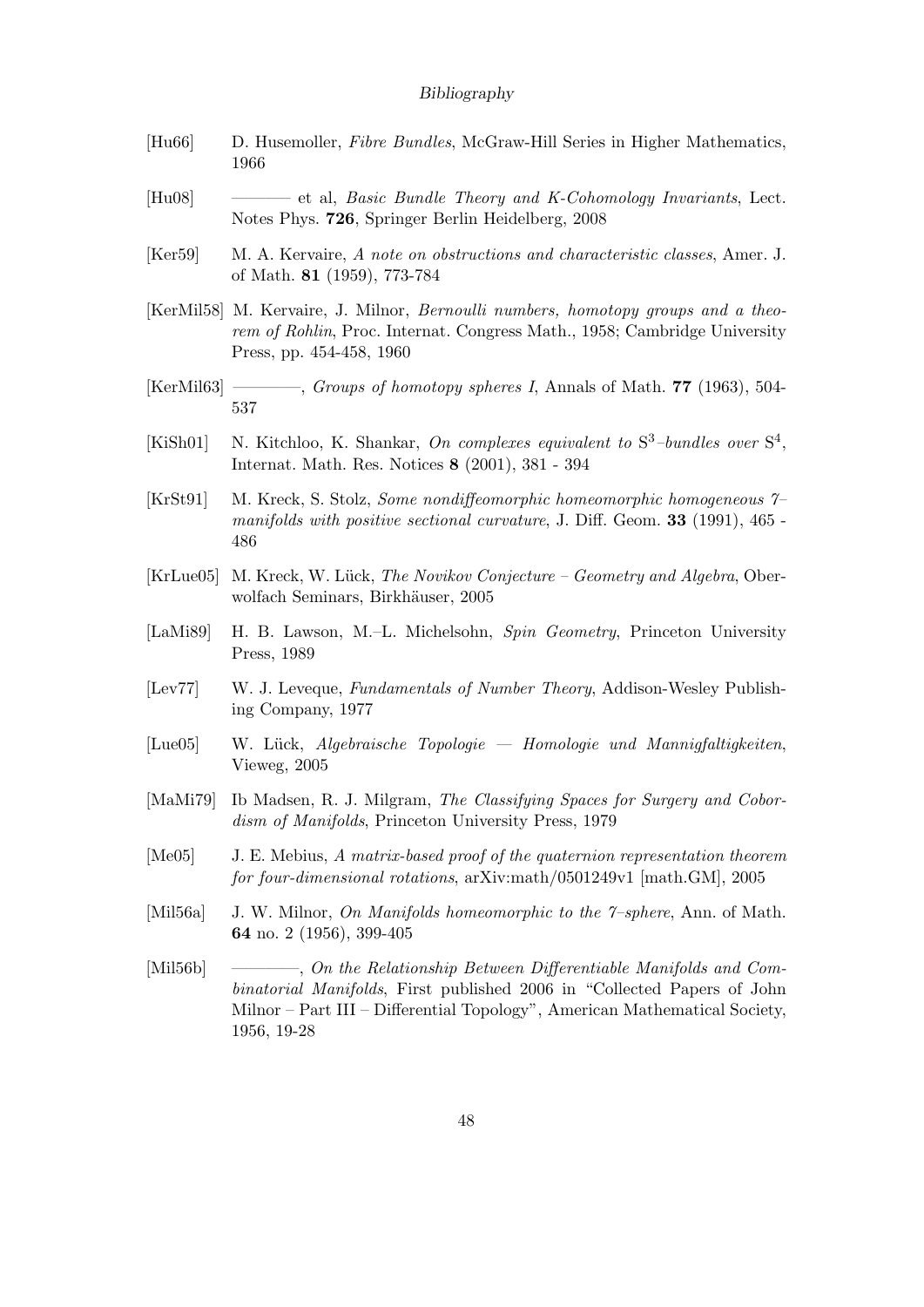<span id="page-48-11"></span><span id="page-48-10"></span><span id="page-48-9"></span><span id="page-48-8"></span><span id="page-48-7"></span><span id="page-48-6"></span><span id="page-48-5"></span><span id="page-48-4"></span><span id="page-48-3"></span><span id="page-48-2"></span><span id="page-48-1"></span><span id="page-48-0"></span>

| [Mil59]              | -, Differentiable Manifolds which are Homotopy Spheres, First pub-<br>lished 2006 in "Collected Papers of John Milnor $-$ Part III $-$ Differential<br>Topology", American Mathematical Society, 1959, 65-88 |
|----------------------|--------------------------------------------------------------------------------------------------------------------------------------------------------------------------------------------------------------|
| [Mil63]              | - Morse Theory, Princeton University Press, 1963                                                                                                                                                             |
| [Mil65a]             | -, Lectures on the h-Cobordism Theorem, ibid., 1965                                                                                                                                                          |
| [Mil65b]             | of Virginia, 1965                                                                                                                                                                                            |
| [Mil68]              | - Singular Points of Complex Hypersurfaces, Princeton University<br>Press, 1968                                                                                                                              |
| [Mil06]              | - - - - - - Smooth manifolds with boundary, Collected Papers of John Milnor<br>- Part III - Differential Topology, American Mathematical Society, 2006,<br>191-222                                           |
| [MS74]               | , J. D. Stasheff, <i>Characteristic Classes</i> , Princeton University Press,<br>1974                                                                                                                        |
| [Mu61]               | J. R. Munkres, <i>Elementary Differential Topology</i> , Annals of Mathematics<br>Studies 54, 1961                                                                                                           |
| [Por95]              | I. R. Porteous, <i>Clifford Algebras and the Classical Groups</i> , Cambridge Uni-<br>versity Press, 1995                                                                                                    |
| [Ru98]               | Y. B. Rudyak, On Thom Spectra, Orientability and Cobordism, Springer<br>New York, 1998                                                                                                                       |
| [Ru01]               | - Riecewise Linear Structures on Topological Manifolds, arXiv:<br>math/0105047v1 [math.AT], 2001                                                                                                             |
| [ $DeSa68$ ]         | R. De Sapio, <i>Disc and Sphere Bundles over Homotopy Spheres</i> , Math.<br>Zeitschr. 107 (1968), 232 - 236                                                                                                 |
|                      | [SeiThr34] H. Seifert, W. Threlfall, <i>Lehrbuch der Topologie</i> , Teubner Verlag Berlin,<br>1934                                                                                                          |
| [Sp66]               | E. H. Spanier, Algebraic Topology, McGraw-Hill Book Company, 1966                                                                                                                                            |
| [St44]               | N. Steenrod, The classification of sphere bundles, Annals of Math. 45 (1944),<br>294-311                                                                                                                     |
| [St51]               | -, The Topology of Fibre Bundles, Princeton University Press, 1951                                                                                                                                           |
| $\vert$ Ta58 $\vert$ | I. Tamura, <i>Homeomorphism</i> classification of total spaces of sphere bundles<br><i>over spheres</i> , J. of Math. Soc. Japan 10 (1958), 29-43                                                            |